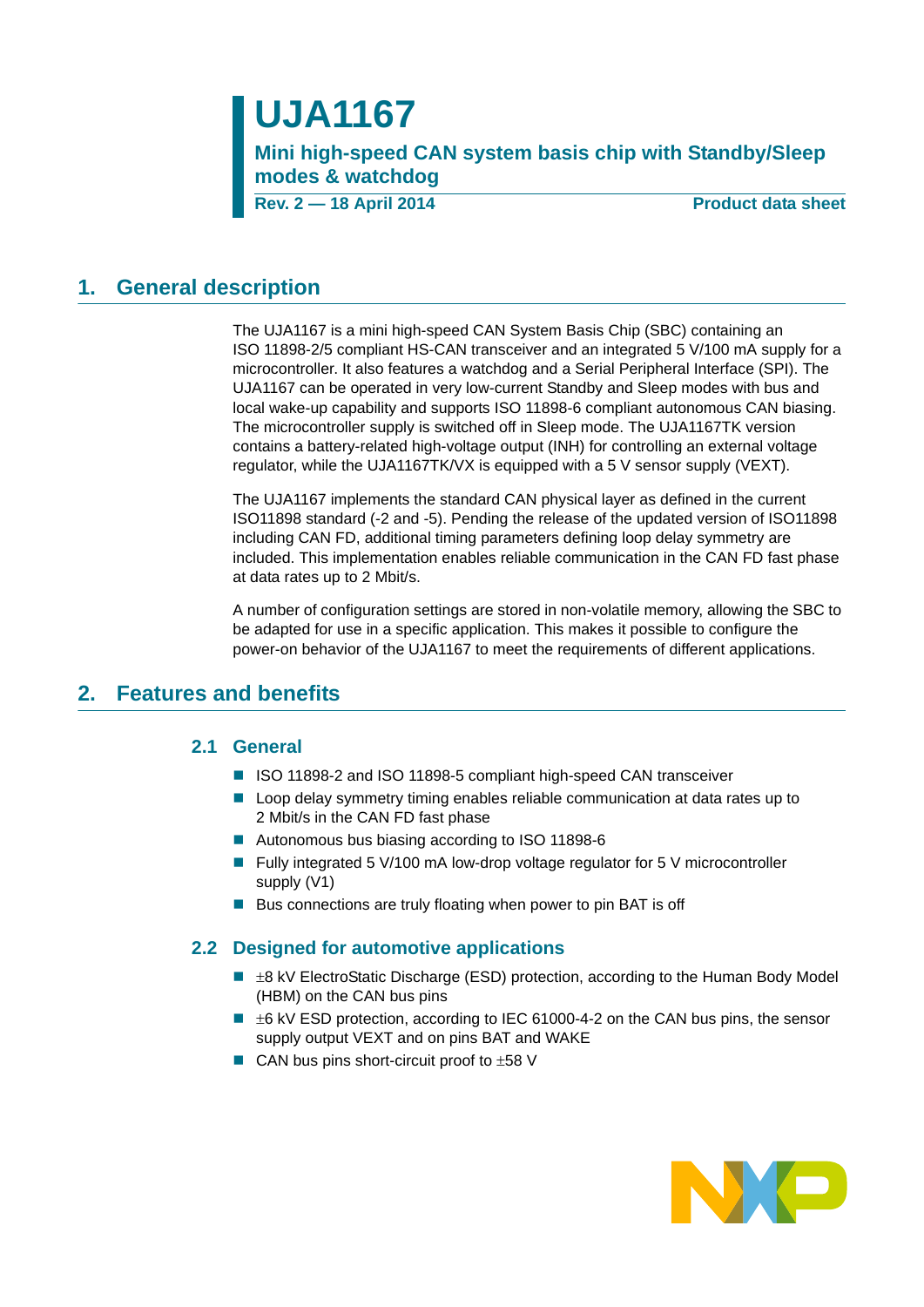**Mini high-speed CAN system basis chip with Standby/Sleep modes & watchdog**

- Battery and CAN bus pins protected against automotive transients according to ISO 7637-3
- Very low quiescent current in Standby and Sleep modes with full wake-up capability
- **Leadless HVSON14 package (3.0 mm**  $\times$  **4.5 mm) with improved Automated Optical** Inspection (AOI) capability and low thermal resistance
- Dark green product (halogen free and Restriction of Hazardous Substances (RoHS) compliant)

### <span id="page-1-0"></span>**2.3 Low-drop voltage regulator for 5 V microcontroller supply (V1)**

- 5 V nominal output:  $\pm$ 2 % accuracy
- 100 mA output current capability
- Current limiting above 150 mA
- On-resistance of 5  $\Omega$  (max)
- Support for microcontroller RAM retention down to a battery voltage of 2 V
- Undervoltage reset with selectable detection thresholds: 60 %, 70 %, 80 % or 90 % of output voltage
- Excellent transient response with a 4.7  $\mu$ F ceramic output capacitor
- Short-circuit to GND/overload protection on pin V1
- **Turned off in Sleep mode**

### <span id="page-1-1"></span>**2.4 Power Management**

- Standby mode featuring very low supply current; voltage V1 remains active to maintain the supply to the microcontroller
- Sleep mode featuring very low supply current with voltage V1 switched off
- Remote wake-up capability via standard CAN wake-up pattern
- $\blacksquare$  Local wake-up via the WAKE pin
- Wake-up source recognition
- Local and/or remote wake-up can be disabled to reduce current consumption
- High-voltage output (INH) for controlling an external voltage (UJA1167TK)

### <span id="page-1-2"></span>**2.5 System control and diagnostic features**

- Mode control via the Serial Peripheral Interface (SPI)
- Overtemperature warning and shutdown
- Watchdog with independent clock source
- Watchdog can be operated in Window, Timeout and Autonomous modes
- Optional cyclic wake-up in watchdog Timeout mode
- Watchdog automatically re-enabled when wake-up event captured
- Watchdog period selectable between 8 ms and 4 s
- Supports remote flash programming via the CAN bus
- 16-, 24- and 32-bit SPI for configuration, control and diagnosis
- **Bidirectional reset pin with variable power-on reset length to support a variety of** microcontrollers
- Configuration of selected functions via non-volatile memory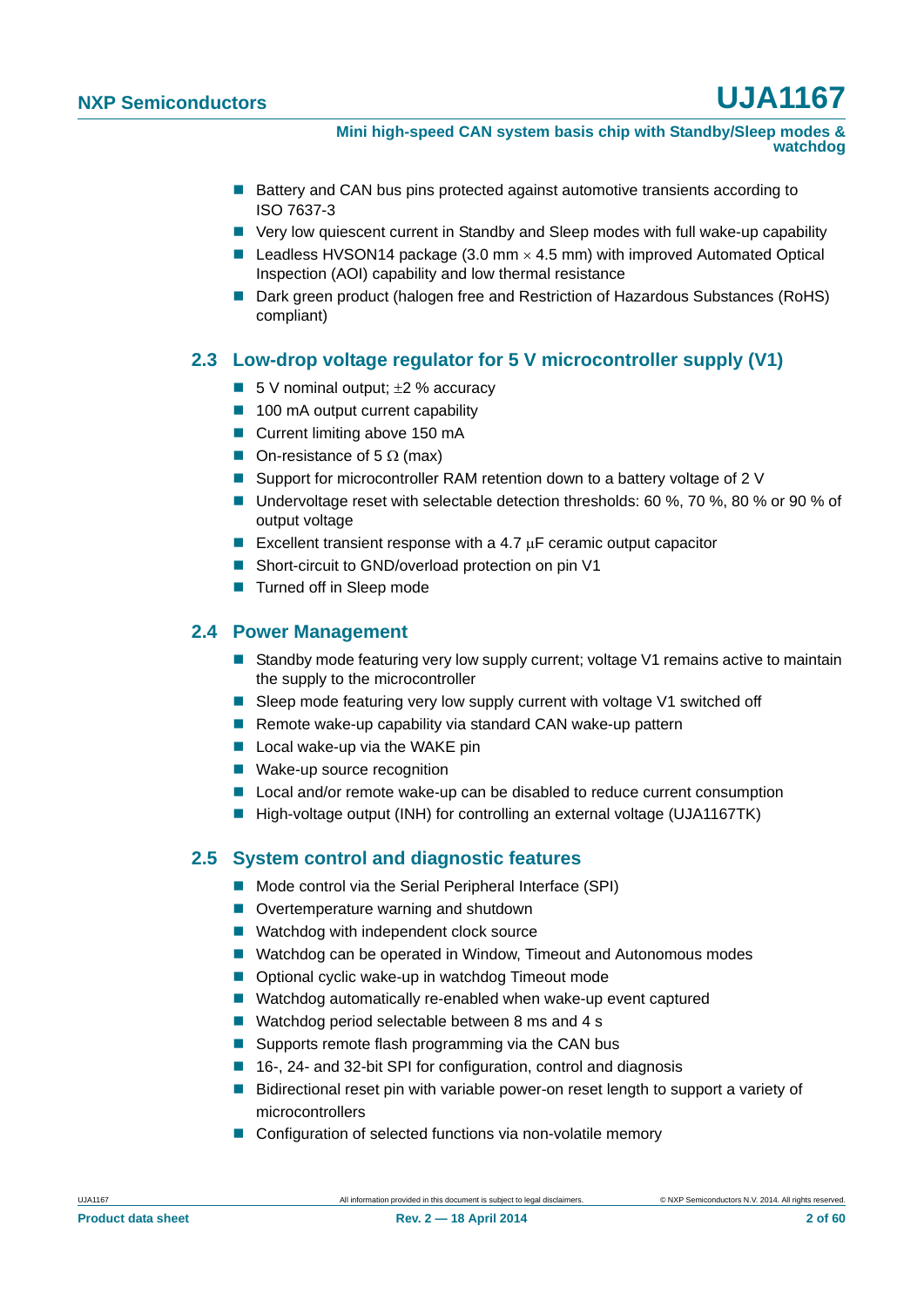**Mini high-speed CAN system basis chip with Standby/Sleep modes & watchdog**

### <span id="page-2-1"></span>**2.6 Sensor supply voltage (pin VEXT of UJA1167TK/VX)**

- 5 V nominal output;  $\pm 2$  % accuracy
- 30 mA output current capability
- Current limiting above 30 mA
- Excellent transient response with a 4.7  $\mu$ F ceramic output load capacitor
- **Protected against short-circuits to GND and to the battery**
- $\blacksquare$  High ESD robustness of  $\pm 6$  kV according to IEC 61000-4-2
- $\blacksquare$  Can handle negative voltages as low as -18 V

### <span id="page-2-2"></span>**3. Ordering information**

#### **Table 1. Ordering information**

| 'Type number[1] | Package             |                                                              |           |  |
|-----------------|---------------------|--------------------------------------------------------------|-----------|--|
|                 | <b>Name</b>         | <b>Description</b>                                           | Version   |  |
| UJA1167TK       | HVSON <sub>14</sub> | plastic thermal enhanced very thin small outline package; no | SOT1086-2 |  |
| UJA1167TK/VX    |                     | leads; 14 terminals; body $3 \times 4.5 \times 0.85$ mm      |           |  |

<span id="page-2-0"></span>[1] UJA1167TK contains a high-voltage output for controlling an external voltage regulatror; UJA1167TK/VX includes a 5 V/30 mA sensor supply.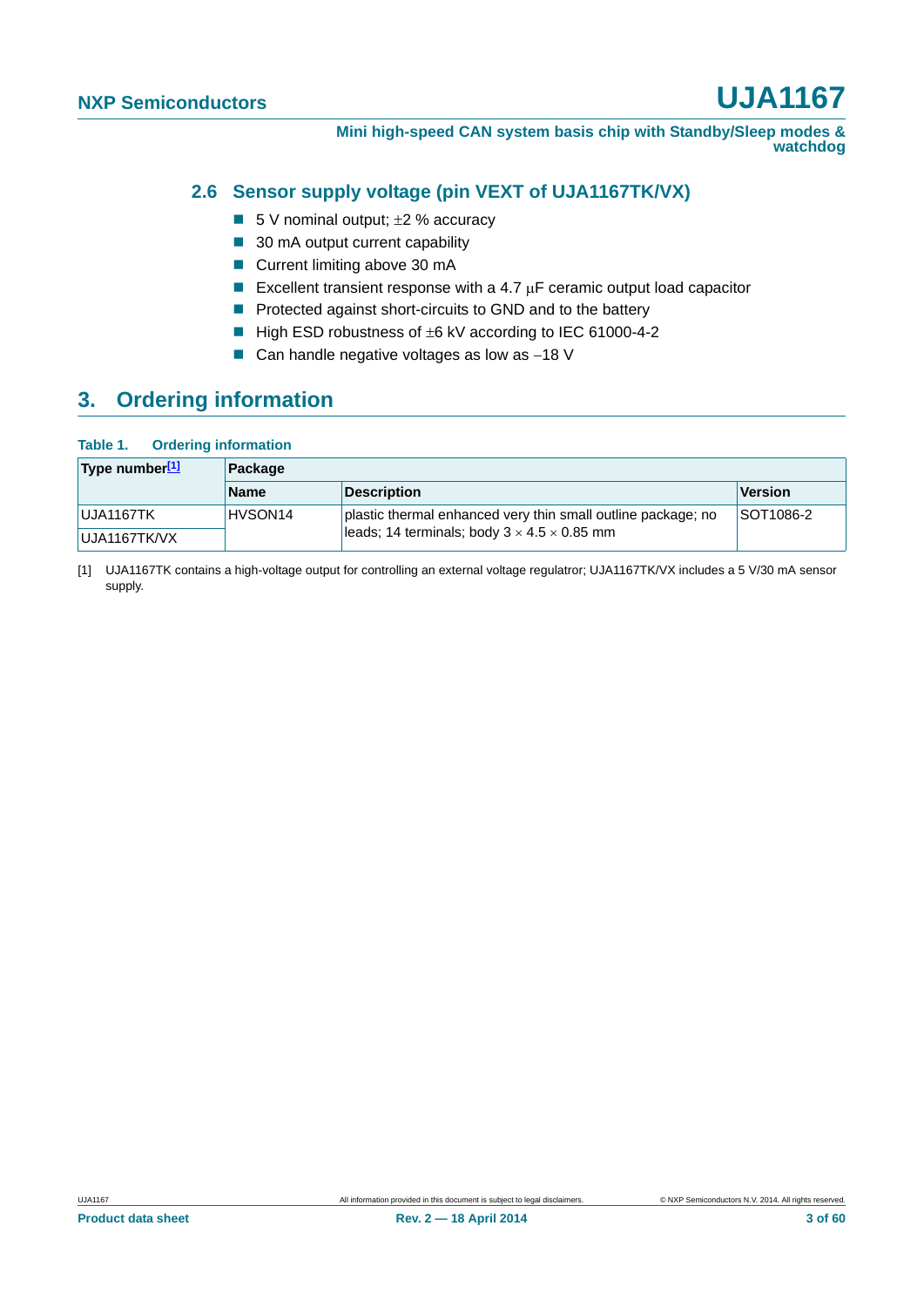**Mini high-speed CAN system basis chip with Standby/Sleep modes & watchdog**

### <span id="page-3-0"></span>**4. Block diagram**

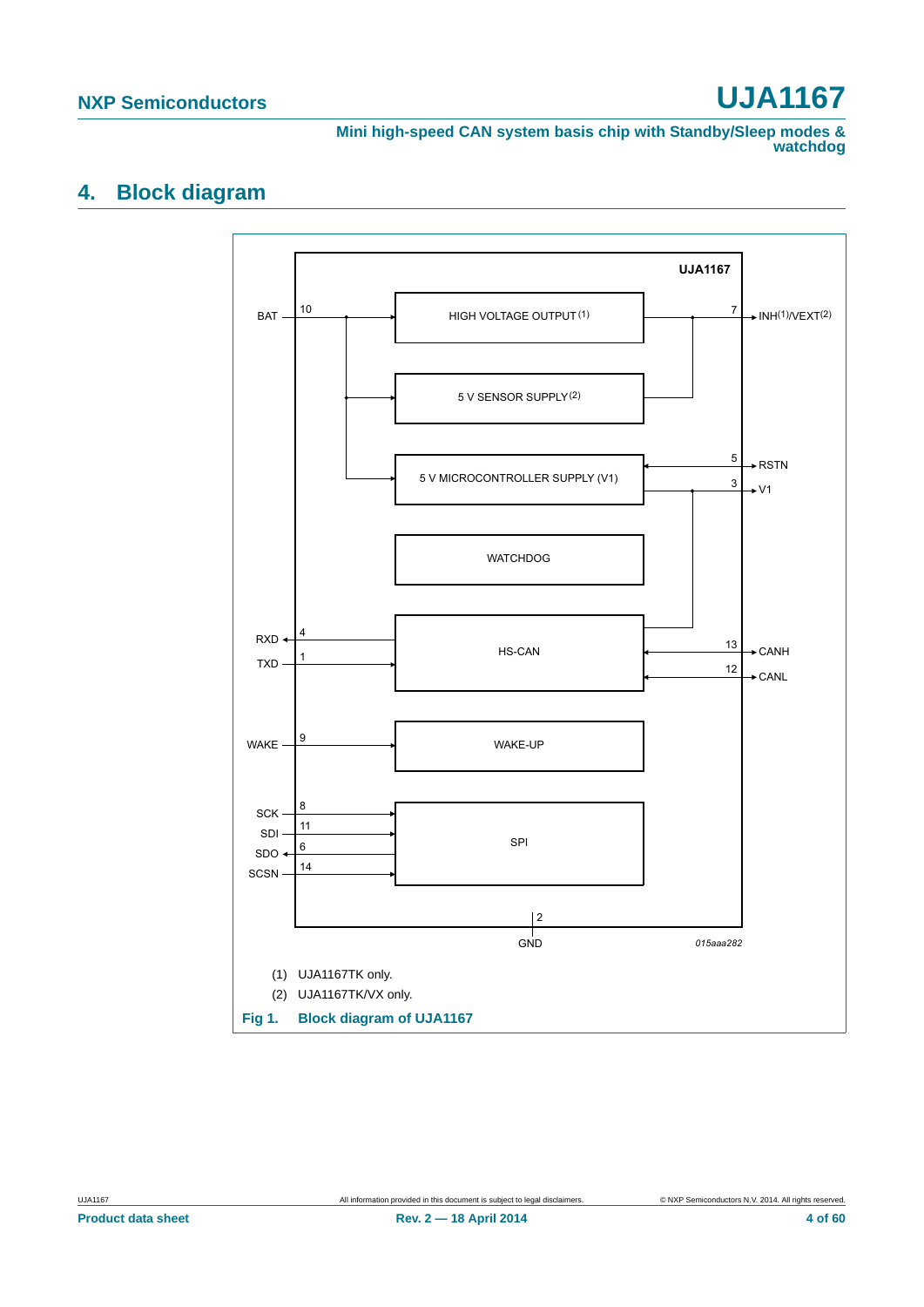**Mini high-speed CAN system basis chip with Standby/Sleep modes & watchdog**

### <span id="page-4-3"></span><span id="page-4-2"></span>**5. Pinning information**

### **5.1 Pinning**



### <span id="page-4-4"></span>**5.2 Pin description**

<span id="page-4-1"></span>

| Table 2.      | <b>Pin description</b> |                                                                   |  |  |  |  |
|---------------|------------------------|-------------------------------------------------------------------|--|--|--|--|
| <b>Symbol</b> | Pin                    | <b>Description</b>                                                |  |  |  |  |
| TXD           | 1                      | transmit data input                                               |  |  |  |  |
| GND           | $2^{[1]}$              | ground                                                            |  |  |  |  |
| V1            | 3                      | 5 V microcontroller supply voltage                                |  |  |  |  |
| <b>RXD</b>    | 4                      | receive data output; reads out data from the bus lines            |  |  |  |  |
| <b>RSTN</b>   | 5                      | reset input/output                                                |  |  |  |  |
| <b>SDO</b>    | 6                      | SPI data output                                                   |  |  |  |  |
| <b>INH</b>    | 7                      | high-voltage output for switching external regulators (UJA1167TK) |  |  |  |  |
| VEXT          | 7                      | sensor supply voltage (UJA1167TK/VX)                              |  |  |  |  |
| <b>SCK</b>    | 8                      | SPI clock input                                                   |  |  |  |  |
| WAKE          | 9                      | local wake-up input                                               |  |  |  |  |
| <b>BAT</b>    | 10                     | battery supply voltage                                            |  |  |  |  |
| <b>SDI</b>    | 11                     | SPI data input                                                    |  |  |  |  |
| CANL          | 12                     | <b>LOW-level CAN bus line</b>                                     |  |  |  |  |
| CANH          | 13                     | <b>HIGH-level CAN bus line</b>                                    |  |  |  |  |
| <b>SCSN</b>   | 14                     | SPI chip select input                                             |  |  |  |  |

<span id="page-4-0"></span>[1] The exposed die pad at the bottom of the package allows for better heat dissipation and grounding from the SBC via the printed circuit board. For enhanced thermal and electrical performance, it is recommended to solder the exposed die pad to GND.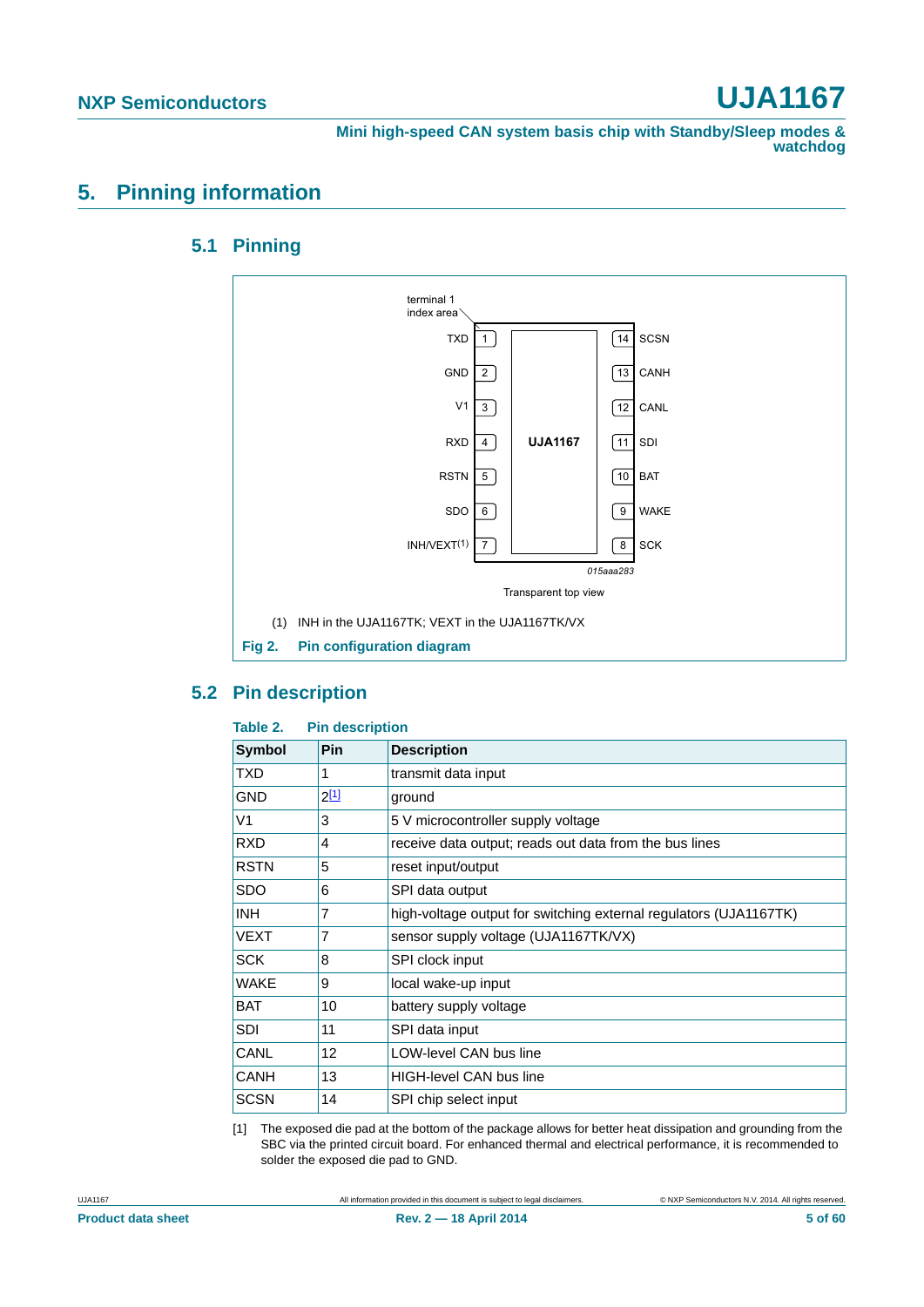### <span id="page-5-1"></span><span id="page-5-0"></span>**6. Functional description**

#### **6.1 System controller**

The system controller manages register configuration and controls the internal functions of the UJA1167. Detailed device status information is collected and made available to the microcontroller.

#### <span id="page-5-2"></span>**6.1.1 Operating modes**

The system controller contains a state machine that supports seven operating modes: Normal, Standby, Sleep, Reset, Forced Normal, Overtemp and Off. The state transitions are illustrated in [Figure 3](#page-6-0).

#### <span id="page-5-3"></span>**6.1.1.1 Normal mode**

Normal mode is the active operating mode. In this mode, all the hardware on the device is available and can be activated (see [Table 3](#page-9-0)). Voltage regulator V1 is enabled to supply the microcontroller.

The CAN interface can be configured to be active and thus to support normal CAN communication. Depending on the SPI register settings, the watchdog may be running in Window or Timeout mode and the INH/VEXT output may be active.

Normal mode can be selected from Standby mode via an SPI command (MC = 111).

#### <span id="page-5-4"></span>**6.1.1.2 Standby mode**

Standby mode is the first-level power-saving mode of the UJA1167, offering reduced current consumption. The transceiver is unable to transmit or receive data in Standby mode. The SPI remains enabled and V1 is still active; the watchdog is active (in Timeout mode) if enabled. The behavior of INH/VEXT is determined by the SPI setting.

If remote CAN wake-up is enabled (CWE  $= 1$ ; see [Table 26\)](#page-28-0), the receiver monitors bus activity for a wake-up request. The bus pins are biased to GND (via  $R_{i(cm)}$ ) when the bus is inactive for  $t > t_{to(silence)}$  and at approximately 2.5 V when there is activity on the bus (autonomous biasing).

Pin RXD is forced LOW when any enabled wake-up event is detected. This can be either a regular wake-up (via the CAN bus or pin WAKE) or a diagnostic wake-up such as an overtemperature event (see [Section 6.10](#page-24-0)).

The UJA1167 switches to Standby mode via Reset mode:

- **•** from Off mode if the battery voltage rises above the power-on detection threshold  $(V<sub>th</sub>(det)pon)$
- **•** from Overtemp mode if the chip temperature falls below the overtemperature protection release threshold,  $T_{th (rel)oto}$
- **•** from Sleep mode on the occurrence of a regular or diagnostic wake-up event

Standby mode can also be selected from Normal mode via an SPI command ( $MC = 100$ ).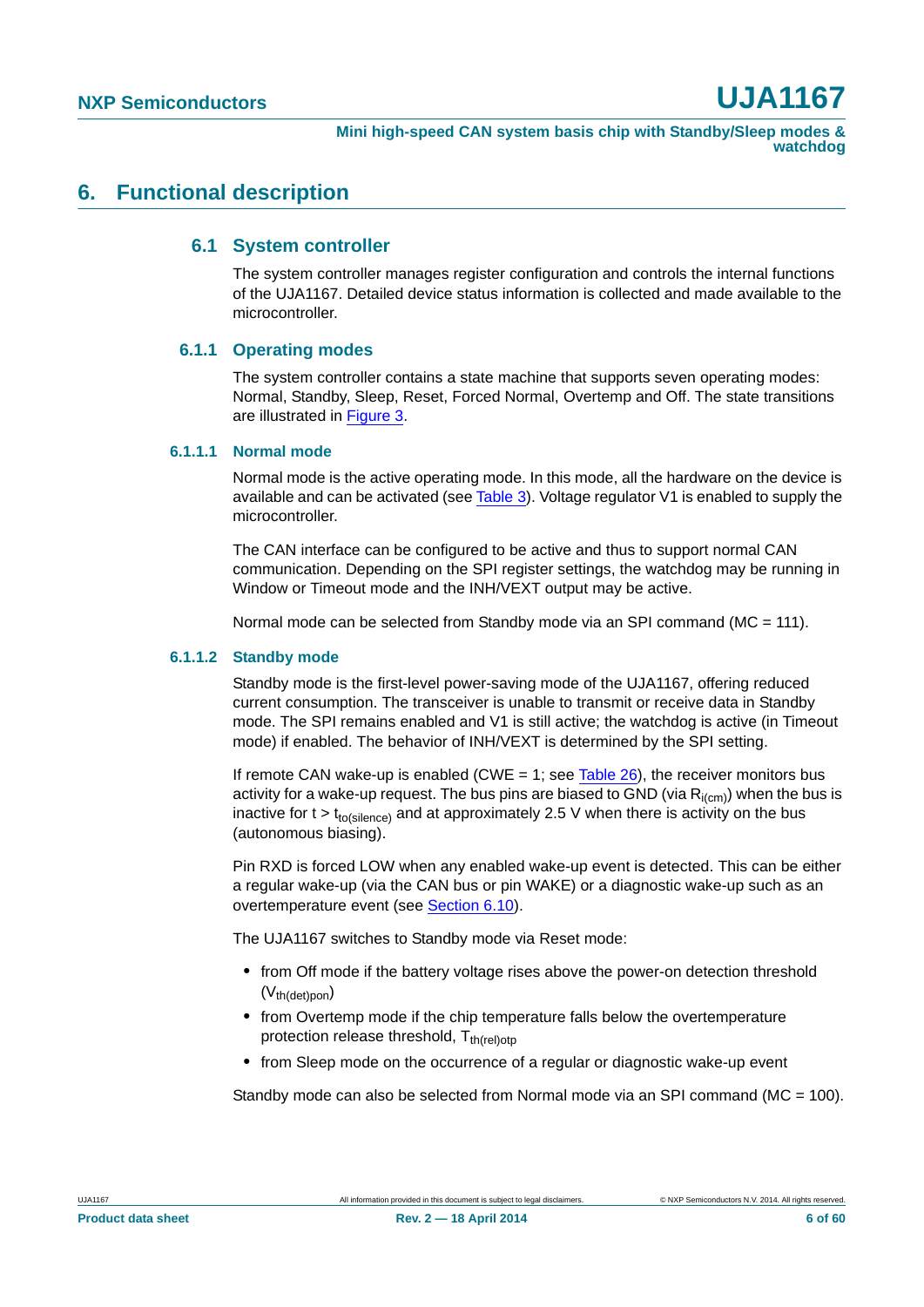#### **Mini high-speed CAN system basis chip with Standby/Sleep modes & watchdog**



#### <span id="page-6-1"></span><span id="page-6-0"></span>**6.1.1.3 Sleep mode**

Sleep mode is the second-level power-saving mode of the UJA1167. The difference between Sleep and Standby modes is that V1 is off in Sleep mode.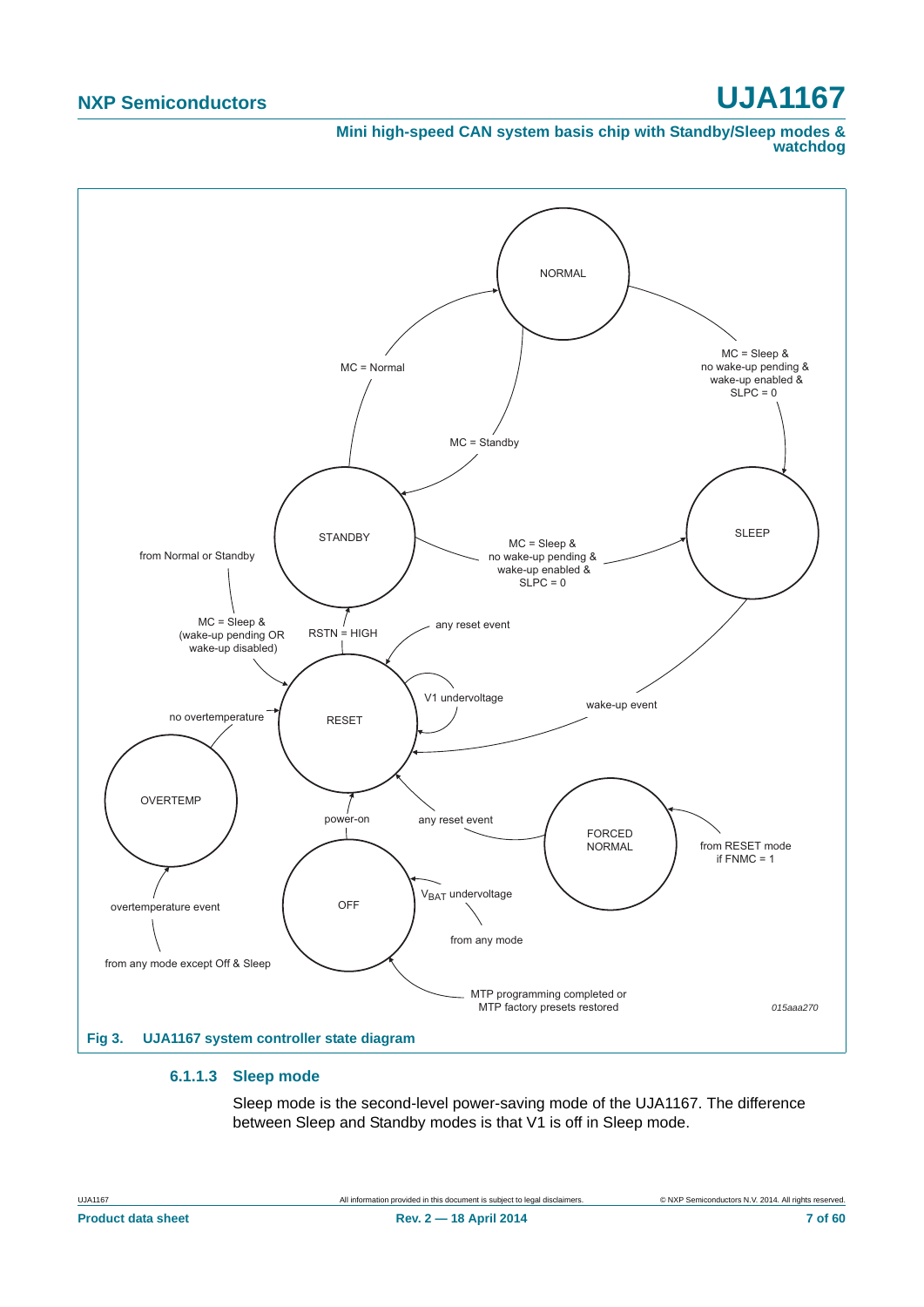**Mini high-speed CAN system basis chip with Standby/Sleep modes & watchdog**

Any enabled regular wake-up via CAN or WAKE or any diagnostic wake-up event will cause the UJA1167 to wake up from Sleep mode. The behavior of INH/VEXT is determined by the SPI settings. The SPI and the watchdog are disabled. Autonomous bus biasing is active.

Sleep mode can be selected from Normal or Standby mode via an SPI command (MC = 001). The UJA1167 will switch to Sleep mode on receipt of this command, provided there are no pending wake-up events and at least one regular wake-up source is enabled. Any attempt to enter Sleep mode while one of these conditions has not been met will cause the UJA1167 to switch to Reset mode and set the reset source status bits (RSS) to 10100 ('illegal Sleep mode command received'; see [Table 5\)](#page-10-0).

Since V1 is off in Sleep mode, the only way the SBC can exit Sleep mode is via a wake-up event (see [Section 6.10](#page-24-0)).

Sleep mode can be permanently disabled in applications where, for safety reasons, the supply voltage to the host controller must never be cut off. Sleep mode is permanently disabled by setting the Sleep control bit (SLPC) in the SBC configuration register (see [Table 8](#page-12-0)) to 1. This register is located in the non-volatile memory area of the device. When  $SLPC = 1$ , a Sleep mode SPI command (MC = 001) triggers an SPI failure event instead of a transition to Sleep mode.

#### <span id="page-7-0"></span>**6.1.1.4 Reset mode**

Reset mode is the reset execution state of the SBC. This mode ensures that pin RSTN is pulled down for a defined time to allow the microcontroller to start up in a controlled manner.

The transceiver is unable to transmit or receive data in Reset mode. The behavior of INH/VEXT is determined by the settings of bits VEXTC and VEXTSUC (see [Section 6.6](#page-17-0)). The SPI is inactive; the watchdog is disabled; V1 and overtemperature detection are active.

The UJA1167 switches to Reset mode from any mode in response to a reset event (see [Table 5](#page-10-0) for a list of reset sources).

The UJA1167 exits Reset mode:

- **•** and switches to Standby mode if pin RSTN is released HIGH
- and switches to Forced Normal mode if bit FNMC = 1
- **•** if the SBC is forced into Off or Overtemp mode

If a V1 undervoltage event forced the transition to Reset mode, the UJA1167 will remain in Reset mode until the voltage on pin V1 has recovered.

After the UJA1167 exits Reset mode (positive edge on RSTN), an SPI read/write access must not be attempted for at least  $t_{\text{to(SPI)}}$ . Any earlier access may be ignored (without generating an SPI failure event).

#### <span id="page-7-1"></span>**6.1.1.5 Off mode**

The UJA1167 switches to Off mode when the battery is first connected or from any mode when  $V_{BAT} < V_{th (det)$  off. Only power-on detection is enabled; all other modules are inactive. The UJA1167 starts to boot up when the battery voltage rises above the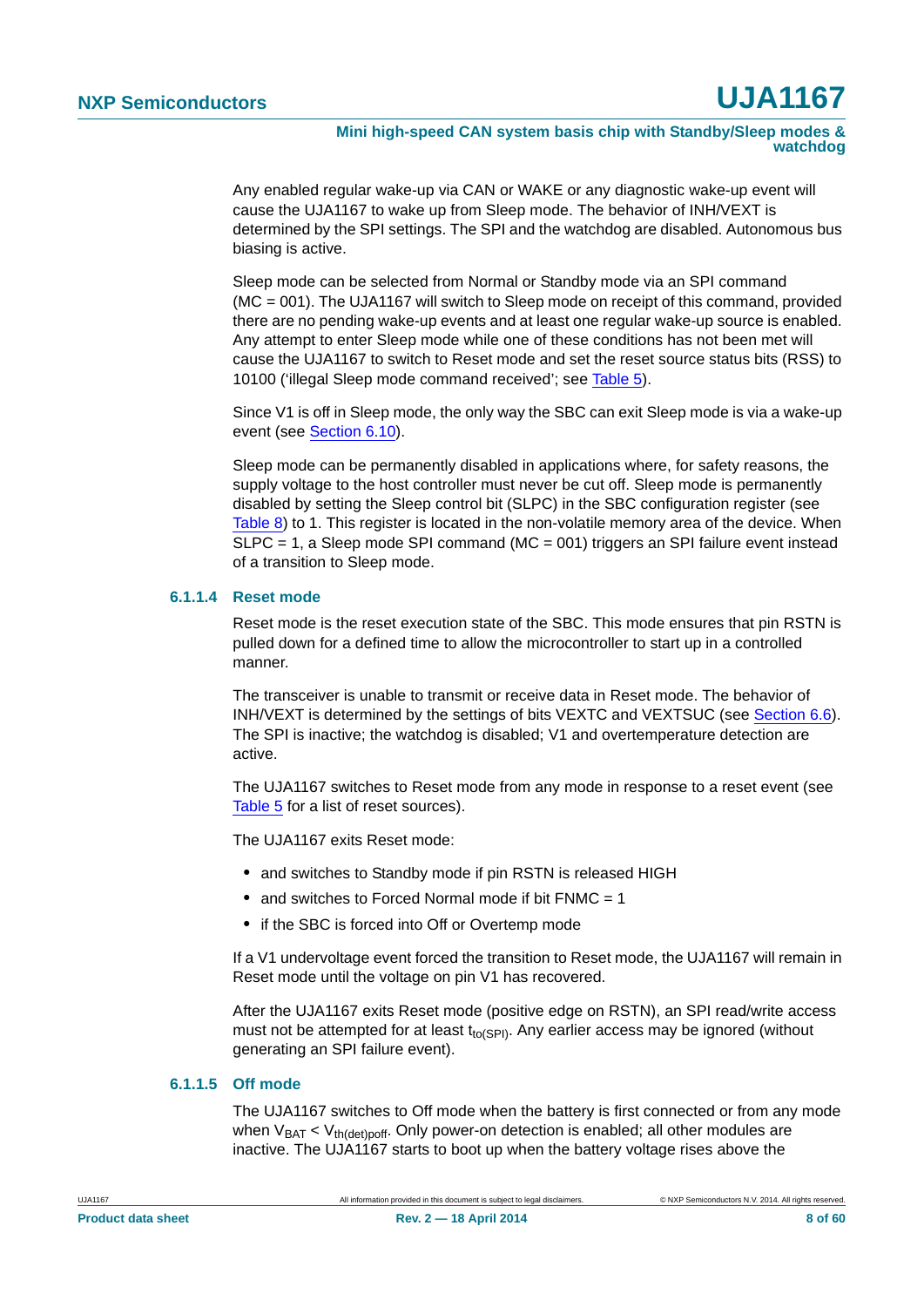power-on detection threshold  $V_{th(det)pon}$  (triggering an initialization process) and switches to Reset mode after  $t_{\text{startup}}$ . In Off mode, the CAN pins disengage from the bus (zero load; high-ohmic).

#### <span id="page-8-0"></span>**6.1.1.6 Overtemp mode**

Overtemp mode is provided to prevent the UJA1167 being damaged by excessive temperatures. The UJA1167 switches immediately to Overtemp mode from any mode (other than Off mode or Sleep mode) when the global chip temperature rises above the overtemperature protection activation threshold,  $T_{th(act)$ oto-

To help prevent the loss of data due to overheating, the UJA1167 issues a warning when the IC temperature rises above the overtemperature warning threshold  $(T_{th(warn)otp})$ . When this happens, status bit OTWS is set and an overtemperature warning event is captured  $(OTW = 1)$ , if enabled  $(OTWE = 1)$ .

In Overtemp mode, the CAN transmitter and receiver are disabled and the CAN pins are in a high-ohmic state. No wake-up event will be detected, but a pending wake-up will still be signalled by a LOW level on pin RXD, which will persist after the overtemperature event has been cleared. V1 is off and pin RSTN is driven LOW after  $t_{d(uvd)V1}$ . In the UJA1167TK/VX, VEXT is off. In the UJA1167TK, INH remains unchanged when the SBC enters Overtemp mode.

The UJA1167 exits Overtemp mode:

- **•** and switches to Reset mode if the chip temperature falls below the overtemperature protection release threshold,  $T_{th(rel)$ otp
- if the device is forced to switch to Off mode  $(V_{BAT} < V_{th (det)$ ooff)

#### <span id="page-8-1"></span>**6.1.1.7 Forced Normal mode**

Forced Normal mode simplifies SBC testing and is useful for initial prototyping and failure detection, as well as first flashing of the microcontroller. The watchdog is disabled in Forced Normal mode. The low-drop voltage regulator (V1) is active, VEXT/INH is enabled and the CAN transceiver is active.

Bit FNMC is factory preset to 1, so the UJA1167 initially boots up in Forced Normal mode (see [Table 8\)](#page-12-0). This allows a newly installed device to be run in Normal mode without a watchdog. So the microcontroller can be flashed via the CAN bus in the knowledge that a watchdog timer overflow will not trigger a system reset.

The register containing bit FNMC (address 74h) is stored in non-volatile memory (see [Section 6.11\)](#page-28-1). So once bit FNMC is programmed to 0, the SBC will no longer boot up in Forced Normal mode, allowing the watchdog to be enabled.

Even in Forced Normal mode, a reset event (e.g. an external reset or a V1 undervoltage) will trigger a transition to Reset mode with normal Reset mode behavior (except that the transmitter remains active if there is no V1 undervoltage). However, when the UJA1167 exits Reset mode, it will return to Forced Normal mode instead of switching to Standby mode.

In Forced Normal mode, only the Main status register, the Watchdog status register, the Identification register and registers stored in non-volatile memory can be read. The non-volatile memory area is fully accessible for writing as long as the UJA1167 is in the factory preset state (for details see [Section 6.11\)](#page-28-1).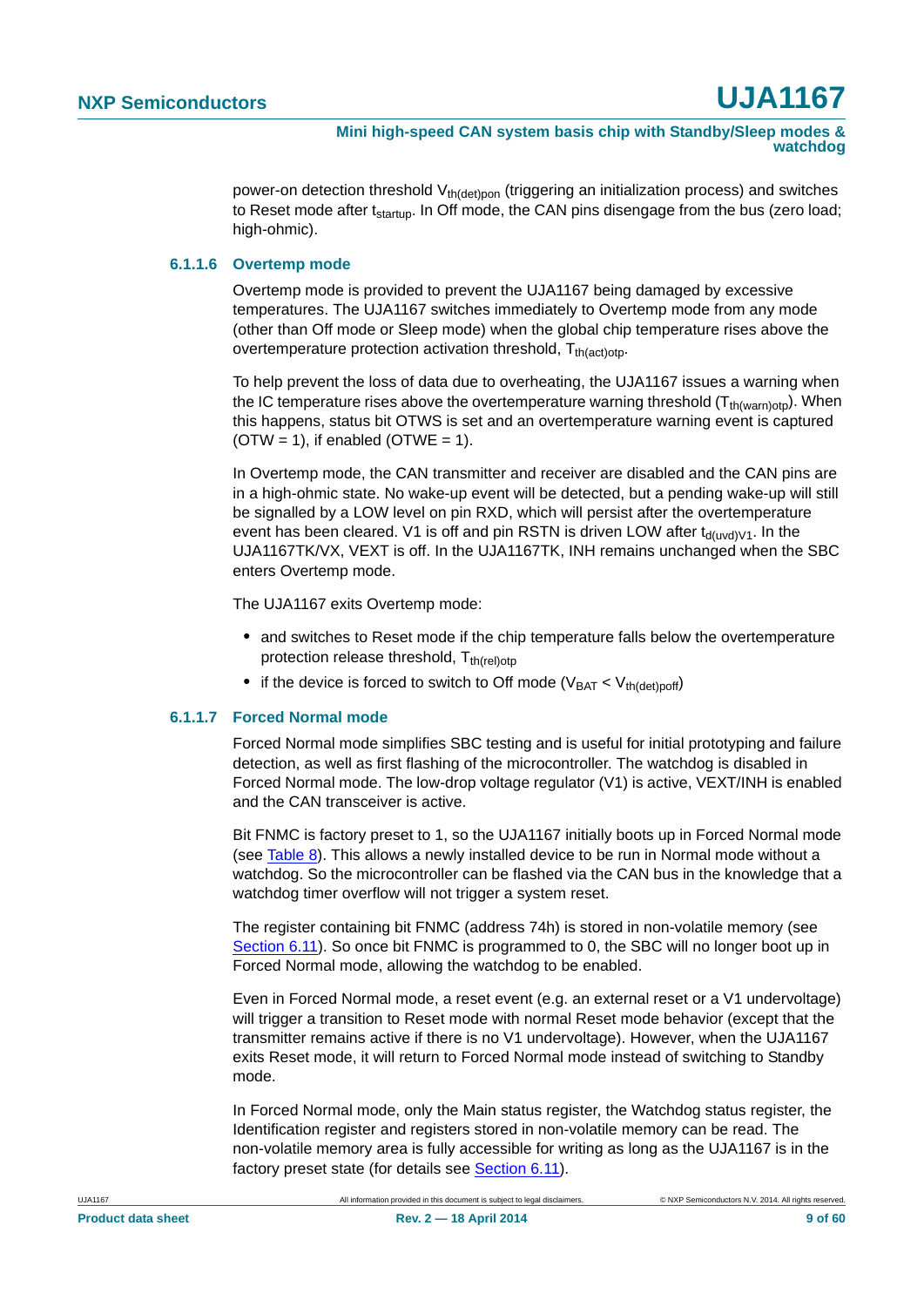**Mini high-speed CAN system basis chip with Standby/Sleep modes & watchdog**

The UJA1167 switches from Reset mode to Forced Normal mode if bit FNMC = 1.

#### **6.1.1.8 Hardware characterization for the UJA1167 operating modes**

#### <span id="page-9-3"></span><span id="page-9-0"></span>**Table 3. Hardware characterization by functional block**

| <b>Block</b>    | <b>Operating mode</b> |                      |                                                                        |                                                                               |                                                      |                                                       |                                                       |  |  |  |
|-----------------|-----------------------|----------------------|------------------------------------------------------------------------|-------------------------------------------------------------------------------|------------------------------------------------------|-------------------------------------------------------|-------------------------------------------------------|--|--|--|
|                 | Off                   | <b>Forced Normal</b> | Standby                                                                | <b>Normal</b>                                                                 | <b>Sleep</b>                                         | <b>Reset</b>                                          | Overtemp                                              |  |  |  |
| V <sub>1</sub>  | off[1]                | on                   | on                                                                     | on.                                                                           | off                                                  | on                                                    | off                                                   |  |  |  |
| <b>VEXT/INH</b> | off                   | on                   | determined by<br>bits VEXTC<br>and<br><b>VEXTSUC</b><br>(see Table 12) | determined by bits<br><b>VEXTC</b> and<br><b>VEXTSUC</b>                      | determined by<br>bits VEXTC<br>and<br><b>VEXTSUC</b> | determined<br>by bits<br>VEXTC and<br><b>VEXTSUC</b>  | VEXT off;<br><b>INH</b><br>unchanged                  |  |  |  |
| <b>RSTN</b>     | LOW                   | <b>HIGH</b>          | <b>HIGH</b>                                                            | <b>HIGH</b>                                                                   | <b>LOW</b>                                           | <b>LOW</b>                                            | LOW                                                   |  |  |  |
| SPI             | disabled              | active               | active                                                                 | active                                                                        | disabled                                             | disabled                                              | disabled                                              |  |  |  |
| Watchdog        | off                   | off                  | determined by<br>bits WMC (see<br>Table $7)$ <sup>[2]</sup>            | determined by bits<br><b>WMC</b>                                              | determined by<br>bits WMC <sup>[2]</sup>             | off                                                   | off                                                   |  |  |  |
| CAN             | off                   | Active               | Offline                                                                | Active/ Offline/<br>Listen-only<br>(determined by bits<br>CMC; see Table 14)  | Offline                                              | Offline                                               | off                                                   |  |  |  |
| <b>RXD</b>      | V1 level              | CAN bit stream       | V1 level/LOW<br>if wake-up<br>detected                                 | CAN bit stream if<br>$CMC = 01/10/11$ ;<br>otherwise same as<br>Standby/Sleep | V1 level/LOW<br>if wake-up<br>detected               | V <sub>1</sub><br>level/LOW if<br>wake-up<br>detected | V <sub>1</sub><br>level/LOW if<br>wake-up<br>detected |  |  |  |

<span id="page-9-1"></span>[1] When the SBC switches from Reset, Standby or Normal mode to Off mode, V1 behaves as a current source during power down while  $V_{BAT}$  is between 3 V and 2 V.

<span id="page-9-4"></span><span id="page-9-2"></span>[2] Window mode is only active in Normal mode.

#### **6.1.2 System control registers**

The operating mode is selected via bits MC in the Mode control register. The Mode control register is accessed via SPI address 0x01 (see [Section 6.15](#page-32-0)).

**Table 4. Mode control register (address 01h)**

| <b>Bit</b> | <b>Symbol</b> | Access Value |     | <b>Description</b> |
|------------|---------------|--------------|-----|--------------------|
| 7:3        | reserved      | R            |     |                    |
| 2:0        | <b>MC</b>     | R/W          |     | mode control:      |
|            |               |              | 001 | Sleep mode         |
|            |               |              | 100 | Standby mode       |
|            |               |              | 111 | Normal mode        |

The Main status register can be accessed to monitor the status of the overtemperature warning flag and to determine whether the UJA1167 has entered Normal mode after initial power-up. It also indicates the source of the most recent reset event.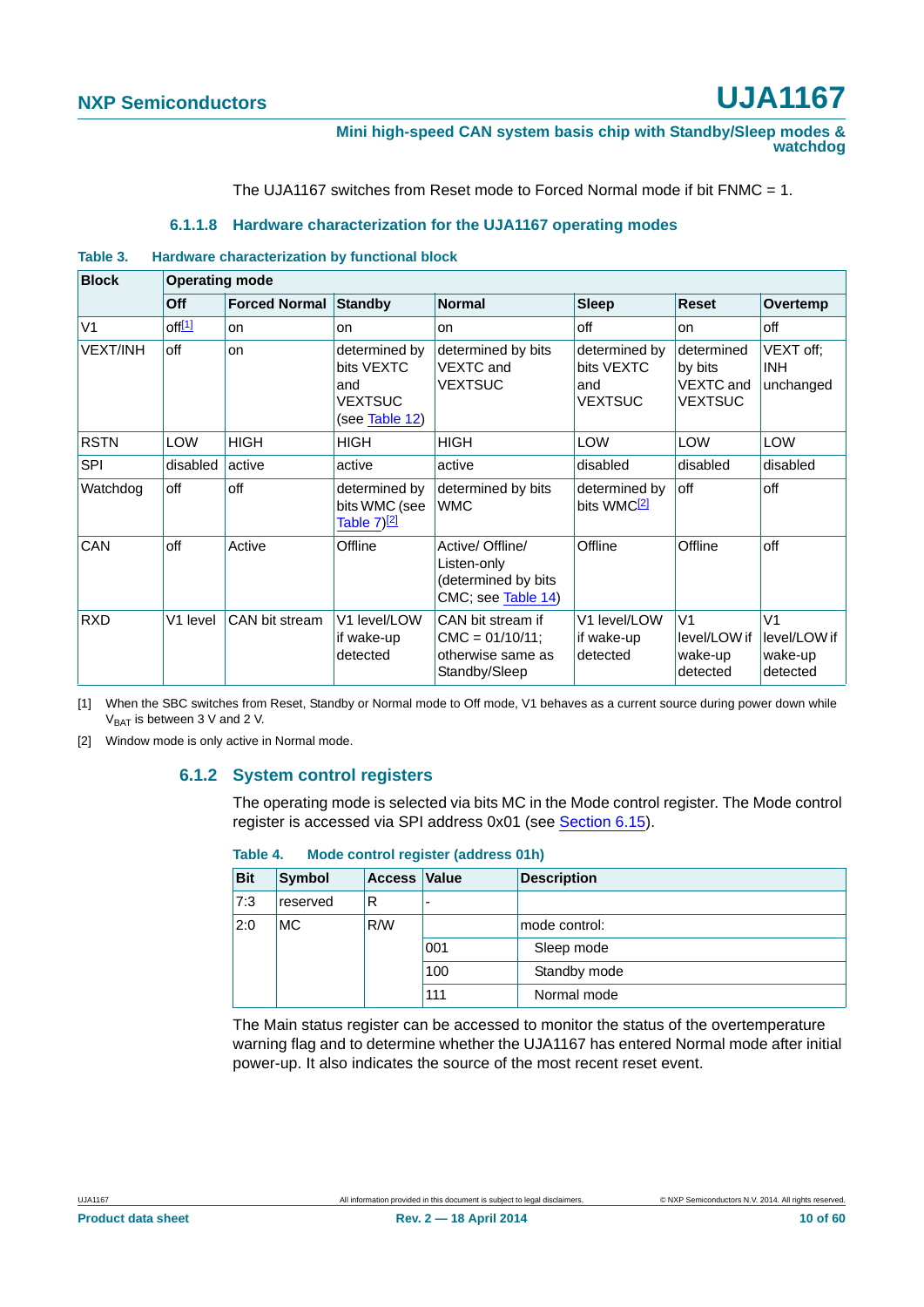| <b>Bit</b>       | <b>Symbol</b> | <b>Access</b> | Value    | <b>Description</b>                                                |
|------------------|---------------|---------------|----------|-------------------------------------------------------------------|
| 7                | reserved      | R             |          |                                                                   |
| <b>OTWS</b><br>6 |               | R             |          | overtemperature warning status:                                   |
|                  |               |               | $\Omega$ | IC temperature below overtemperature warning threshold            |
|                  |               |               | 1        | IC temperature above overtemperature warning threshold            |
| 5                | <b>NMS</b>    | R             |          | Normal mode status:                                               |
|                  |               |               | $\Omega$ | UJA1167 has entered Normal mode (after power-up)                  |
|                  |               |               | 1        | UJA1167 has powered up but has not yet switched to<br>Normal mode |
| 4:0              | <b>RSS</b>    | R             |          | reset source status:                                              |
|                  |               |               | 00000    | exited Off mode (power-on)                                        |
|                  |               |               | 00001    | CAN wake-up in Sleep mode                                         |
|                  |               |               | 00100    | wake-up via WAKE pin in Sleep mode                                |
|                  |               |               | 01100    | watchdog overflow in Sleep mode (Timeout mode)                    |
|                  |               |               | 01101    | diagnostic wake-up in Sleep mode                                  |
|                  |               |               | 01110    | watchdog triggered too early (Window mode)                        |
|                  |               |               | 01111    | watchdog overflow (Window mode or Timeout mode with<br>$WDF = 1$  |
|                  |               |               | 10000    | illegal watchdog mode control access                              |
|                  |               |               | 10001    | RSTN pulled down externally                                       |
|                  |               |               | 10010    | exited Overtemp mode                                              |
|                  |               |               | 10011    | V1 undervoltage                                                   |
|                  |               |               | 10100    | illegal Sleep mode command received                               |

#### <span id="page-10-0"></span>**Table 5. Main status register (address 03h)**

### <span id="page-10-1"></span>**6.2 Watchdog**

The UJA1167 contains a watchdog that supports three operating modes: Window, Timeout and Autonomous. In Window mode (available only in SBC Normal mode), a watchdog trigger event within a closed watchdog window resets the watchdog timer. In Timeout mode, the watchdog runs continuously and can be reset at any time within the timeout time by a watchdog trigger. Watchdog timeout mode can also be used for cyclic wake-up of the microcontroller. In Autonomous mode, the watchdog can be off or in Timeout mode (see [Section 6.2.4\)](#page-14-0).

The watchdog mode is selected via bits WMC in the Watchdog control register ([Table 7\)](#page-11-0). The SBC must be in Standby mode when the watchdog mode is changed. If Window mode is selected (WMC = 100), the watchdog will remain in (or switch to) Timeout mode until the SBC enters Normal mode. Any attempt to change the watchdog operating mode (via WMC) while the SBC is in Normal mode will cause the UJA1167 to switch to Reset mode and the reset source status bits (RSS) will be set to 10000 ('illegal watchdog mode control access'; see [Table 5\)](#page-10-0).

Eight watchdog periods are supported, from 8 ms to 4096 ms. The watchdog period is programmed via bits NWP. The selected period is valid for both Window and Timeout modes. The default watchdog period is 128 ms.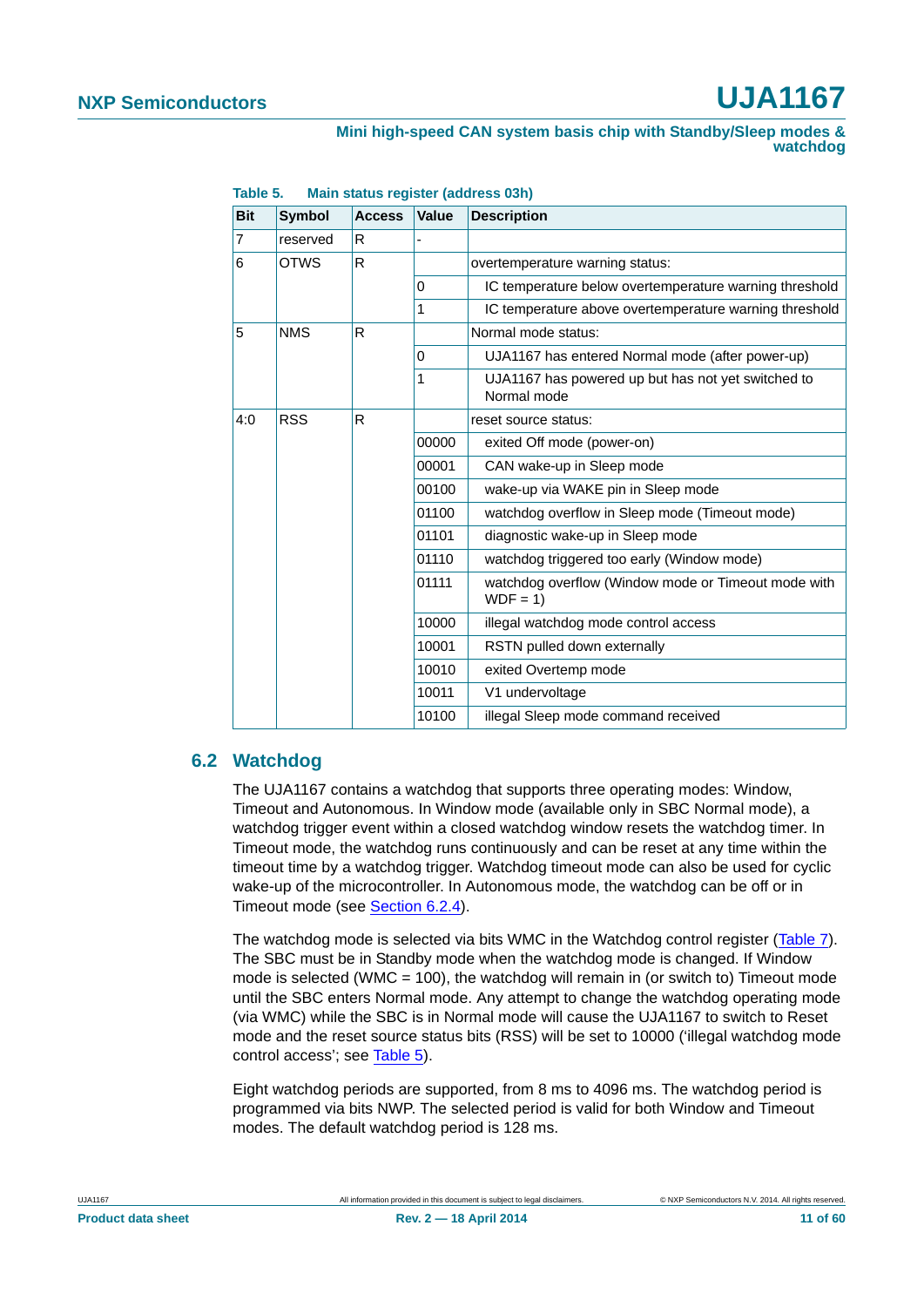#### **Mini high-speed CAN system basis chip with Standby/Sleep modes & watchdog**

A watchdog trigger event resets the watchdog timer. A watchdog trigger event is any valid write access to the Watchdog control register. If the watchdog mode or the watchdog period have changed as a result of the write access, the new values are immediately valid.

#### **Table 6. Summary of watchdog settings**

|                                 |                         |              | <b>Watchdog configuration via SPI</b> |                  |                         |       |
|---------------------------------|-------------------------|--------------|---------------------------------------|------------------|-------------------------|-------|
|                                 | <b>FNMC</b>             | 0            |                                       | 0                | 0                       |       |
|                                 | SDMC                    | x            | х                                     | 0                |                         | л     |
|                                 | <b>WMC</b>              | 100 (Window) | 010 (Timeout)                         | 001 (Autonomous) | 001 (Autonomous)   n.a. |       |
|                                 | Normal mode             | Window       | Timeout                               | Timeout          | off                     | off   |
| <b>SBC</b>                      | Standby mode (RXD HIGH) | Timeout      | Timeout                               | off              | off                     | loff  |
| <b>Operating</b><br><b>Mode</b> | Standby mode (RXD LOW)  | Timeout      | Timeout                               | Timeout          | off                     | loff  |
|                                 | Sleep mode              | Timeout      | Timeout                               | off              | off                     | l off |
|                                 | Other modes             | off          | off                                   | off              | off                     | off   |

#### <span id="page-11-0"></span>**Table 7. Watchdog control register (address 00h)**

| <b>Bit</b> | <b>Symbol</b> | <b>Access</b> | <b>Value</b>        | <b>Description</b>      |
|------------|---------------|---------------|---------------------|-------------------------|
| 7:5        | <b>WMC</b>    | R/W           |                     | watchdog mode control:  |
|            |               | 001[1]        | Autonomous mode     |                         |
|            |               | $010^{[2]}$   | Timeout mode        |                         |
|            |               |               | 100 <sup>[3]</sup>  | Window mode             |
| $\vert$ 4  | reserved      | R             |                     |                         |
| 3:0        | <b>NWP</b>    | R/W           |                     | nominal watchdog period |
|            |               |               | 1000                | 8 ms                    |
|            |               |               | 0001                | 16 <sub>ms</sub>        |
|            |               |               | 0010                | 32 ms                   |
|            |               |               | 1011                | 64 ms                   |
|            |               |               | 0100 <sup>[2]</sup> | 128 ms                  |
|            |               |               | 1101                | 256 ms                  |
|            |               |               | 1110                | 1024 ms                 |
|            |               |               | 0111                | 4096 ms                 |

<span id="page-11-1"></span>[1] Default value if SDMC = 1 (see [Section 6.2.1](#page-13-0))

<span id="page-11-2"></span>[2] Default value.

<span id="page-11-3"></span>[3] Selected in Standby mode but only activated when the SBC switches to Normal mode.

The watchdog is a valuable safety mechanism, so it is critical that it is configured correctly. Two features are provided to prevent watchdog parameters being changed by mistake:

- **•** redundant states of configuration bits WMC and NWP
- **•** reconfiguration protection in Normal mode

Redundant states associated with control bits WMC and NWP ensure that a single bit error cannot cause the watchdog to be configured incorrectly (at least two bits must be changed to reconfigure WMC or NWP). If an attempt is made to write an invalid code to WMC or NWP (e.g. 011 or 1001 respectively), the SPI operation is abandoned and an SPI failure event is captured, if enabled (see [Section 6.10\)](#page-24-0).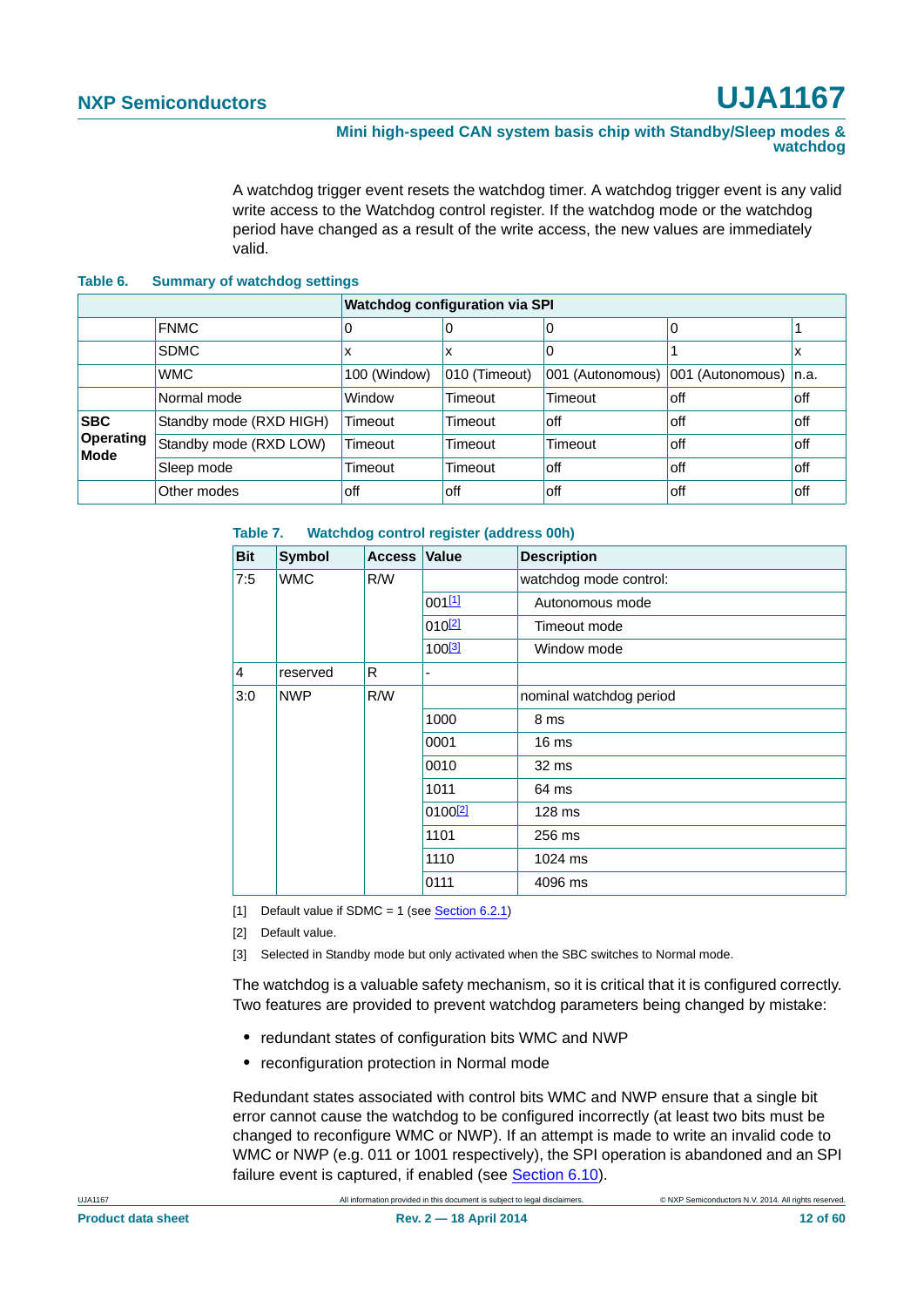#### **Mini high-speed CAN system basis chip with Standby/Sleep modes & watchdog**

Two operating modes have a major impact on the operation of the watchdog: Forced Normal mode and Software Development mode (Software Development mode is provided for test purposes and is not an SBC operating mode; the UJA1167 can be in any mode with Software Development mode enabled; see [Section 6.2.1\)](#page-13-0). These modes are enabled and disabled via bits FNMC and SDMC respectively in the SBC configuration control register (see [Table 8\)](#page-12-0). Note that this register is located in the non-volatile memory area (see [Section 6.10\)](#page-24-0). In Forced Normal mode (FNM), the watchdog is completely disabled. In Software Development mode (SDM), the watchdog can be disabled or activated for test purposes.

Information on the status of the watchdog is available from the Watchdog status register [\(Table 9\)](#page-12-1). This register also indicates whether Forced Normal and Software Development modes are active.

| <b>Bit</b> | <b>Symbol</b>  | <b>Access</b> | Value      | <b>Description</b>                                                                 |
|------------|----------------|---------------|------------|------------------------------------------------------------------------------------|
| 7:6        | reserved       | R.            |            |                                                                                    |
| 5:4        | <b>V1RTSUC</b> | R/W           |            | V1 reset threshold (defined by bit V1RTC) at start-up:                             |
|            |                |               | $00^{[1]}$ | V1 undervoltage detection at 90 % of nominal value at<br>start-up ( $V1RTC = 00$ ) |
|            |                |               | 01         | V1 undervoltage detection at 80 % of nominal value at<br>start-up ( $V1RTC = 01$ ) |
|            |                |               | 10         | V1 undervoltage detection at 70 % of nominal value at<br>start-up ( $V1RTC = 10$ ) |
|            |                |               | 11         | V1 undervoltage detection at 60 % of nominal value at<br>start-up ( $V1RTC = 11$ ) |
| 3          | <b>FNMC</b>    | R/W           |            | Forced Normal mode control:                                                        |
|            |                |               | 0          | Forced Normal mode disabled                                                        |
|            |                |               | $1^{[1]}$  | Forced Normal mode enabled                                                         |
| 2          | <b>SDMC</b>    | R/W           |            | Software Development mode control:                                                 |
|            |                |               | $0^{[1]}$  | Software Development mode disabled                                                 |
|            |                |               | 1          | Software Development mode enabled                                                  |
| 1          | reserved       | R             |            |                                                                                    |
| $\Omega$   | <b>SLPC</b>    | R/W           |            | Sleep control:                                                                     |
|            |                |               | $0^{[1]}$  | the SBC supports Sleep mode                                                        |
|            |                |               | 1          | Sleep mode commands will be ignored                                                |

<span id="page-12-0"></span>

| Table 8. | <b>SBC configuration control register (address 74h)</b> |  |  |
|----------|---------------------------------------------------------|--|--|
|          |                                                         |  |  |

<span id="page-12-2"></span>[1] Factory preset value.

#### <span id="page-12-1"></span>**Table 9. Watchdog status register (address 05h)**

| <b>Bit</b>     | <b>Symbol</b> | <b>Access</b> | Value | Description                             |
|----------------|---------------|---------------|-------|-----------------------------------------|
| 7:4            | reserved      | R             |       |                                         |
| Ι3             | <b>FNMS</b>   | R             | 0     | SBC is not in Forced Normal mode        |
|                |               |               |       | SBC is in Forced Normal mode            |
| $\overline{2}$ | <b>SDMS</b>   | R             | 0     | SBC is not in Software Development mode |
|                |               |               |       | SBC is in Software Development mode     |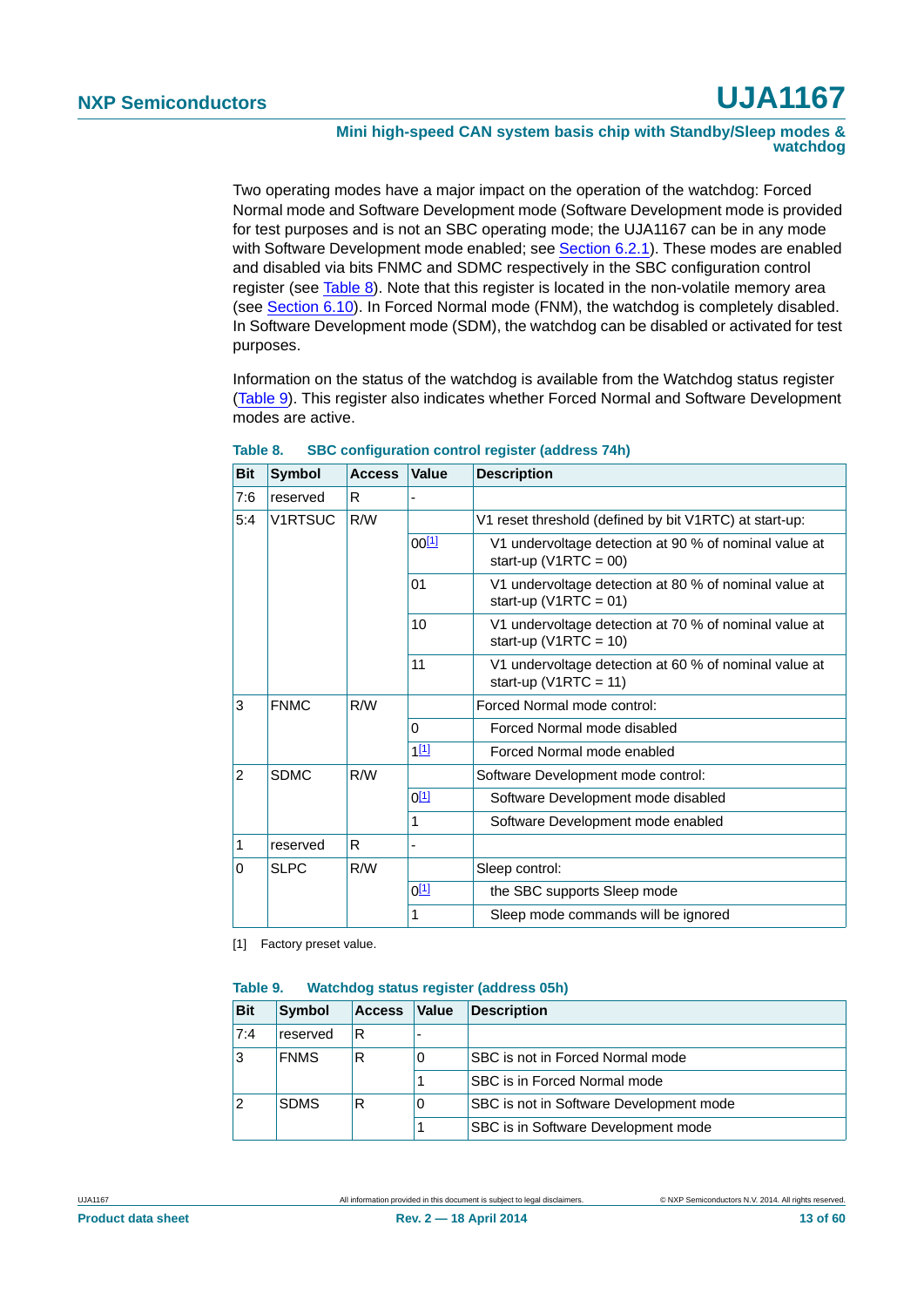| <b>Bit</b> | Symbol     | <b>Access</b> | Value | <b>Description</b>                   |
|------------|------------|---------------|-------|--------------------------------------|
| 1:0        | <b>WDS</b> | R             |       | watchdog status:                     |
|            |            |               | 00    | watchdog is off                      |
|            |            |               | 01    | watchdog is in first half of window  |
|            |            |               | 10    | watchdog is in second half of window |
|            |            |               | 11    | reserved                             |

**Table 9. Watchdog status register (address 05h)**

#### <span id="page-13-0"></span>**6.2.1 Software Development mode**

Software Development mode is provided to simplify the software design process. When Software Development mode is enabled, the watchdog starts up in Autonomous mode (WMC = 001) and is inactive after a system reset, overriding the default value (see [Table 7](#page-11-0)). The watchdog is always off in Autonomous mode if Software Development mode is enabled (SDMC = 1; see [Table 10](#page-14-1)).

Software can be run without a watchdog in Software Development mode. However, it is possible to activate and deactivate the watchdog for test purposes by selecting Window or Timeout mode via bits WMC while the SBC is in Standby mode (note that Window mode will only be activated when the SBC switches to Normal mode). Software Development mode is activated via bits SDMC in non-volatile memory (see [Table 8](#page-12-0)).

#### <span id="page-13-1"></span>**6.2.2 Watchdog behavior in Window mode**

The watchdog runs continuously in Window mode. The watchdog will be in Window mode if WMC = 100 and the UJA1167 is in Normal mode.

In Window mode, the watchdog can only be triggered during the second half of the watchdog period. If the watchdog overflows, or is triggered in the first half of the watchdog period (before  $t_{triq(wd)1}$ ), a system reset is performed. After the system reset, the reset source (either 'watchdog triggered too early' or 'watchdog overflow') can be read via the reset source status bits (RSS) in the Main Status register ([Table 5](#page-10-0)). If the watchdog is triggered in the second half of the watchdog period (after  $t_{triq(wd)1}$  but before  $t_{triq(wd)2}$ ), the watchdog timer is restarted.

#### <span id="page-13-2"></span>**6.2.3 Watchdog behavior in Timeout mode**

The watchdog runs continuously in Timeout mode. The watchdog will be in Timeout mode if WMC = 010 and the UJA1167 is in Normal, Standby or Sleep mode. The watchdog will also be in Timeout mode if WMC = 100 and the UJA1167 is in Standby or Sleep mode. If Autonomous mode is selected (WMC =  $001$ ), the watchdog will be in Timeout mode if one of the conditions for Timeout mode listed in [Table 10](#page-14-1) has been satisfied.

In Timeout mode, the watchdog timer can be reset at any time by a watchdog trigger. If the watchdog overflows, a watchdog failure event (WDF) is captured. If a WDF is already pending when the watchdog overflows, a system reset is performed. In Timeout mode, the watchdog can be used as a cyclic wake-up source for the microcontroller when the UJA1167 is in Standby or Sleep mode. In Sleep mode, a watchdog overflow generates a wake-up event.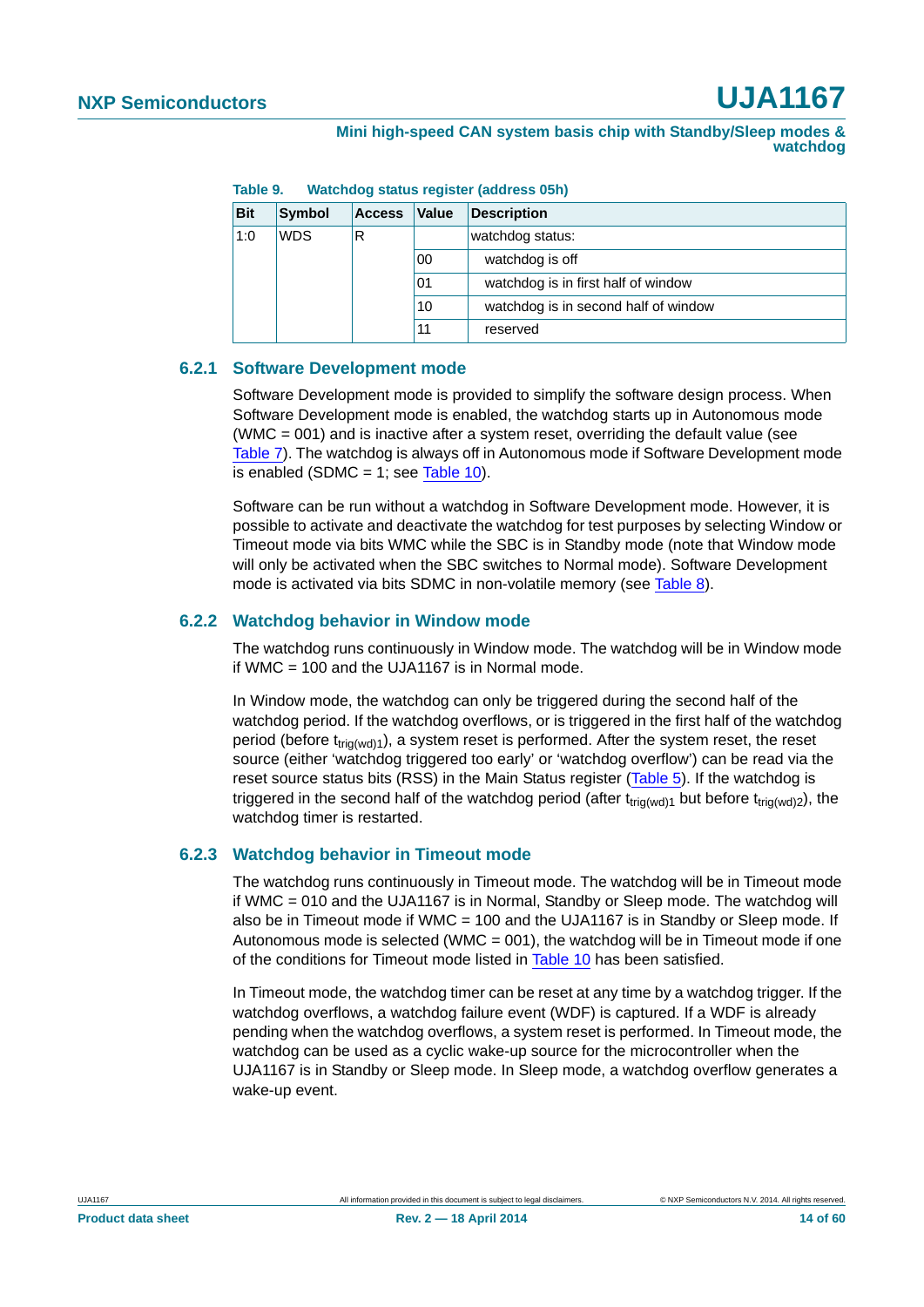When the SBC is in Sleep mode with watchdog Timeout mode selected, a wake-up event is generated after the nominal watchdog period (NWP). If bit WDF is set, RXD is forced LOW and V1 is turned on. The application software can then clear the WDF bit and trigger the watchdog before it overflows.

#### <span id="page-14-0"></span>**6.2.4 Watchdog behavior in Autonomous mode**

Autonomous mode is selected when WMC = 001. In Autonomous mode, the watchdog is either off or in Timeout mode, according to the conditions detailed in [Table 10](#page-14-1).

| <b>UJA1167 Operating mode</b> | <b>Watchdog status</b> |            |  |  |
|-------------------------------|------------------------|------------|--|--|
|                               | $SDMC = 0$             | $SDMC = 1$ |  |  |
| Normal                        | Timeout mode           | off        |  |  |
| Standby; RXD HIGH             | off                    | off        |  |  |
| Sleep                         | off                    | off        |  |  |
| any other mode                | off                    | off        |  |  |
| Standby; RXD LOW              | Timeout mode           | off        |  |  |

<span id="page-14-1"></span>**Table 10. Watchdog status in Autonomous mode**

When Autonomous mode is selected, the watchdog will be in Timeout mode if the SBC is in Normal mode or Standby mode with RXD LOW, provided Software Development mode has been disabled (SDMC = 0). Otherwise the watchdog will be off.

In Autonomous mode, the watchdog will not be running when the SBC is in Standby (RXD HIGH) or Sleep mode. If a wake-up event is captured, pin RXD is forced LOW to signal the event and the watchdog is automatically restarted in Timeout mode. If the SBC was in Sleep mode when the wake-up event was captured, it switches to Standby mode.

#### <span id="page-14-4"></span>**6.3 System reset**

When a system reset occurs, the SBC switches to Reset mode and initiates a process that generates a low-level pulse on pin RSTN.

#### <span id="page-14-3"></span>**6.3.1 Characteristics of pin RSTN**

Pin RSTN is a bidirectional open drain low side driver with integrated pull-up resistance, as shown in [Figure 4](#page-14-2). With this configuration, the SBC can detect the pin being pulled down externally, e.g. by the microcontroller. The input reset pulse width must be at least  $t_{w(rst)}$ .

<span id="page-14-2"></span>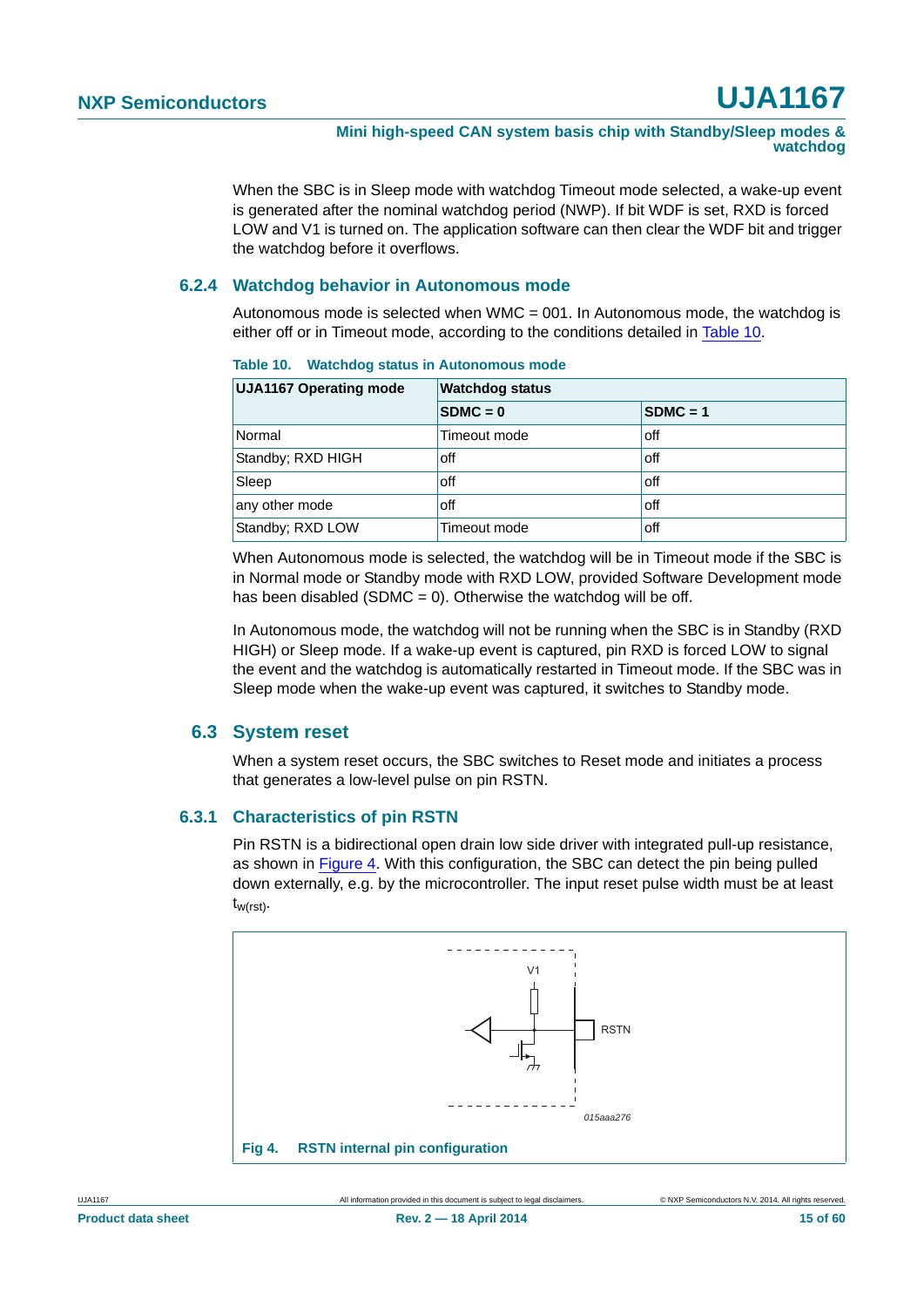#### <span id="page-15-2"></span>**6.3.2 Selecting the output reset pulse width**

The duration of the output reset pulse is selected via bits RLC in the Start-up control register ([Table 11\)](#page-15-1). The SBC distinguishes between a cold start and a warm start. A cold start is performed if the reset event was combined with a V1 undervoltage event (power-on reset, reset during Sleep mode, over-temperature reset, V1 undervoltage before entering or while in Reset mode). The output reset pulse width for a cold start is determined by the setting of bits RLC.

If any other reset event occurs without a V1 undervoltage (external reset, watchdog failure, watchdog change attempt in Normal mode, illegal Sleep mode command) the SBC uses the shortest reset length ( $t_{w(rst)} = 1$  ms to 1.5 ms). This is called warm start of the microcontroller.

| <b>Bit</b> | <b>Symbol</b>  | <b>Access</b> | <b>Value</b>      | <b>Description</b>               |
|------------|----------------|---------------|-------------------|----------------------------------|
| 7:6        | reserved       | R             |                   |                                  |
| 5:4        | <b>RLC</b>     | R/W           |                   | RSTN output reset pulse width:   |
|            |                |               | 00 <sup>[1]</sup> | $t_{w(rst)}$ = 20 ms to 25 ms    |
|            |                |               | 01                | $t_{w(rst)} = 10$ ms to 12.5 ms  |
|            |                |               | 10                | $t_{w(rst)} = 3.6$ ms to 5 ms    |
|            |                |               | 11                | $t_{w(rst)} = 1$ ms to 1.5 ms    |
| 3          | <b>VEXTSUC</b> | R/W           |                   | VEXT/INH start-up control:       |
|            |                |               | $0^{[1]}$         | bits VEXTC set to 00 at power-up |
|            |                |               | 1                 | bits VEXTC set to 11 at power-up |
| 2:0        | reserved       | R             |                   |                                  |

<span id="page-15-1"></span>**Table 11. Start-up control register (address 73h)**

<span id="page-15-0"></span>[1] Factory preset value.

#### <span id="page-15-3"></span>**6.3.3 Reset sources**

The following events will cause the UJA1167 to switch to Reset mode:

- V<sub>V1</sub> drops below the selected V1 undervoltage threshold defined by bits V1RTC
- **•** pin RSTN is pulled down externally
- **•** the watchdog overflows in Window mode
- the watchdog is triggered too early in Window mode (before t<sub>trig(wd)1</sub>)
- the watchdog overflows in Timeout mode with WDF = 1 (watchdog failure pending)
- **•** an attempt is made to reconfigure the Watchdog control register while the SBC is in Normal mode
- **•** the SBC leaves Off mode
- **•** local or CAN bus wake-up in Sleep mode
- **•** diagnostic wake-up in Sleep mode
- **•** the SBC leaves Overtemp mode
- **•** illegal Sleep mode command received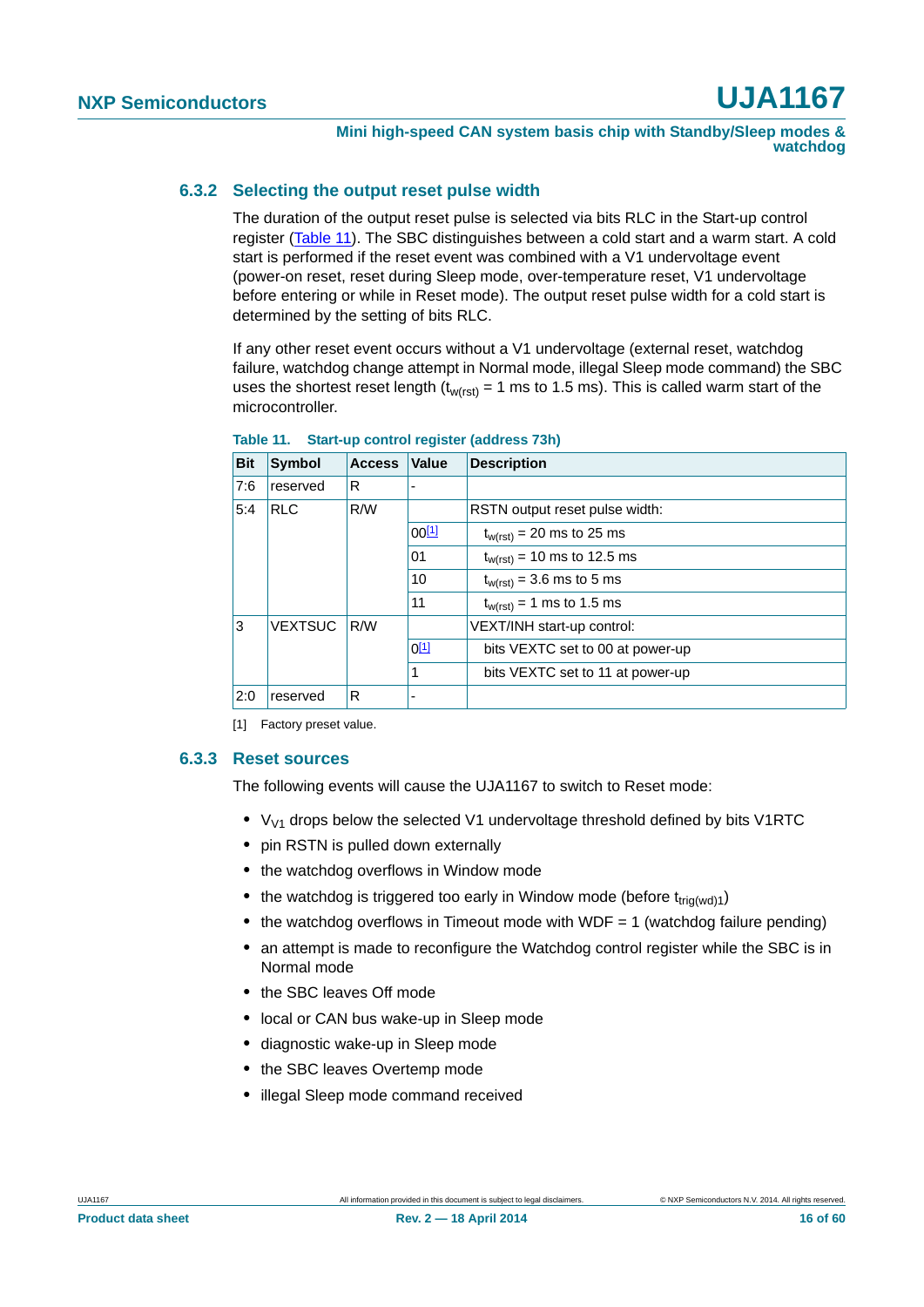#### <span id="page-16-0"></span>**6.4 Global temperature protection**

The temperature of the UJA1167 is monitored continuously, except in Sleep and Off modes. The SBC switches to Overtemp mode if the temperature exceeds the overtemperature protection activation threshold,  $T_{th (act)otp}$ . In addition, pin RSTN is driven LOW and V1, VEXT and the CAN transceiver are switched off. When the temperature drops below the overtemperature protection release threshold,  $T_{th(reil)oto}$ , the SBC switches to Standby mode via Reset mode.

In addition, the UJA1167 provides an overtemperature warning. When the IC temperature rises about the overtemperature warning threshold  $(T_{th(warn)orb})$ , status bit OTWS is set and an overtemperature warning event is captured ( $OTW = 1$ ).

### **6.5 Power supplies**

#### <span id="page-16-2"></span><span id="page-16-1"></span>**6.5.1 Battery supply voltage (VBAT)**

The internal circuitry is supplied from the battery via pin BAT. The device needs to be protected against negative supply voltages, e.g. by using an external series diode. If  $V_{BAT}$ falls below the power-off detection threshold,  $V_{th (det)$  the SBC switches to Off mode. However, the microcontroller supply voltage (V1) remains active until  $V_{\text{BAT}}$  falls below 2 V.

The SBC switches from Off mode to Reset mode  $t_{\text{startup}}$  after the battery voltage rises above the power-on detection threshold,  $V_{th(det)pon}$ . Power-on event status bit PO is set to 1 to indicate the UJA1167 has powered up and left Off mode (see [Table 20\)](#page-26-0).

#### <span id="page-16-3"></span>**6.5.2 Low-drop voltage supply for 5 V microcontroller (V1)**

V1 is intended to supply the microcontroller and the internal CAN transceiver and delivers up to 150 mA at 5 V. The output voltage on V1 is monitored. A system reset is generated if the voltage on V1 drops below the selected undervoltage threshold (60 %, 70 %, 80 % or 90 % of the nominal V1 output voltage, selected via V1RTC in the V1 and INH/VEXT control register; see [Table 12](#page-17-1)).

The internal CAN transceiver consumes 50 mA (max) when the bus is continuously dominant, leaving 100 mA available for the external load on pin V1. In practice, the typical current consumption of the CAN transceiver is lower ( $\approx$ 25 mA), depending on the application, leaving more current available for the load.

The default value of the undervoltage threshold at power-up is determined by the value of bits V1RTSUC in the SBC configuration control register [\(Table 8\)](#page-12-0). The SBC configuration control register is in non-volatile memory, allowing the user to define the undervoltage threshold (V1RTC) at start-up.

In addition, an undervoltage warning (a V1U event; see [Section 6.10](#page-24-0)) is generated if the voltage on V1 falls below 90 % of the nominal value (and V1U event detection is enabled, V1UE = 1; see [Table 25](#page-28-2)). This information can be used as a warning, when the 60 %, 70 % or 80 % threshold is selected, to indicate that the level on V1 is outside the nominal supply range. The status of V1, whether it is above or below the 90 % undervoltage threshold, can be read via bit V1S in the Supply voltage status register [\(Table 13\)](#page-17-2).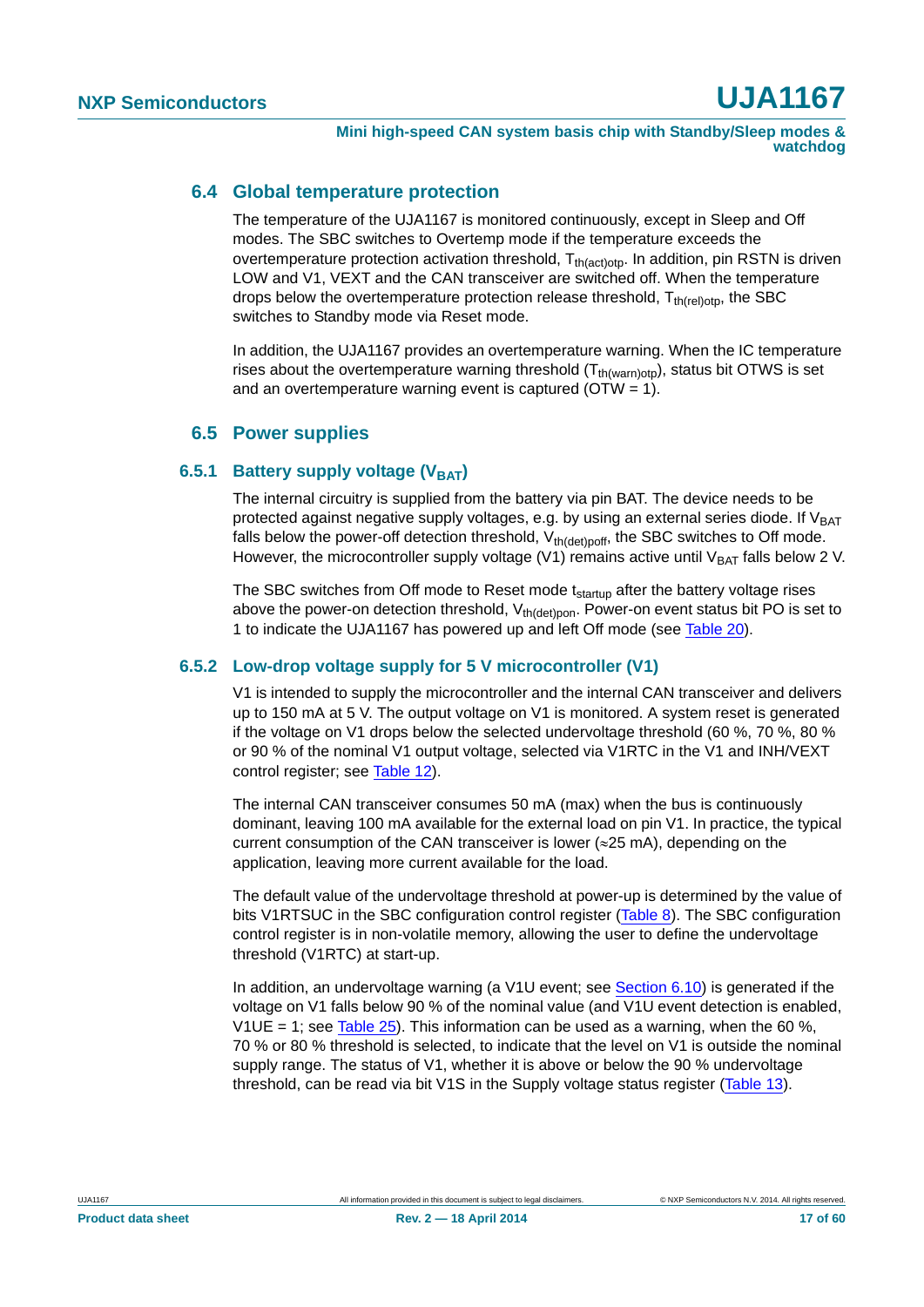#### **Mini high-speed CAN system basis chip with Standby/Sleep modes & watchdog**

| <b>Bit</b> | <b>Symbol</b>        | <b>Access</b> | Value  | <b>Description</b>                                       |  |
|------------|----------------------|---------------|--------|----------------------------------------------------------|--|
| 7:4        | reserved             | R             |        |                                                          |  |
| 3:2        | VEXTC <sup>[1]</sup> | R/W           |        | VEXT/INH configuration:                                  |  |
|            |                      |               | $00\,$ | VEXT/INH off in all modes                                |  |
|            |                      |               | 01     | VEXT/INH on in Normal mode                               |  |
|            |                      |               | 10     | VEXT/INH on in Normal, Standby and Reset modes           |  |
|            |                      |               | 11     | VEXT/INH on in Normal, Standby, Sleep and Reset modes    |  |
| 1:0        | V1RTC <sup>[2]</sup> | R/W           |        | set V1 reset threshold:                                  |  |
|            |                      |               | 00     | reset threshold set to 90 % of V1 nominal output voltage |  |
|            |                      |               | 01     | reset threshold set to 80 % of V1 nominal output voltage |  |
|            |                      |               | 10     | reset threshold set to 70 % of V1 nominal output voltage |  |
|            |                      |               | 11     | reset threshold set to 60 % of V1 nominal output voltage |  |

<span id="page-17-1"></span>**Table 12. V1 and INH/VEXT control register (address 10h)**

<span id="page-17-3"></span>[1] Default value at power-up defined by setting of bits VEXTSUC (see [Table 11](#page-15-1)).

<span id="page-17-4"></span>[2] Default value at power-up defined by setting of bits V1RTSUC (see [Table 8\)](#page-12-0).

#### <span id="page-17-2"></span>**Table 13. Supply voltage status register (address 1Bh)**

| <b>Bit</b> | <b>Symbol</b>        | <b>Access</b> | Value                                            | <b>Description</b>                                  |
|------------|----------------------|---------------|--------------------------------------------------|-----------------------------------------------------|
| 7:3        | reserved             | R             |                                                  |                                                     |
| 2:1        | VEXTS <sup>[1]</sup> | R/W           |                                                  | <b>VEXT</b> status:                                 |
|            |                      |               | $00^{[2]}$                                       | VEXT voltage ok                                     |
|            |                      | 01            | VEXT output voltage below undervoltage threshold |                                                     |
|            |                      |               | 10                                               | VEXT output voltage above overvoltage threshold     |
|            |                      |               | 11                                               | VEXT disabled                                       |
| $\Omega$   | V1S                  | R/W           |                                                  | V1 status:                                          |
|            |                      |               | $0^{[2]}$                                        | V1 output voltage above 90 % undervoltage threshold |
|            |                      |               |                                                  | V1 output voltage below 90 % undervoltage threshold |

<span id="page-17-5"></span>[1] UJA1167TK/VX only; status will always be 00 in the UJA1167TK.

<span id="page-17-6"></span>[2] Default value at power-up.

### <span id="page-17-0"></span>**6.6 High voltage output (UJA1167TK) and external sensor supply (UJA1167TK/VX)**

Depending on the device version, pin 7 is a high voltage output (INH) or an external sensor supply (VEXT).

In the UJA1167TK, the INH pin can be used to control external devices, such as voltage regulators. Depending on the setting of bits VEXTC, pin INH will either be disabled (to disable external devices) or at a battery-related HIGH level (to enable external devices) in selected SBC operating modes (see [Table 12\)](#page-17-1). To ensure external devices are not disabled due to an overtemperature event, pin INH does not change state when the SBC switches to Overtemp mode.

In the UJA1167TK/VX, the VEXT pin is a voltage output intended to supply external components, delivering up to 30 mA at 5 V. Like INH, VEXT is also configured via bits VEXTC in the V1 and INH/VEXT control register ([Table 12\)](#page-17-1).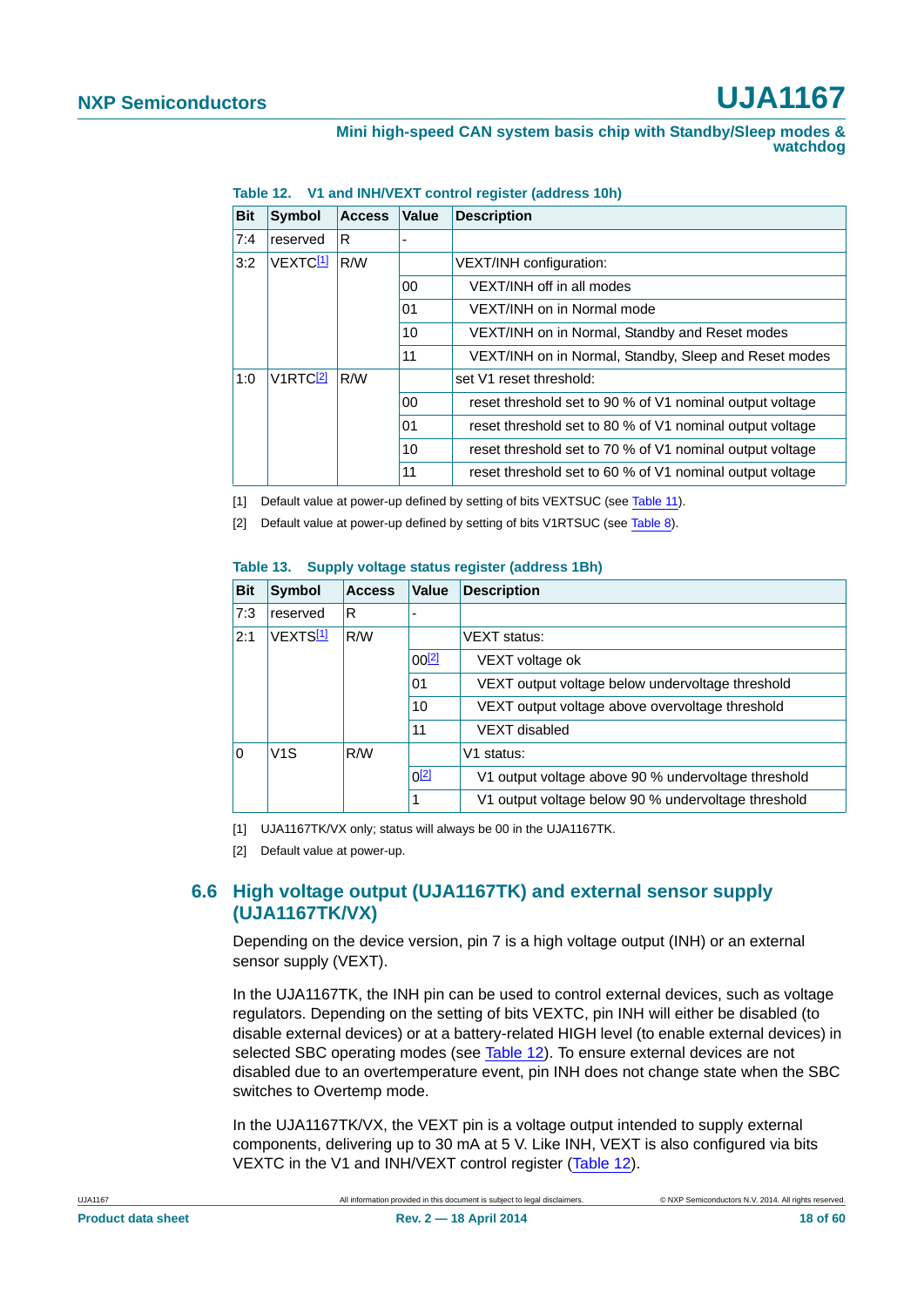**Mini high-speed CAN system basis chip with Standby/Sleep modes & watchdog**

The default value of VEXTC at power-on is defined by bits VEXTSUC in non-volatile memory (see [Section 6.11\)](#page-28-1).

In contrast to pin INH, pin VEXT is disabled when the SBC switches to Overtemp mode. The status of VEXT can be read from the Supply voltage status register [\(Table 13](#page-17-2)).

### <span id="page-18-0"></span>**6.7 High-speed CAN transceiver**

The integrated high-speed CAN transceiver is designed for active communication at bit rates up to 1 Mbit/s, providing differential transmit and receive capability to a CAN protocol controller. The transceiver is ISO 11898-2 and ISO 11898-5 compliant. The CAN transmitter is supplied from V1. The UJA1167 includes additional timing parameters on loop delay symmetry to ensure reliable communication in fast phase at data rates up to 2 Mbit/s, as used in CAN FD networks.

The CAN transceiver supports autonomous CAN biasing as defined in ISO 11898-6, which helps to minimize RF emissions. CANH and CANL are always biased to 2.5 V when the transceiver is in Active or Listen-only modes (CMC = 01/10/11).

Autonomous biasing is active in CAN Offline mode - to 2.5 V if there is activity on the bus (CAN Offline Bias mode) and to GND if there is no activity on the bus for  $t > t_{\text{tolsilence}}$ ) (CAN Offline mode).

This is useful when the node is disabled due to a malfunction in the microcontroller. The SBC ensures that the CAN bus is correctly biased to avoid disturbing ongoing communication between other nodes. The autonomous CAN bias voltage is derived directly from  $V<sub>BAT</sub>$ .

#### <span id="page-18-1"></span>**6.7.1 CAN operating modes**

The integrated CAN transceiver supports four operating modes: Active, Listen-only, Offline and Offline Bias (see [Figure 5\)](#page-21-0). The CAN transceiver operating mode depends on the UJA1167 operating mode and on the setting of bits CMC in the CAN control register [\(Table 14](#page-22-0)).

When the UJA1167 is in Normal mode, the CAN transceiver operating mode (Active, Listen-only or Offline) can be selected via bits CMC in the CAN control register ([Table 14\)](#page-22-0). When the UJA1167 is in Standby or Sleep modes, the transceiver is forced to Offline or Offline Bias mode (depending on bus activity).

#### <span id="page-18-2"></span>**6.7.1.1 CAN Active mode**

In CAN Active mode, the transceiver can transmit and receive data via CANH and CANL. The differential receiver converts the analog data on the bus lines into digital data, which is output on pin RXD. The transmitter converts digital data generated by the CAN controller (input on pin TXD) into analog signals suitable for transmission over the CANH and CANL bus lines.

CAN Active mode is selected when CMC = 01 or 10. When CMC = 01, V1/CAN undervoltage detection is enabled and the transceiver will go to CAN Offline or CAN Offline Bias mode when the voltage on V1 drops below the 90 % threshold. When CMC = 10, V1/CAN undervoltage detection is disabled. The transmitter will remain active until the voltage on V1 drops below the V1 reset threshold (selected via bits V1RTC). The SBC will then switch to Reset mode and the transceiver will switch to CAN Offline or CAN Offline Bias mode.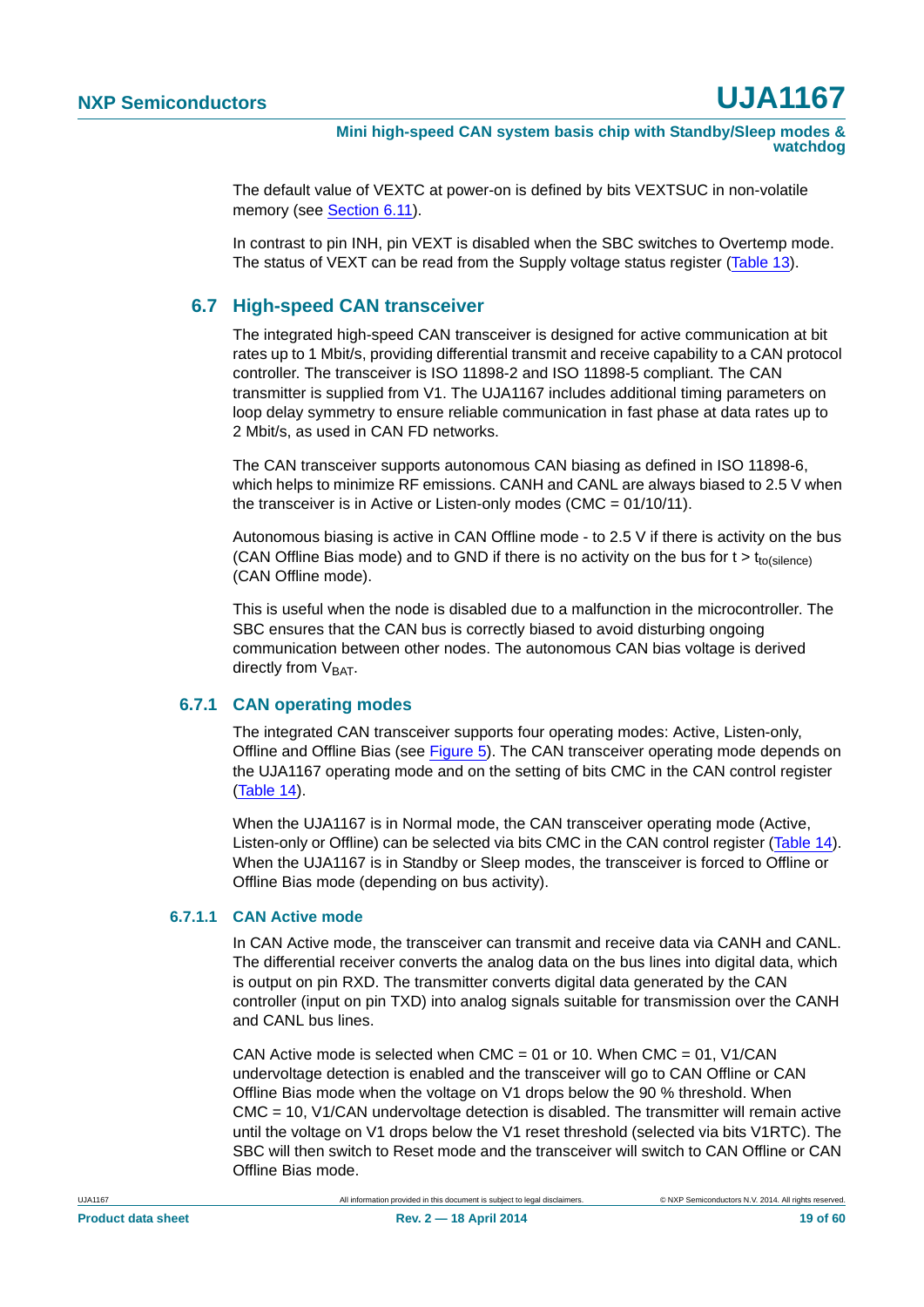The CAN transceiver is in Active mode when:

- **•** the UJA1167 is in Normal mode (MC = 111) and the CAN transceiver has been enabled by setting bits CMC in the CAN control register to 01 or 10 (see [Table 14](#page-22-0)) and:
	- **–** if CMC = 01, the voltage on pin V1 is above the 90 % undervoltage threshold
	- **–** if CMC = 10, the voltage on pin V1 is above the V1 reset threshold

If pin TXD is held LOW (e.g. by a short-circuit to GND) when CAN Active mode is selected via bits CMC, the transceiver will not enter CAN Active mode but will switch to or remain in CAN Listen-only mode. It will remain in Listen-only mode until pin TXD goes HIGH in order to prevent a hardware and/or software application failure from driving the bus lines to an unwanted dominant state.

In CAN Active mode, the CAN bias voltage is derived from V1.

The application can determine whether the CAN transceiver is ready to transmit/receive data or is disabled by reading the CAN Transceiver Status (CTS) bit in the Transceiver Status Register ([Table 15\)](#page-22-1).

#### <span id="page-19-0"></span>**6.7.1.2 CAN Listen-only mode**

CAN Listen-only mode allows the UJA1167 to monitor bus activity while the transceiver is inactive, without influencing bus levels. This facility could be used by development tools that need to listen to the bus but do not need to transmit or receive data or for software-driven selective wake-up. Dedicated microcontrollers could be used for selective wake-up, providing an embedded low-power CAN engine designed to monitor the bus for potential wake-up events.

In Listen-only mode the CAN transmitter is disabled, reducing current consumption. The CAN receiver and CAN biasing remain active. This enables the host microcontroller to switch to a low-power mode in which an embedded CAN protocol controller remains active, waiting for a signal to wake up the microcontroller.

The CAN transceiver is in Listen-only mode when:

 $\bullet$  the UJA1167 is in Normal mode and CMC  $=$  11

The CAN transceiver will not leave Listen-only mode while TXD is LOW or CAN Active mode is selected with CMC = 01 while the voltage on V1 is below the 90 % undervoltage threshold.

#### <span id="page-19-1"></span>**6.7.1.3 CAN Offline and Offline Bias modes**

In CAN Offline mode, the transceiver monitors the CAN bus for a wake-up event, provided CAN wake-up detection is enabled (CWE = 1). CANH and CANL are biased to GND.

CAN Offline Bias mode is the same as CAN Offline mode, with the exception that the CAN bus is biased to 2.5 V. This mode is activated automatically when activity is detected on the CAN bus while the transceiver is in CAN Offline mode. The transceiver will return to CAN Offline mode if the CAN bus is silent (no CAN bus edges) for longer than  $t_{\text{to(silence)}}$ .

The CAN transceiver switches to CAN Offline mode from CAN Active mode or CAN Listen-only mode if: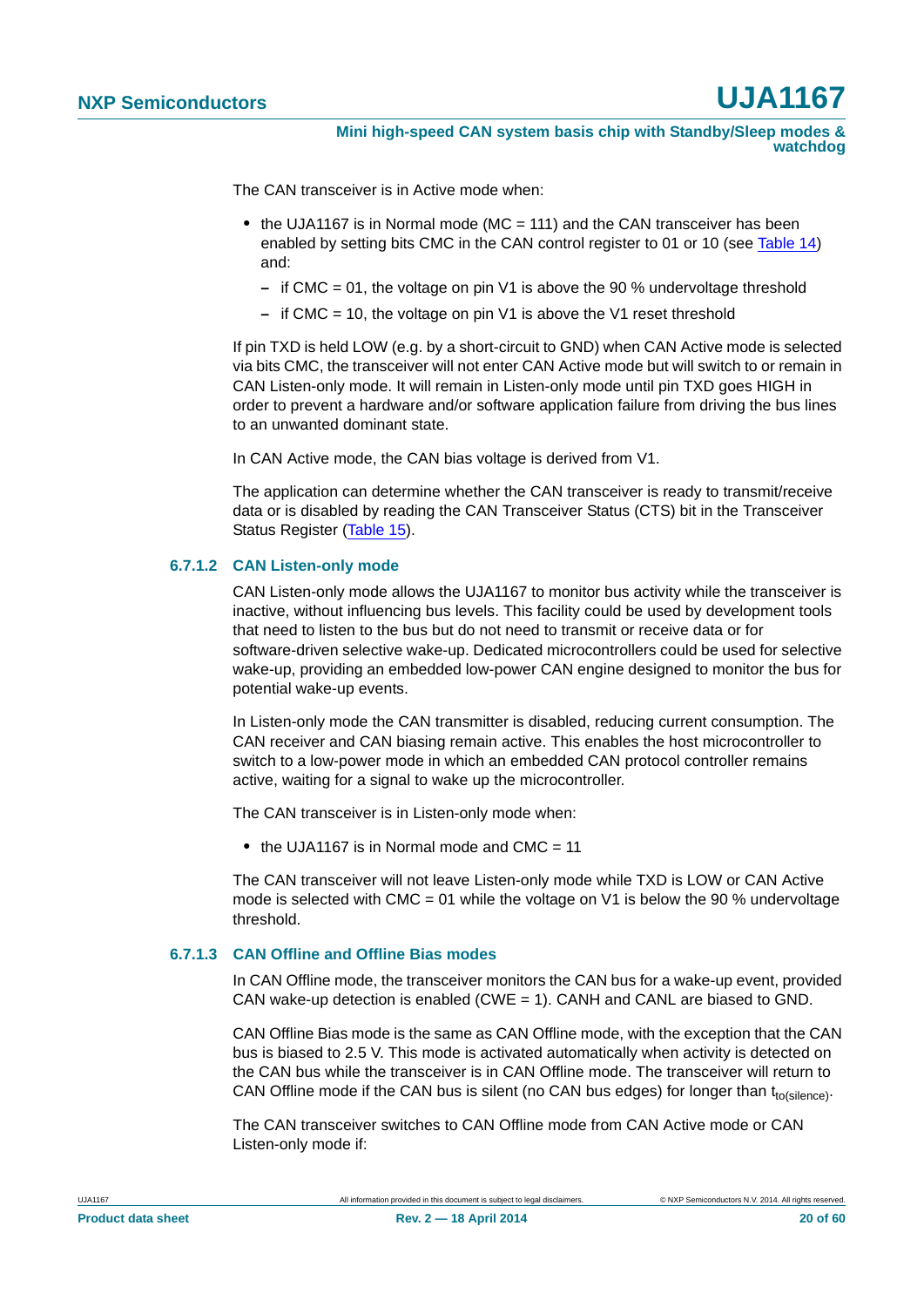**Mini high-speed CAN system basis chip with Standby/Sleep modes & watchdog**

- **•** the SBC switches to Reset or Standby or Sleep mode OR
- the SBC is in Normal mode and  $CMC = 00$

provided the CAN-bus has been inactive for at least  $t_{to(silence)}$ . If the CAN-bus has been inactive for less than  $t_{\text{to(silence)}}$ , the CAN transceiver switches first to CAN Offline Bias mode and then to CAN Offline mode once the bus has been silent for  $t_{\text{to(silence)}}$ .

The CAN transceiver switches to CAN Offline/Offline Bias mode from CAN Active mode if CMC = 01 and the voltage on V1 drops below the 90 % undervoltage threshold or CMC = 10 and the voltage on V1 drops below the V1 reset threshold.

The CAN transceiver switches to CAN Offline mode:

- **•** from CAN Offline Bias mode if no activity is detected on the bus (no CAN edges) for  $t > t_{to(silence)}$  OR
- **•** when the SBC switches from Off or Overtemp mode to Reset mode

The CAN transceiver switches from CAN Offline mode to CAN Offline Bias mode if:

- **•** a standard wake-up pattern (according to ISO11898-5) is detected on the CAN bus OR
- the SBC is in Normal mode, CMC = 01 and  $V_{V1}$  < 90 %

#### <span id="page-20-0"></span>**6.7.1.4 CAN Off mode**

The CAN transceiver is switched off completely with the bus lines floating when:

- **•** the SBC switches to Off or Overtemp mode OR
- V<sub>BAT</sub> falls below the CAN receiver undervoltage detection threshold, V<sub>uvd(CAN)</sub>

It will be switched on again on entering CAN Offline mode when  $V_{BAT}$  rises above the undervoltage recovery threshold  $(V_{UV(CAN)})$  and the SBC is no longer in Off/Overtemp mode. CAN Off mode prevents reverse currents flowing from the bus when the battery supply to the SBC is lost.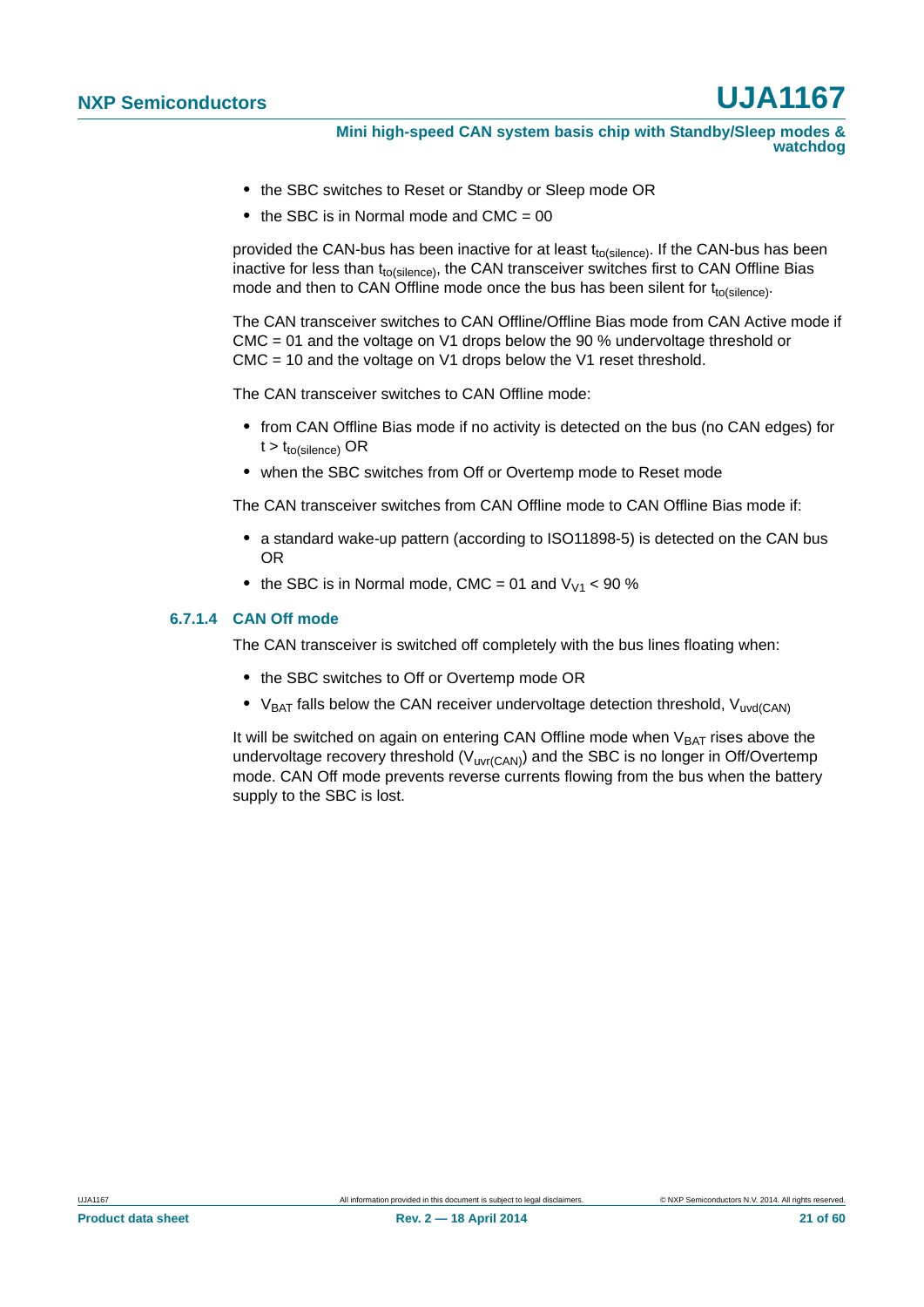#### **Mini high-speed CAN system basis chip with Standby/Sleep modes & watchdog**



#### <span id="page-21-1"></span><span id="page-21-0"></span>**6.7.2 CAN standard wake-up**

If the CAN transceiver is in Offline mode and CAN wake-up is enabled (CWE  $= 1$ ), the UJA1167 will monitor the bus for a wake-up pattern.

A filter at the receiver input prevents unwanted wake-up events occurring due to automotive transients or EMI. A dominant-recessive-dominant wake-up pattern must be transmitted on the CAN bus within the wake-up timeout time  $(t_{to(wake)})$  to pass the wake-up filter and trigger a wake-up event (see [Figure 6](#page-22-2); note that additional pulses may occur between the recessive/dominant phases). The recessive and dominant phases must last at least twake(busrec) and twake(busdom), respectively.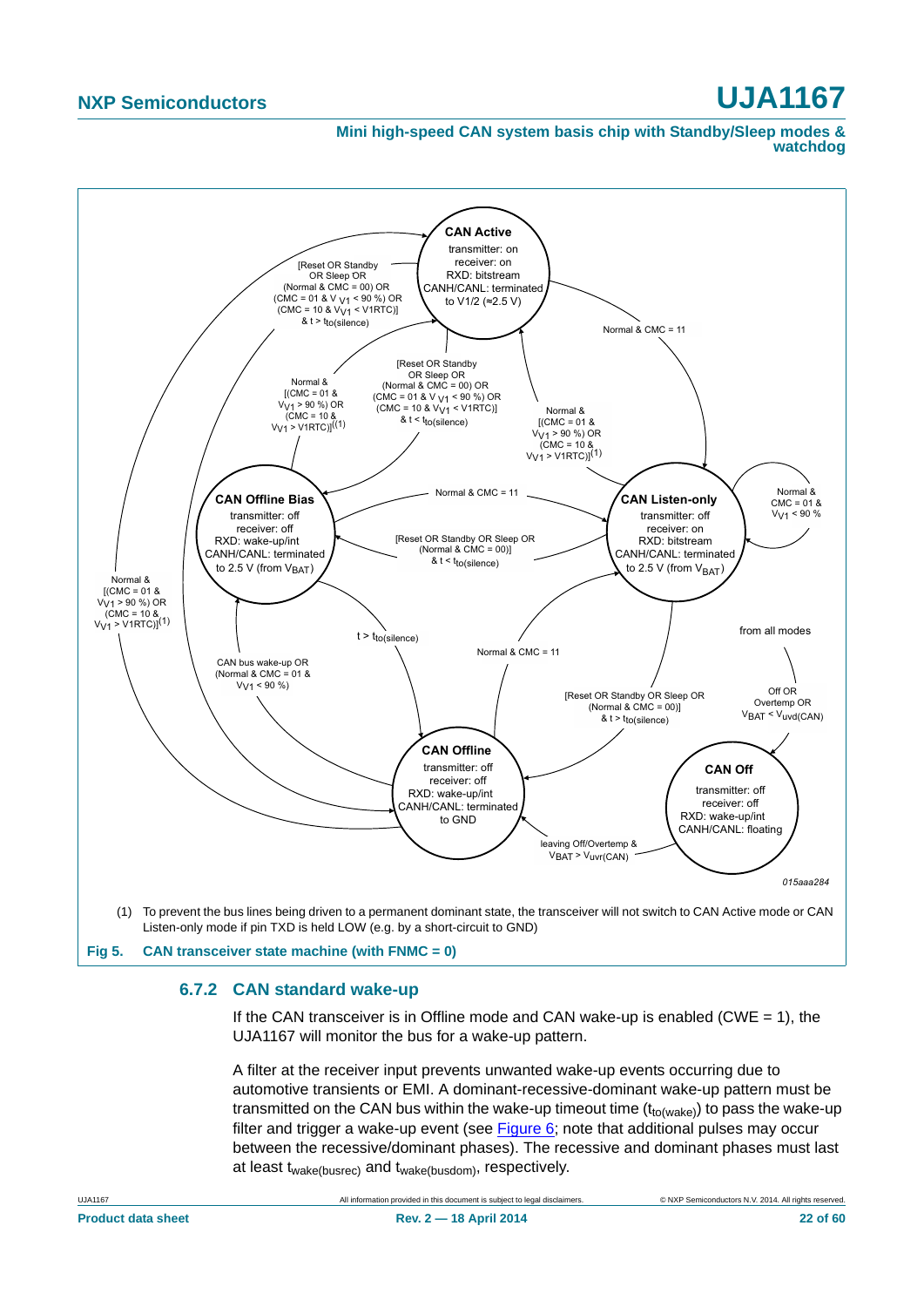**Mini high-speed CAN system basis chip with Standby/Sleep modes & watchdog**



<span id="page-22-2"></span>When a valid CAN wake-up pattern is detected on the bus, wake-up bit CW in the Transceiver event status register is set (see [Table 22](#page-27-0)) and pin RXD is driven LOW. If the SBC was in Sleep mode when the wake-up pattern was detected, V1 is enabled to supply the microcontroller and the SBC switches to Standby mode via Reset mode.

#### <span id="page-22-4"></span>**6.7.3 CAN control and Transceiver status registers**

| <b>Bit</b>        | <b>Symbol</b> | <b>Access</b> | Value | <b>Description</b>                                                                                  |  |  |  |
|-------------------|---------------|---------------|-------|-----------------------------------------------------------------------------------------------------|--|--|--|
| 7:2               | reserved      | R/W           |       |                                                                                                     |  |  |  |
| 1:0<br><b>CMC</b> |               | R/W           |       | CAN transceiver operating mode selection (available<br>when UJA1167 is in Normal mode; $MC = 111$ : |  |  |  |
|                   |               |               | 00    | Offline mode                                                                                        |  |  |  |
|                   |               |               | 01    | Active mode (when the SBC is in Normal mode);<br>V1/CAN undervoltage detection active               |  |  |  |
|                   |               |               | 10    | Active mode (when the SBC is in Normal mode);<br>V1/CAN undervoltage detection disabled             |  |  |  |
|                   |               |               | 11    | Listen-only mode                                                                                    |  |  |  |

#### <span id="page-22-0"></span>**Table 14. CAN control register (address 20h)**

#### <span id="page-22-1"></span>**Table 15. Transceiver status register (address 22h)**

| <b>Bit</b> | <b>Symbol</b>      | <b>Access</b> | Value | <b>Description</b>                                              |
|------------|--------------------|---------------|-------|-----------------------------------------------------------------|
| 17         | <b>CTS</b>         | R             | 0     | CAN transceiver not in Active mode                              |
|            |                    |               |       | CAN transceiver in Active mode                                  |
| 6:4        | reserved           | R             |       |                                                                 |
| 3          | <b>CBSS</b>        | R             | 0     | CAN bus active (communication detected on bus)                  |
|            |                    |               | 1     | CAN bus inactive (for longer than tto(silence))                 |
| 12         | reserved           | R             | -     |                                                                 |
| 1          | VCS <sup>[1]</sup> | R             | 0     | the output voltage on V1 is above the 90 % threshold            |
|            |                    |               |       | the output voltage on V1 is below the 90 % threshold            |
| ۱o         | <b>CFS</b>         | R             | 0     | no TXD dominant timeout event detected                          |
|            |                    |               | 1     | CAN transmitter disabled due to a TXD dominant<br>timeout event |

<span id="page-22-3"></span>[1] Only active when  $CMC = 01$ .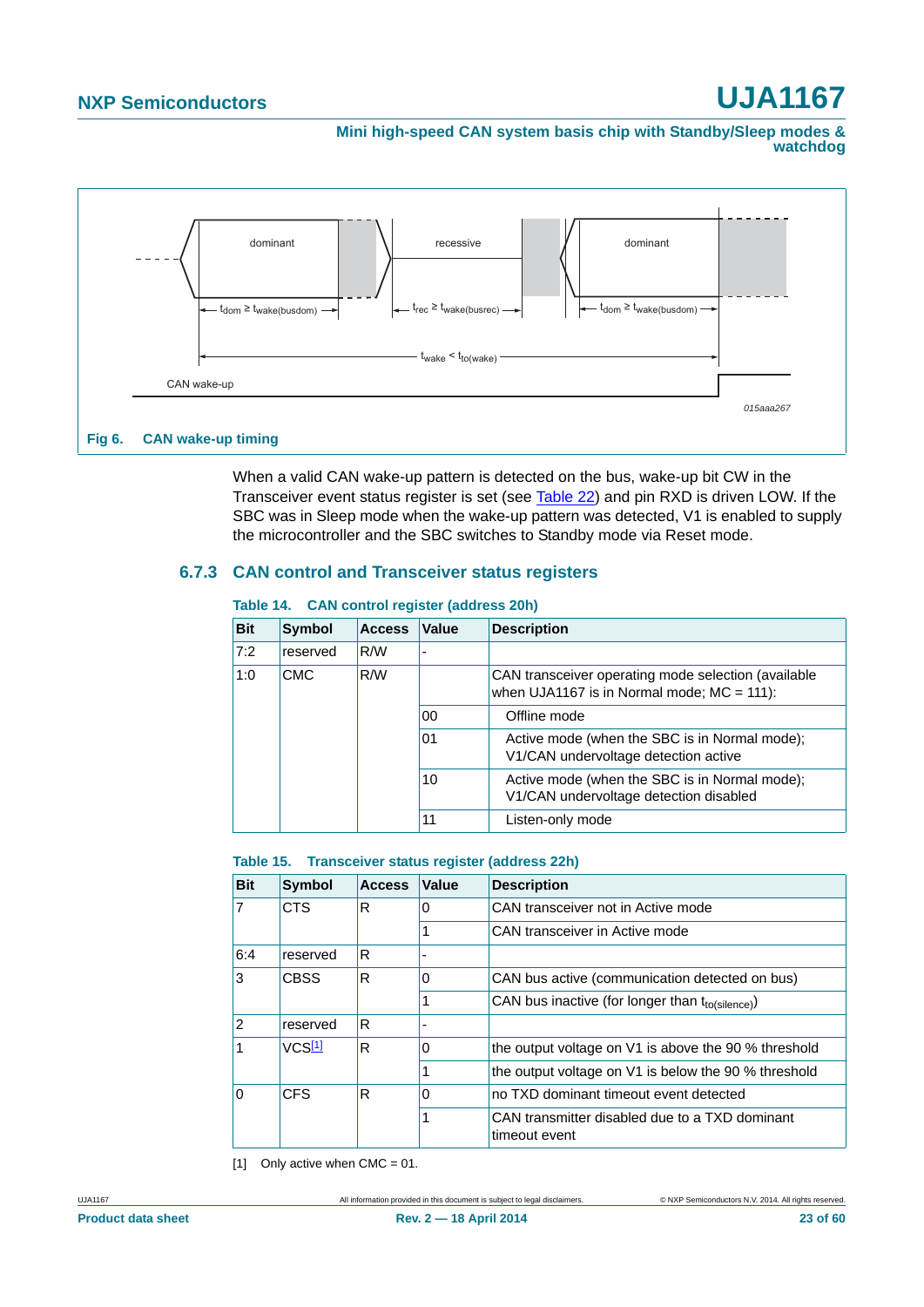#### **6.8 CAN fail-safe features**

#### <span id="page-23-1"></span><span id="page-23-0"></span>**6.8.1 TXD dominant timeout**

A TXD dominant time-out timer is started when pin TXD is forced LOW while the transceiver is in CAN Active Mode. If the LOW state on pin TXD persists for longer than the TXD dominant time-out time  $(t_{\text{to}(dom)TXD})$ , the transmitter is disabled, releasing the bus lines to recessive state. This function prevents a hardware and/or software application failure from driving the bus lines to a permanent dominant state (blocking all network communications). The TXD dominant time-out timer is reset when pin TXD goes HIGH. The TXD dominant time-out time also defines the minimum possible bit rate of 15 kbit/s.

When the TXD dominant time-out time is exceeded, a CAN failure event is captured  $(CF = 1$ ; see [Table 22\)](#page-27-0), if enabled  $(CFE = 1$ ; see [Table 26](#page-28-0)). In addition, the status of the TXD dominant timeout can be read via the CFS bit in the Transceiver status register [\(Table 15](#page-22-1)) and bit CTS is cleared.

#### <span id="page-23-2"></span>**6.8.2 Pull-up on TXD pin**

Pin TXD has an internal pull-up towards V1 to ensure a safe defined recessive driver state in case the pin is left floating.

#### <span id="page-23-3"></span>**6.8.3 V1 undervoltage event**

A CAN failure event is captured ( $CF = 1$ ), if enabled, when the supply to the CAN transceiver (V1) falls below 90 % of its nominal value. In addition, status bit VCS is set to 1.

#### <span id="page-23-4"></span>**6.8.4 Loss of power at pin BAT**

A loss of power at pin BAT has no influence on the bus lines or on the microcontroller. No reverse currents will flow from the bus.

#### <span id="page-23-5"></span>**6.9 Local wake-up via WAKE pin**

Local wake-up is enabled via bits WPRE and WPFE in the WAKE pin event capture enable register (see [Table 27](#page-28-3)). A wake-up event is triggered by a LOW-to-HIGH (if WPRE = 1) and/or a HIGH-to-LOW (if WPFE = 1) transition on the WAKE pin. This arrangement allows for maximum flexibility when designing a local wake-up circuit. In applications that don't make use of the local wake-up facility, local wake-up should be disabled and the WAKE pin connected to GND to ensure optimal EMI performance.

| <b>Bit</b> | <b>Symbol</b> | <b>Access</b> | <b>Value</b> | <b>Description</b>                                                   |
|------------|---------------|---------------|--------------|----------------------------------------------------------------------|
| 7:2        | reserved      | R             |              |                                                                      |
|            | <b>WPVS</b>   | R             |              | WAKE pin status:                                                     |
|            |               |               | 0            | voltage on WAKE pin below switching threshold (V <sub>th(sw)</sub> ) |
|            |               |               |              | voltage on WAKE pin above switching threshold (V <sub>th(sw)</sub> ) |
|            | reserved      | R             |              |                                                                      |

While the SBC is in Normal mode, the status of the voltage on pin WAKE can always be read via bit WPVS. Otherwise, WPVS is only valid if local wake-up is enabled (WPRE = 1 and/or WPFE  $= 1$ ).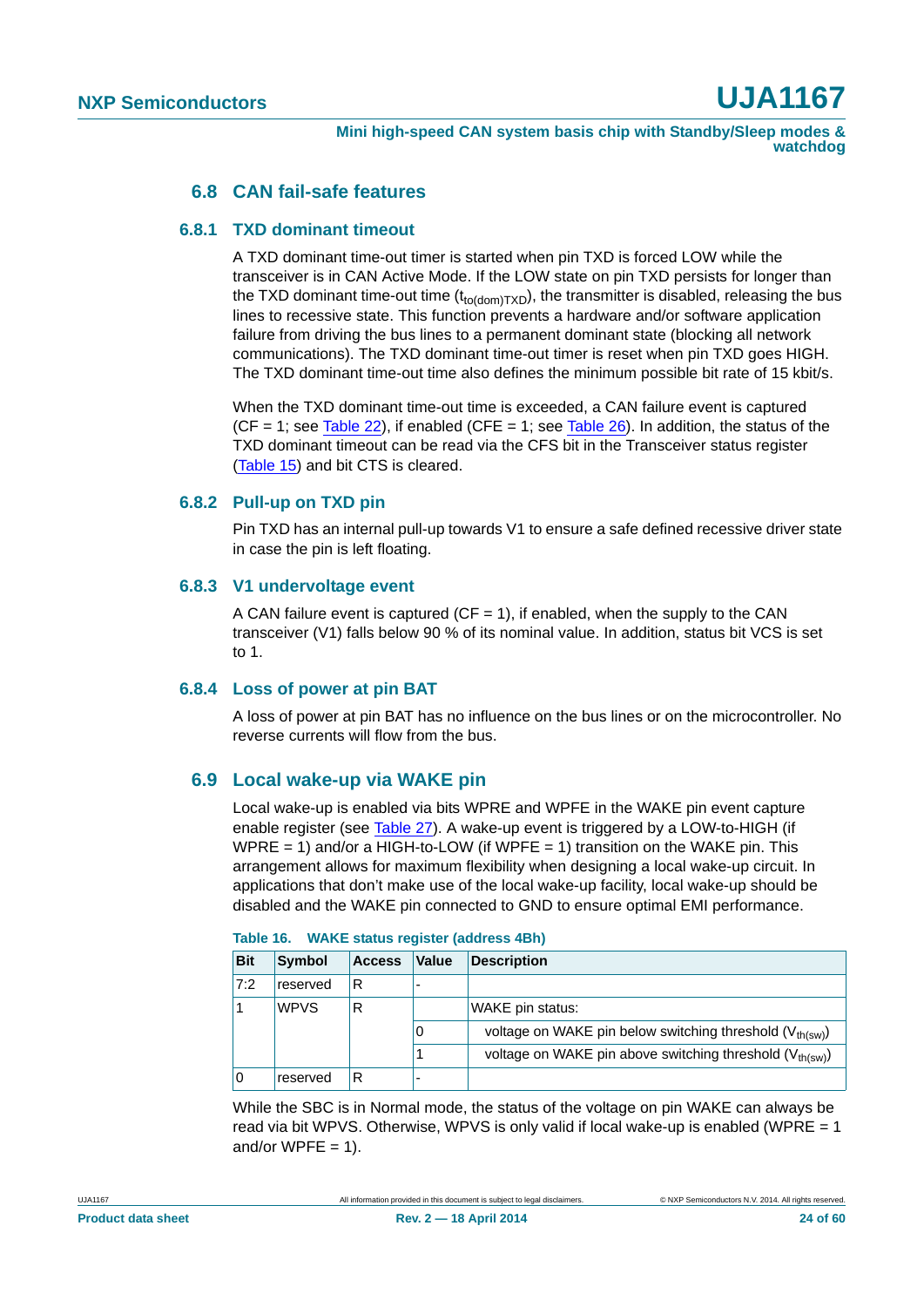#### <span id="page-24-0"></span>**6.10 Wake-up and interrupt event diagnosis via pin RXD**

Wake-up and interrupt event diagnosis in the UJA1167 is intended to provide the microcontroller with information on the status of a range of features and functions. This information is stored in the event status registers [\(Table 20](#page-26-0) to [Table 22](#page-27-0)) and is signaled on pin RXD, if enabled.

A distinction is made between regular wake-up events and interrupt events (at least one regular wake-up source must be enabled to allow the UJA1167 to switch to Sleep mode; see [Section 6.1.1.3\)](#page-6-1).

| Symbol     | Event                       | Power-on | <b>Description</b>                                                                 |
|------------|-----------------------------|----------|------------------------------------------------------------------------------------|
| <b>CW</b>  | CAN wake-up                 | disabled | a CAN wake-up event was detected while the<br>transceiver was in CAN Offline mode. |
| <b>WPR</b> | rising edge on WAKE<br>pin  | disabled | a rising-edge wake-up was detected on pin WAKE                                     |
| <b>WPF</b> | falling edge on WAKE<br>pin | disabled | a falling-edge wake-up was detected on pin WAKE                                    |

#### **Table 17. Regular events**

#### **Table 18. Diagnostic events**

| Symbol               | Event                   | Power-on          | <b>Description</b>                                                                                                                                                                                                                                                                                                       |
|----------------------|-------------------------|-------------------|--------------------------------------------------------------------------------------------------------------------------------------------------------------------------------------------------------------------------------------------------------------------------------------------------------------------------|
| PO                   | power-on                | always<br>enabled | the UJA1167 has exited Off mode (after battery power has been<br>restored/connected)                                                                                                                                                                                                                                     |
| <b>OTW</b>           | overtemperature warning | disabled          | the IC temperature has exceeded the overtemperature warning<br>threshold (not in Sleep mode)                                                                                                                                                                                                                             |
| <b>SPIF</b>          | <b>SPI</b> failure      | disabled          | SPI clock count error (only 16-, 24- and 32-bit commands are valid),<br>illegal WMC, NWP or MC code or attempted write access to locked<br>register (not in Sleep mode)                                                                                                                                                  |
| <b>WDF</b>           | watchdog failure        | always<br>enabled | watchdog overflow in Window or Timeout mode or watchdog triggered<br>too early in Window mode; a system reset is triggered immediately in<br>response to a watchdog failure in Window mode; when the watchdog<br>overflows in Timeout mode, a system reset is only performed if a WDF<br>is already pending (WDF = $1$ ) |
| VEXTO[1]             | VEXT overvoltage        | disabled          | VEXT overvoltage detected                                                                                                                                                                                                                                                                                                |
| VEXTU <sup>[1]</sup> | VEXT undervoltage       | disabled          | VEXT undervoltage detected                                                                                                                                                                                                                                                                                               |
| V1U                  | V1 undervoltage         | disabled          | voltage on V1 has dropped below the 90 % undervoltage threshold<br>when V1 is active (event is not captured in Sleep mode because V1 is<br>off). V1U event capture is independent of the setting of bits V1RTC.                                                                                                          |
| <b>CBS</b>           | CAN bus silence         | disabled          | no activity on CAN bus for $t_{to(silence)}$ (detected only when CBSE = 1<br>while bus active)                                                                                                                                                                                                                           |
| <b>CF</b>            | <b>CAN</b> failure      | disabled          | one of the following CAN failure events detected:                                                                                                                                                                                                                                                                        |
|                      |                         |                   | - CAN transceiver deactivated due to a V1 undervoltage                                                                                                                                                                                                                                                                   |
|                      |                         |                   | - CAN transceiver deactivated due to a dominant clamped TXD (not<br>in Sleep mode)                                                                                                                                                                                                                                       |

#### <span id="page-24-1"></span>[1] UJA1167TK/VX only.

PO and WDF interrupts are always captured. Wake-up and interrupt detection can be enabled/disabled for the remaining events individually via the event capture enable registers ([Table 24](#page-27-1) to [Table 26\)](#page-28-0).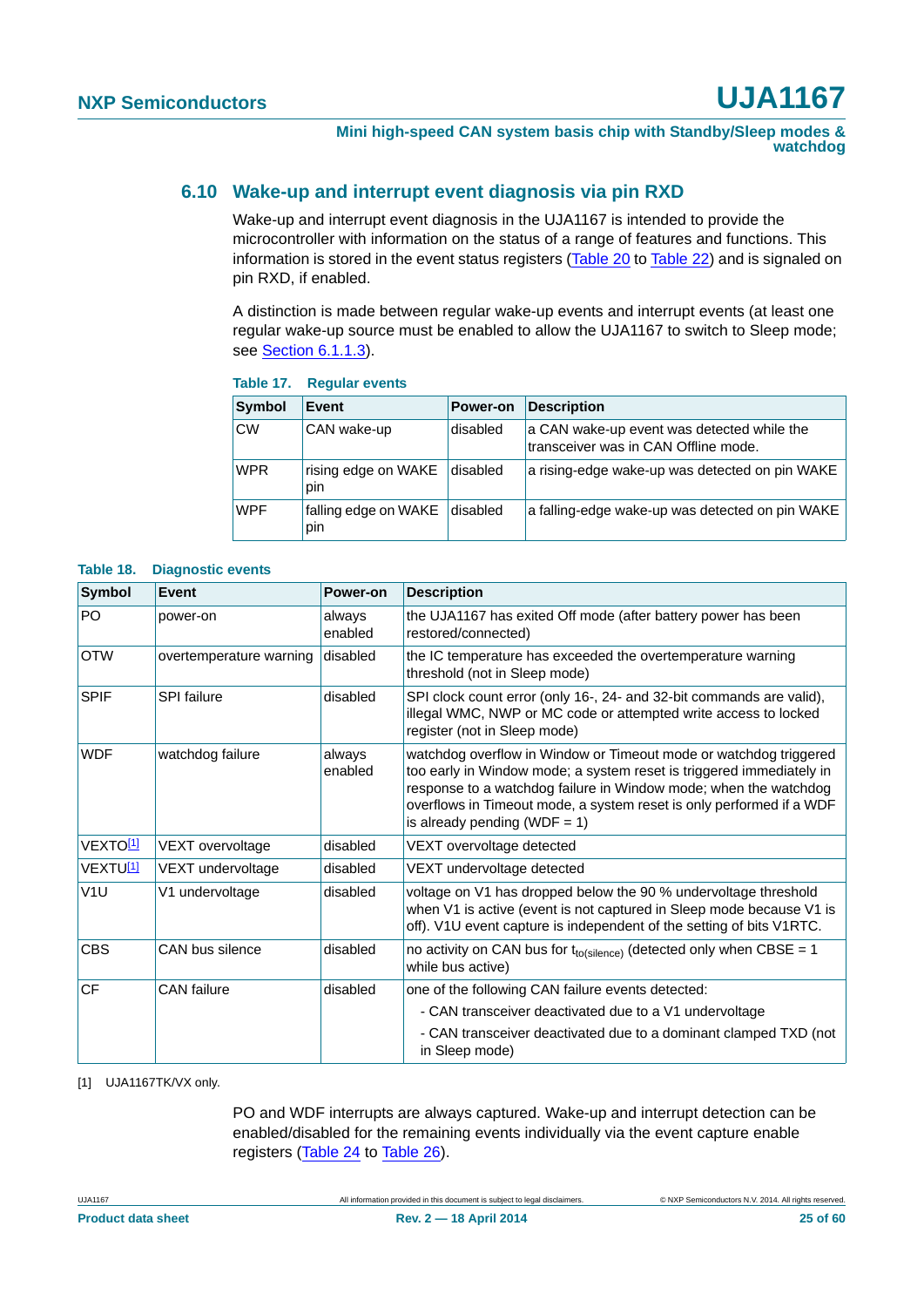#### **Mini high-speed CAN system basis chip with Standby/Sleep modes & watchdog**

If an event occurs while the associated event capture function is enabled, the relevant event status bit is set. If the transceiver is in CAN Offline mode with V1 active (SBC Normal or Standby mode), pin RXD is forced LOW to indicate that a wake-up or interrupt event has been detected. If the UJA1167 is in sleep mode when the event occurs, the microcontroller supply, V1, is activated and the SBC switches to Standby mode (via Reset mode).

The microcontroller can monitor events via the event status registers. An extra status register, the Global event status register ([Table 19](#page-26-1)), is provided to help speed up software polling routines. By polling the Global event status register, the microcontroller can quickly determine the type of event captured (system, supply, transceiver or WAKE pin) and then query the relevant table ([Table 20](#page-26-0), [Table 21,](#page-27-2) [Table 22](#page-27-0) or [Table 23](#page-27-3) respectively).

After the event source has been identified, the status flag should be cleared (set to 0) by writing 1 to the relevant bit (writing 0 will have no effect). A number of status bits can be cleared in a single write operation by writing 1 to all relevant bits.

It is strongly recommended to clear only the status bits that were set to 1 when the status registers were last read. This precaution ensures that events triggered just before the write access are not lost.

#### <span id="page-25-0"></span>**6.10.1 Interrupt/wake-up delay**

If interrupt or wake-up events occur very frequently while the transceiver is in CAN Offline mode, they can have a significant impact on the software processing time (because pin RXD is repeatedly driven LOW, requiring a response from the microcontroller each time an interrupt/wake-up is generated). The UJA1167 incorporates an event delay timer to limit the disturbance to the software.

When one of the event capture status bits is cleared, pin RXD is released (HIGH) and a timer is started. If further events occur while the timer is running, the relevant status bits are set. If one or more events are pending when the timer expires after  $t_{\text{deventh}}$ , pin RXD goes LOW again to alert the microcontroller.

In this way, the microcontroller is interrupted once to process a number of events rather than several times to process individual events.

If all events are cleared while the timer is running, RXD remains HIGH after the timer expires, since there are no pending events. The event capture registers can be read at any time.

The event capture delay timer is stopped immediately when pin RSTN goes low (triggered by a HIGH-to-LOW transition on the pin). RSTN is driven LOW when the SBC enters Reset, Sleep, Overtemp and Off modes. A pending event is signaled on pin RXD when the SBC enters Sleep mode.

#### <span id="page-25-1"></span>**6.10.2 Sleep mode protection**

The wake-up event capture function is critical when the UJA1167 is in Sleep mode, because the SBC will only leave Sleep mode in response to a captured wake-up event. To avoid potential system deadlocks, the SBC distinguishes between regular and diagnostic events (see [Section 6.10\)](#page-24-0). Wake-up events (via the CAN bus or the WAKE pin) are classified as regular events; diagnostic events signal failure/error conditions or state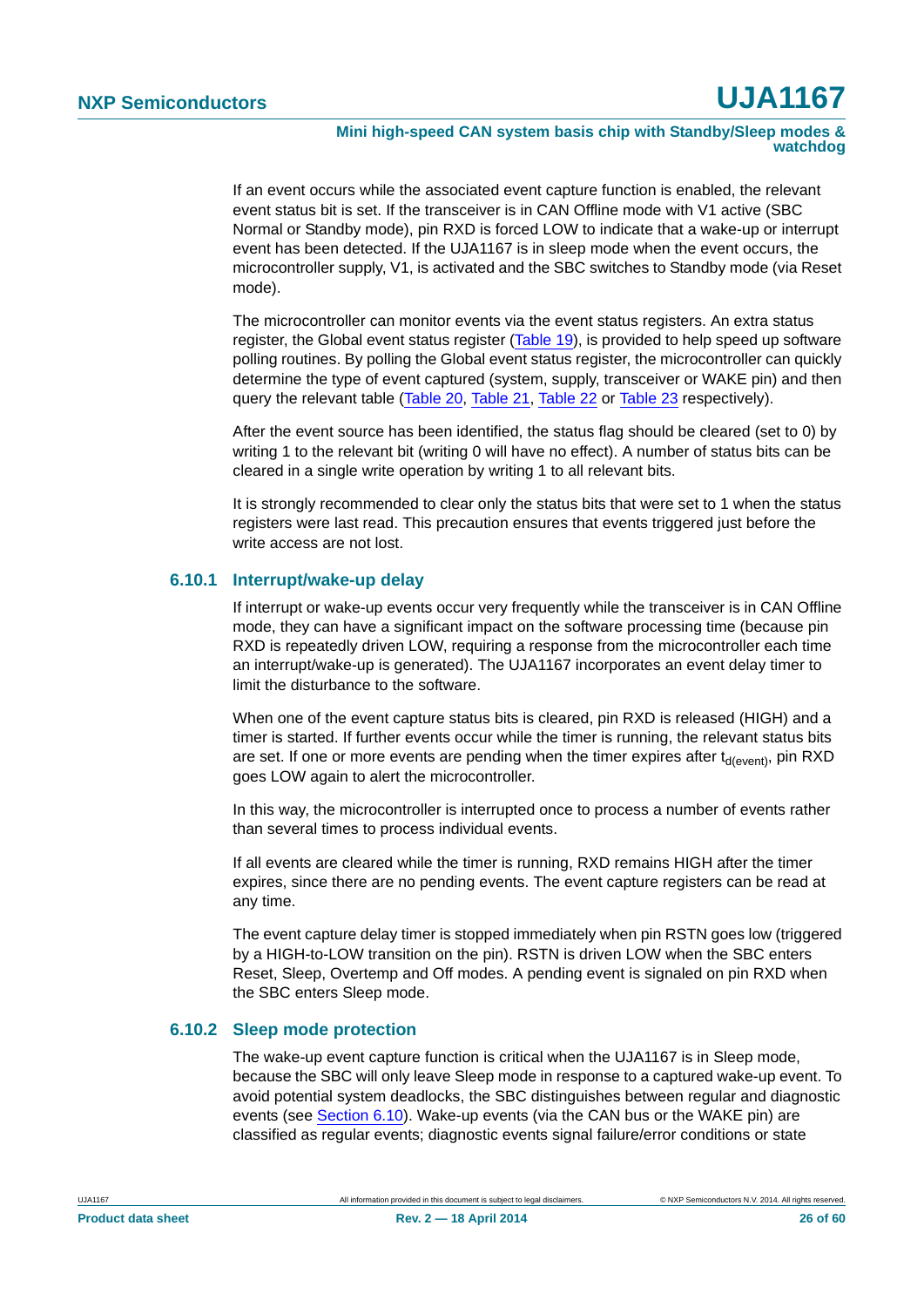**Mini high-speed CAN system basis chip with Standby/Sleep modes & watchdog**

changes. At least one regular wake-up event must be enabled before the UJA1167 can switch to Sleep mode. Any attempt to enter Sleep mode while all regular wake-up events are disabled will trigger a system reset.

Another condition that must be satisfied before the UJA1167 can switch to Sleep mode is that all event status bits must be cleared. If an event is pending when the SBC receives a Sleep mode command ( $MC = 001$ ), it will immediately switch to Reset mode. This condition applies to both regular and diagnostic events.

Sleep mode can be permanently disabled in applications where, for safety reasons, the supply voltage to the host controller must never be cut off. Sleep mode is permanently disabled by setting the Sleep control bit (SLPC) in the SBC configuration register (see [Table 8](#page-12-0)) to 1. This register is located in the non-volatile memory area of the device. When  $SLPC = 1$ , a Sleep mode SPI command (MC = 001) will trigger an SPI failure event instead of a transition to Sleep mode.

#### <span id="page-26-2"></span>**6.10.3 Event status and event capture registers**

**After an event source has been identified, the status flag should be cleared (set to 0) by writing 1 to the relevant status bit (writing 0 will have no effect).**

| <b>Bit</b> | <b>Symbol</b> | <b>Access</b> | Value                                  | <b>Description</b>                        |
|------------|---------------|---------------|----------------------------------------|-------------------------------------------|
| 7:4        | reserved      | R             |                                        |                                           |
| 3          | <b>WPF</b>    | R             | 0                                      | no pending WAKE pin event                 |
|            |               |               | WAKE pin event pending at address 0x64 |                                           |
| 2          | TRXF          | R             | 0                                      | no pending transceiver event              |
|            |               |               |                                        | transceiver event pending at address 0x63 |
|            | <b>SUPE</b>   | R             | 0                                      | no pending supply event                   |
|            |               |               |                                        | supply event pending at address 0x62      |
| 0          | <b>SYSE</b>   | R             | 0                                      | no pending system event                   |
|            |               |               |                                        | system event pending at address 0x61      |

<span id="page-26-1"></span>**Table 19. Global event status register (address 60h)**

<span id="page-26-0"></span>

|  |  | Table 20. System event status register (address 61h) |  |  |  |
|--|--|------------------------------------------------------|--|--|--|
|--|--|------------------------------------------------------|--|--|--|

| <b>Bit</b> | <b>Symbol</b> | <b>Access</b> | Value | <b>Description</b>                                                                                            |
|------------|---------------|---------------|-------|---------------------------------------------------------------------------------------------------------------|
| 7:5        | reserved      | R             |       |                                                                                                               |
| 4          | PO            | R/W           | 0     | no recent power-on                                                                                            |
|            |               |               |       | the UJA1167 has left Off mode after power-on                                                                  |
| 3          | reserved      | R             |       |                                                                                                               |
| 2          | <b>OTW</b>    | R/W           | 0     | overtemperature not detected                                                                                  |
|            |               |               |       | the global chip temperature has exceeded the<br>overtemperature warning threshold (T <sub>th(warn)otp</sub> ) |
|            | <b>SPIF</b>   | R/W           | 0     | no SPI failure detected                                                                                       |
|            |               |               |       | SPI failure detected                                                                                          |
| 0          | <b>WDF</b>    | R/W           | 0     | no watchdog failure event captured                                                                            |
|            |               |               |       | watchdog failure event captured                                                                               |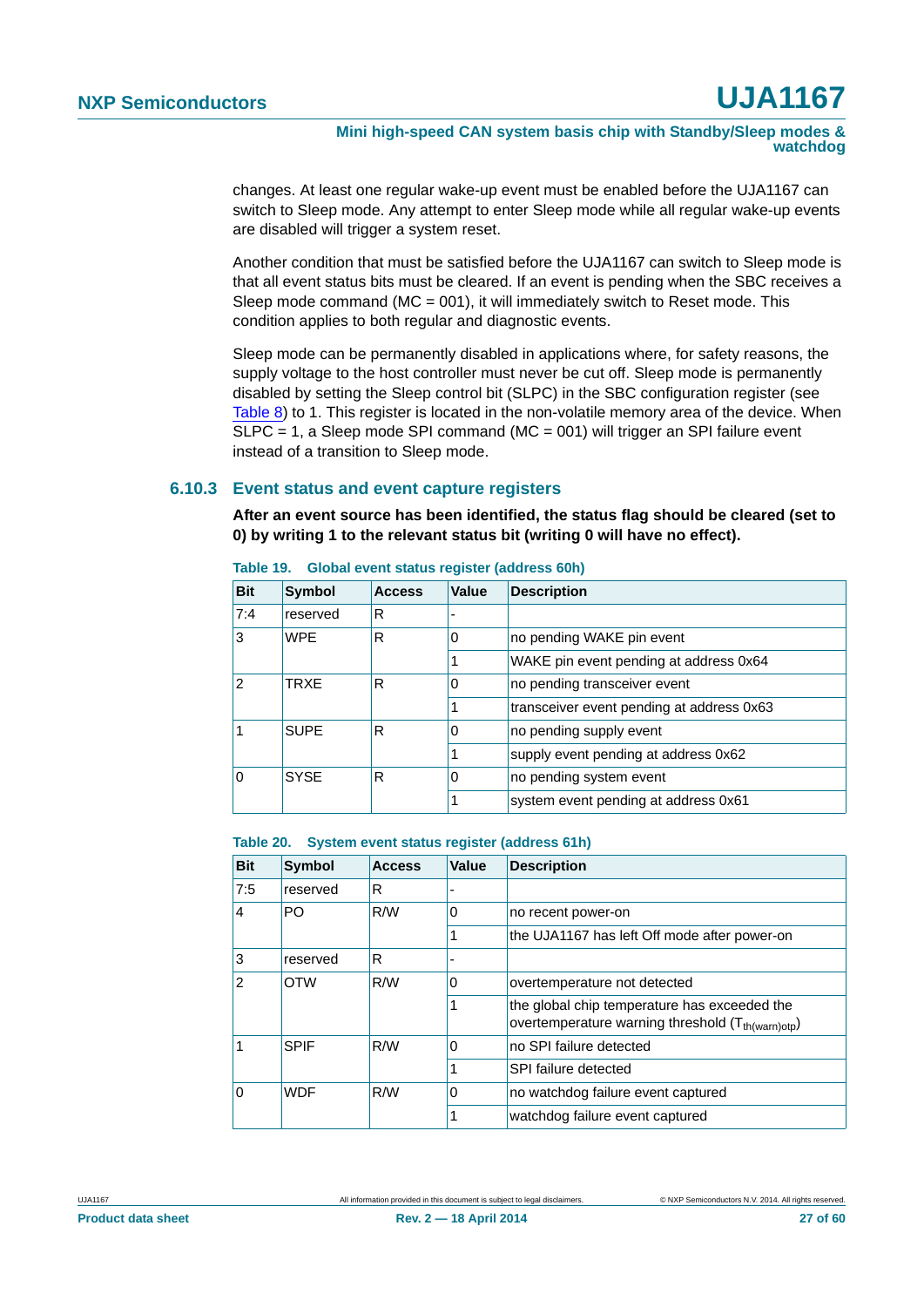#### **Mini high-speed CAN system basis chip with Standby/Sleep modes & watchdog**

| <b>Bit</b> | Symbol                  | <b>Access</b> | Value | <b>Description</b>                  |
|------------|-------------------------|---------------|-------|-------------------------------------|
| 7:3        | reserved                | R             |       |                                     |
| 2          | VEXTO <sup>[1]</sup>    | R/W           | 0     | no VEXT overvoltage event captured  |
|            |                         |               |       | VEXT overvoltage event captured     |
|            | VEXTUU1                 | R/W           | 0     | no VEXT undervoltage event captured |
|            |                         |               |       | VEXT undervoltage event captured    |
|            | R/W<br>V <sub>1</sub> U |               | 0     | no V1 undervoltage event captured   |
|            |                         |               |       | V1 undervoltage event captured      |

#### <span id="page-27-2"></span>**Table 21. Supply event status register (address 62h)**

<span id="page-27-4"></span>[1] UJA1167TK/VX only; reserved in the UJA1167TK.

#### <span id="page-27-0"></span>**Table 22. Transceiver event status register (address 63h)**

| <b>Bit</b>     | Symbol     | <b>Access</b> | Value                                                                         | <b>Description</b>                                                         |
|----------------|------------|---------------|-------------------------------------------------------------------------------|----------------------------------------------------------------------------|
| 7:5            | reserved   | R             |                                                                               |                                                                            |
| $\overline{4}$ | <b>CBS</b> | R/W           | 0                                                                             | CAN bus active                                                             |
|                |            |               | no activity on CAN bus for t <sub>to(silence)</sub>                           |                                                                            |
| 3:2            | reserved   | R             |                                                                               |                                                                            |
| 1              | CF<br>R/W  |               | 0                                                                             | no CAN failure detected                                                    |
|                |            |               | CAN transceiver deactivated due to V1 undervoltage<br>OR dominant clamped TXD |                                                                            |
| 0              | CW         | R/W           | 0                                                                             | no CAN wake-up event detected                                              |
|                |            |               |                                                                               | CAN wake-up event detected while the transceiver is<br>in CAN Offline Mode |

#### <span id="page-27-3"></span>**Table 23. WAKE pin event capture status register (address 64h)**

| <b>Bit</b> | <b>Symbol</b> | <b>Access</b> | Value | <b>Description</b>                   |
|------------|---------------|---------------|-------|--------------------------------------|
| 7:2        | reserved      | R             |       |                                      |
|            | <b>WPR</b>    | R/W           | 0     | no rising edge detected on WAKE pin  |
|            |               |               |       | rising edge detected on WAKE pin     |
|            | <b>WPF</b>    | R/W           | 0     | no falling edge detected on WAKE pin |
|            |               |               |       | falling edge detected on WAKE pin    |

#### <span id="page-27-1"></span>**Table 24. System event capture enable register (address 04h)**

| <b>Bit</b>    | Symbol       | <b>Access</b> | <b>Value</b> | <b>Description</b>                     |
|---------------|--------------|---------------|--------------|----------------------------------------|
| 7:3           | reserved     | R             |              |                                        |
| $\mathcal{P}$ | <b>OTWE</b>  | R/W           |              | overtemperature warning event capture: |
|               |              |               |              | overtemperature warning disabled       |
|               |              |               |              | overtemperature warning enabled        |
|               | <b>SPIFF</b> | R/W           |              | SPI failure detection:                 |
|               |              |               |              | SPI failure detection disabled         |
|               |              |               |              | SPI failure detection enabled          |
|               | reserved     | R             |              |                                        |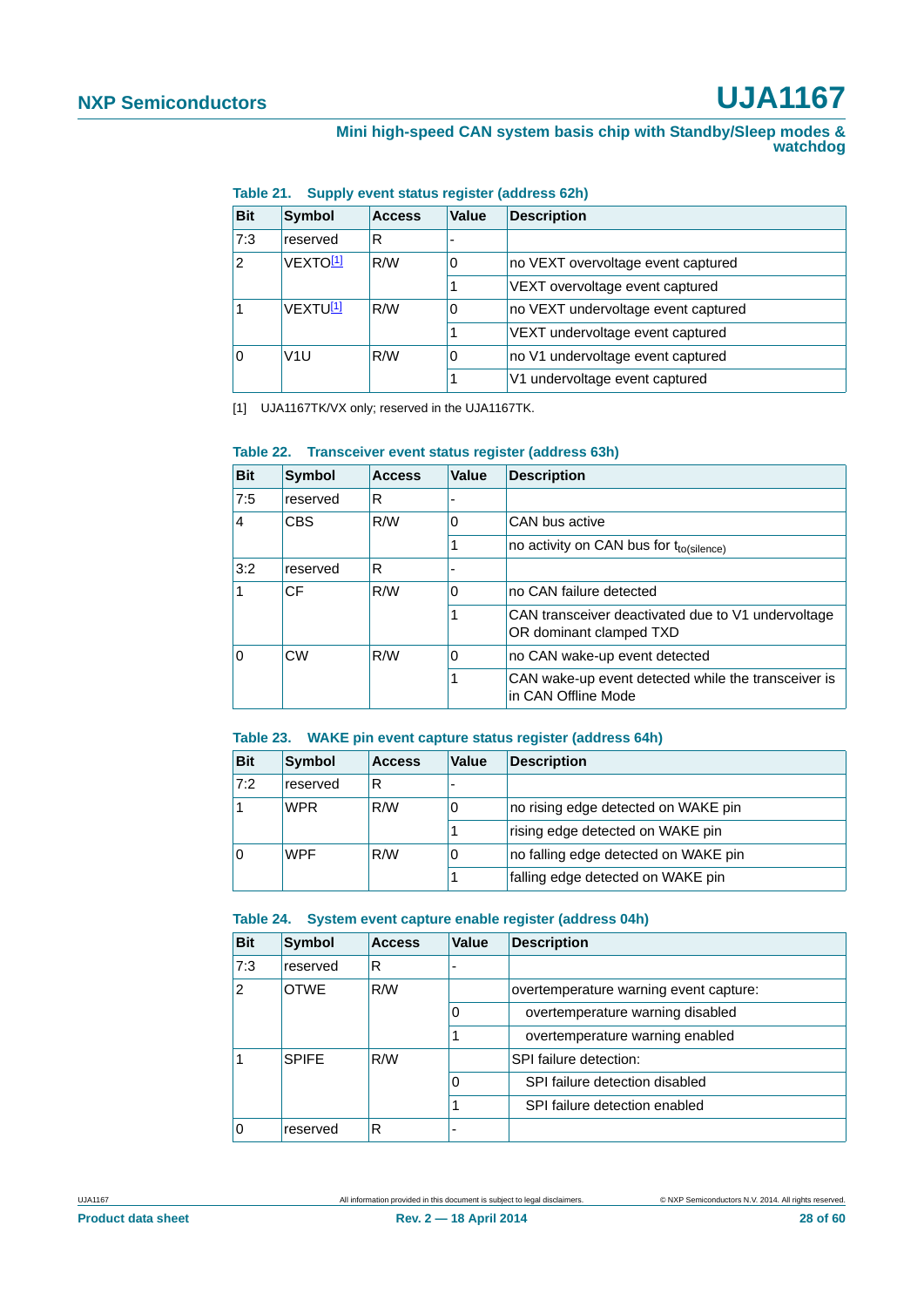| <b>Bit</b> | <b>Symbol</b>                | <b>Access</b> | Value | <b>Description</b>                   |
|------------|------------------------------|---------------|-------|--------------------------------------|
| 7:3        | reserved                     | R             |       |                                      |
| 2          | VEXTOE <sup>[1]</sup><br>R/W |               |       | VEXT overvoltage detection:          |
|            |                              |               | 0     | VEXT overvoltage detection disabled  |
|            |                              |               |       | VEXT overvoltage detection enabled   |
|            | VEXTUE <sup>[1]</sup><br>R/W |               |       | VEXT undervoltage detection:         |
|            |                              |               | 0     | VEXT undervoltage detection disabled |
|            |                              |               |       | VEXT undervoltage detection enabled  |
| O          | V <sub>1</sub> UE<br>R/W     |               |       | V1 undervoltage detection:           |
|            |                              |               | 0     | V1 undervoltage detection disabled   |
|            |                              |               |       | V1 undervoltage detection enabled    |

<span id="page-28-2"></span>**Table 25. Supply event capture enable register (address 1Ch)**

<span id="page-28-4"></span>[1] UJA1167TK/VX only; reserved in the UJA1167TK.

#### <span id="page-28-0"></span>**Table 26. Transceiver event capture enable register (address 23h)**

| <b>Bit</b> | Symbol             | <b>Access</b> | Value | <b>Description</b>                 |
|------------|--------------------|---------------|-------|------------------------------------|
| 7:5        | reserved           | R             |       |                                    |
| 4          | R/W<br><b>CBSE</b> |               |       | CAN bus silence detection:         |
|            |                    |               | 0     | CAN bus silence detection disabled |
|            |                    |               | 1     | CAN bus silence detection enabled  |
| 3:2        | reserved           | R             |       |                                    |
|            | <b>CFE</b>         | R/W           |       | CAN failure detection              |
|            |                    |               | 0     | CAN failure detection disabled     |
|            |                    |               | 1     | CAN failure detection enabled      |
| $\Omega$   | <b>CWE</b>         | R/W           |       | CAN wake-up detection:             |
|            |                    |               | 0     | CAN wake-up detection disabled     |
|            |                    |               |       | CAN wake-up detection enabled      |

<span id="page-28-3"></span>**Table 27. WAKE pin event capture enable register (address 4Ch)**

| <b>Bit</b> | Symbol             | <b>Access</b> | Value | <b>Description</b>                          |
|------------|--------------------|---------------|-------|---------------------------------------------|
| 7:2        | reserved           | R             |       |                                             |
|            | <b>WPRE</b><br>R/W |               |       | rising-edge detection on WAKE pin:          |
|            |                    |               | 0     | rising-edge detection on WAKE pin disabled  |
|            |                    |               |       | rising-edge detection on WAKE pin enabled   |
| 0          | R/W<br><b>WPFF</b> |               |       | falling-edge detection on WAKE pin:         |
|            |                    |               | 0     | falling-edge detection on WAKE pin disabled |
|            |                    |               |       | falling-edge detection on WAKE pin enabled  |

#### <span id="page-28-1"></span>**6.11 Non-volatile SBC configuration**

The UJA1167 contains Multiple Time Programmable Non-Volatile (MTPNV) memory cells that allow some of the default device settings to be reconfigured. The MTPNV memory address range is from 0x73 to 0x74. An overview of the MTPNV registers is given in [Table 28.](#page-29-0)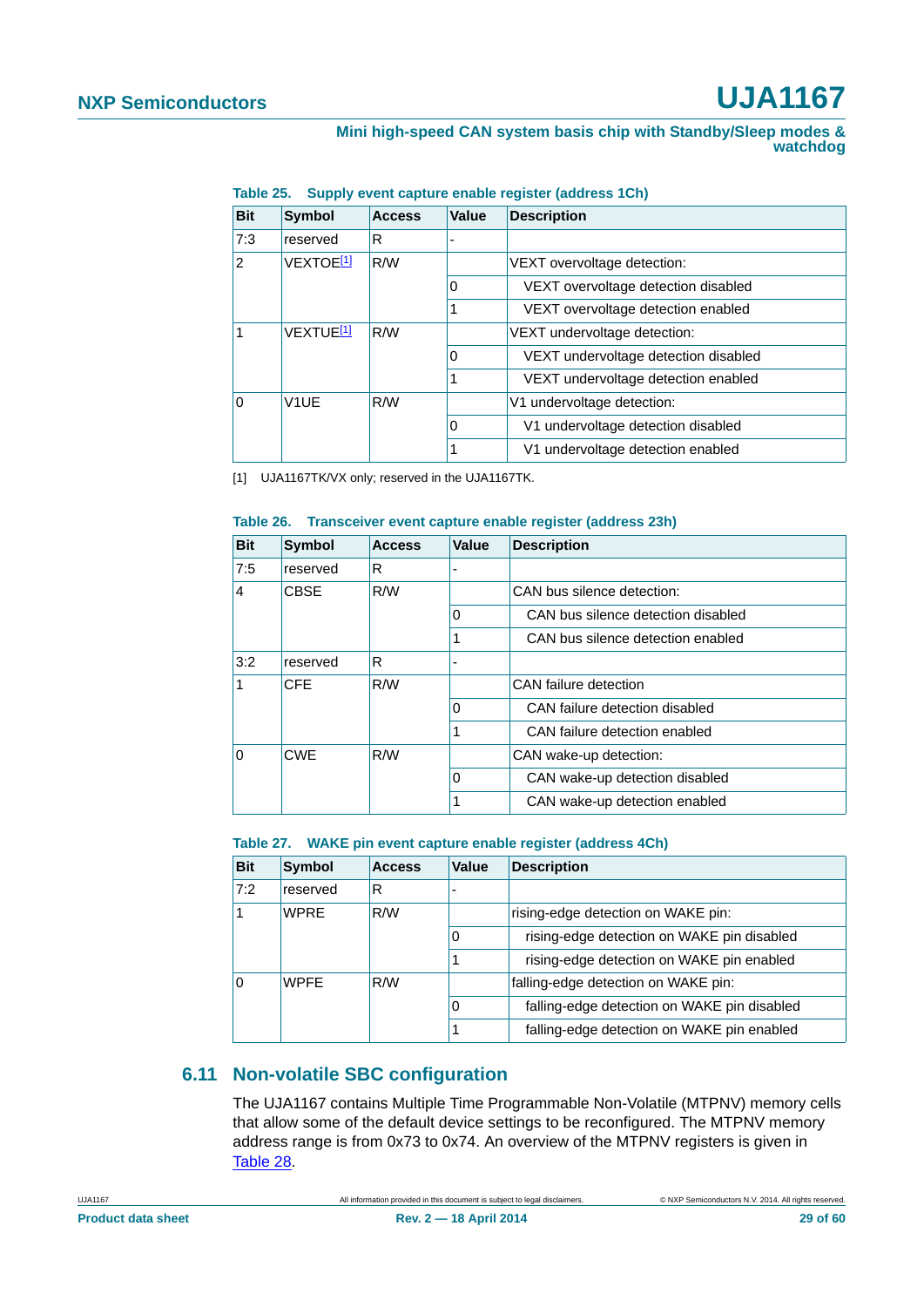| <b>Address</b> | <b>Register Name</b>                              | Bit:     |   |            |  |                |             |               |  |
|----------------|---------------------------------------------------|----------|---|------------|--|----------------|-------------|---------------|--|
|                |                                                   |          | 6 | э          |  |                |             |               |  |
| 0x73           | Start-up control<br>(see Table 11)                | reserved |   | <b>RLC</b> |  | <b>VEXTSUC</b> | reserved    |               |  |
| 0x74           | <b>SBC</b> configuration control<br>(see Table 8) | reserved |   | V1RTSUC    |  | <b>FNMC</b>    | <b>SDMC</b> | reserved SLPC |  |

#### <span id="page-29-0"></span>**Table 28. Overview of MTPNV registers**

#### <span id="page-29-3"></span>**6.11.1 Programming MTPNV cells**

The UJA1167 must be in Forced Normal mode and the MTPNV cells must contain the factory preset values before the non-volatile memory can be reprogrammed. The UJA1167 will switch to Forced Normal mode after a reset event (e.g. pin RSTN LOW) when the MTPNV cells contain the factory preset values (since FNMC = 1).

The factory presets may need to be restored before reprogramming can begin (see [Section 6.11.2](#page-31-0)). When the factory presets have been restored, a system reset is generated automatically and UJA1167 switches to Forced Normal mode. This ensures that the programming cycle cannot be interrupted by the watchdog.

Programming of the non-volatile memory registers is performed in two steps. First, the required values are written to addresses 0x73 and 0x74. In the second step, reprogramming is confirmed by writing the correct CRC value to the MTPNV CRC control register (see [Section 6.11.1.1\)](#page-30-0). The SBC starts reprogramming the MTPNV cells as soon as the CRC value has been validated. If the CRC value is not correct, reprogramming is aborted. On completion, a system reset is generated to indicate that the MTPNV cells have been reprogrammed successfully. Note that the MTPNV cells cannot be read while they are being reprogrammed.

After an MTPNV programming cycle has been completed, the non-volatile memory is protected from being overwritten via a standard SPI write operation.

The MTPNV cells can be reprogrammed a maximum of 200 times  $(N_{\text{cv}(\text{WMTP})};$  see [Table 46\)](#page-40-0). Bit NVMPS in the MTPNV status register [\(Table 29](#page-29-1)) indicates whether the non-volatile cells can be reprogrammed. This register also contains a write counter, WRCNTS, that is incremented each time the MTPNV cells are reprogrammed (up to a maximum value of 111111; there is no overflow). Note that this counter is provided for information purposes only; reprogramming will not be aborted if it reaches its maximum value. An error correction code status bit, ECCS, indicates whether reprogramming was successful.

| <b>Bit</b> | Symbol        | <b>Access</b> | <b>Value</b>  | <b>Description</b>                                                               |  |
|------------|---------------|---------------|---------------|----------------------------------------------------------------------------------|--|
| 7:2        | <b>WRCNTS</b> | R             | <b>XXXXXX</b> | write counter: contains the number of times the<br>MTPNV cells were reprogrammed |  |
|            | <b>ECCS</b>   | R             | 0             | no error detected during MTPNV cell programming                                  |  |
|            |               |               |               | an error was detected during MTPNV cell<br>programming                           |  |
|            | <b>NVMPS</b>  | R             | 0             | MTPNV memory cannot be overwritten                                               |  |
|            |               |               | 111           | MTPNV memory is ready to be reprogrammed                                         |  |

<span id="page-29-1"></span>

| Table 29. |  |  |  | <b>MTPNV status register (address 70h)</b> |  |  |
|-----------|--|--|--|--------------------------------------------|--|--|
|-----------|--|--|--|--------------------------------------------|--|--|

<span id="page-29-2"></span>[1] Factory preset value.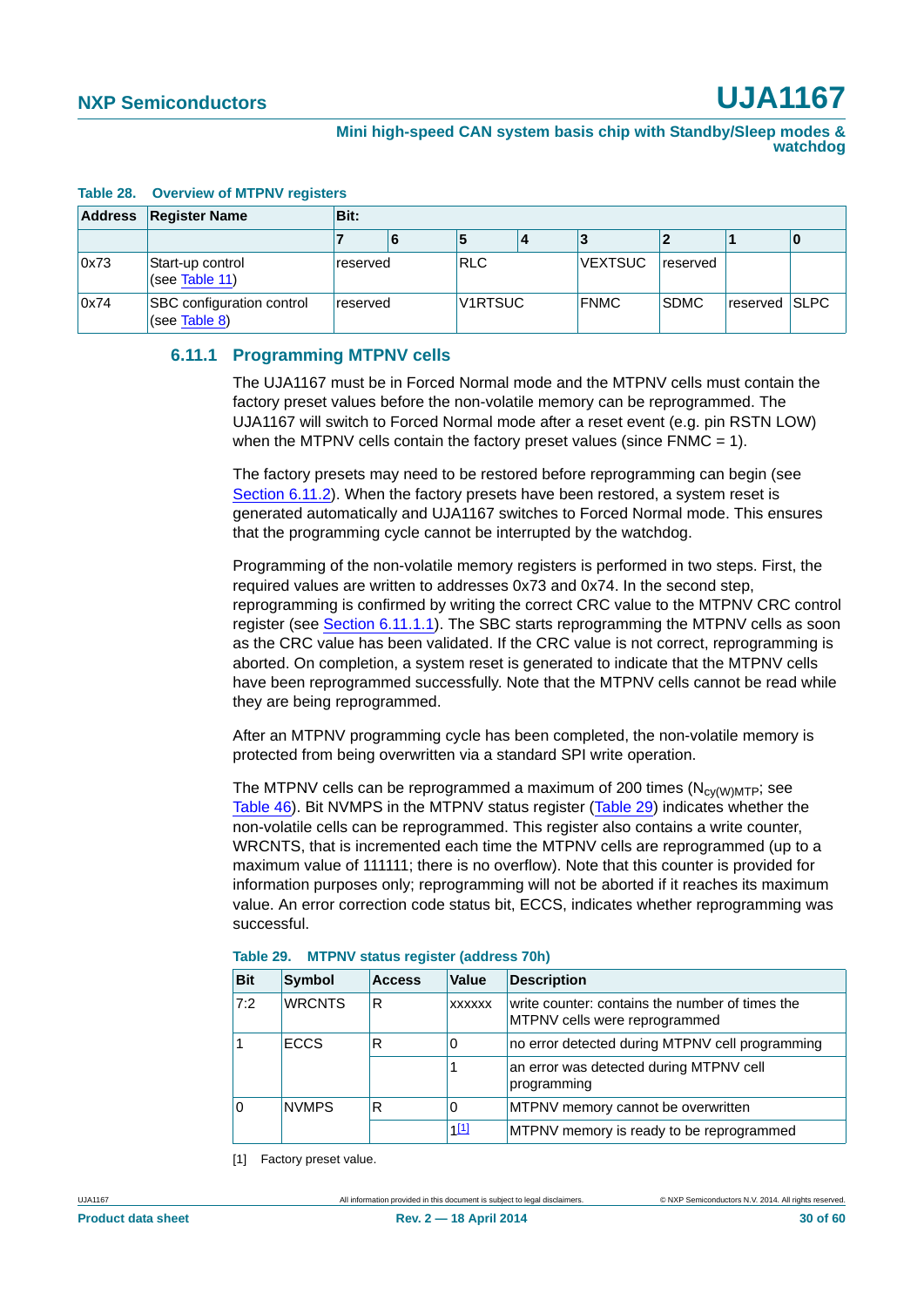#### <span id="page-30-0"></span>**6.11.1.1 Calculating the CRC value for MTP programming**

The cyclic redundancy check value stored in bits CRCC in the MTPNV CRC control register is calculated using the data written to registers 0x73 and 0x74.

#### **Table 30. MTPNV CRC control register (address 75h)**

| <b>Bit</b> | Symbol      | <b>Access</b> | <b>Value</b> | <b>Description</b>      |
|------------|-------------|---------------|--------------|-------------------------|
| 7:0        | <b>CRCC</b> | R/W           |              | <b>CRC</b> control data |

The CRC value is calculated using the data representation shown in [Figure 7](#page-30-1) and the modulo-2 division with the generator polynomial:  $X^8 + X^5 + X^3 + X^2 + X + 1$ . The result of this operation must be bitwise inverted.



<span id="page-30-1"></span>The following parameters can be used to calculate the CRC value (e.g. via the Autosar method):

#### **Table 31. Parameters for CRC coding**

| <b>Parameter</b>        | <b>Value</b> |
|-------------------------|--------------|
| <b>CRC</b> result width | 8 bits       |
| Polynomial              | 0x2F         |
| Initial value           | 0xFF         |
| Input data reflected    | no           |
| Result data reflected   | no           |
| <b>XOR</b> value        | 0xFF         |

Alternatively, the following algorithm can be used:

```
data = 0 // unsigned byte
crc = 0xFF
for i = 0 to 1
     data = content_of_address(0x73 + i) EXOR crc
     for j = 0 to 7if data \geq 128data = data * 2 // shift left by 1
                data = data EXOR 0x2F
           else
                data = data * 2 // shift left by 1
     next j
     crc = data
next i
crc = crc EXOR 0xFF
```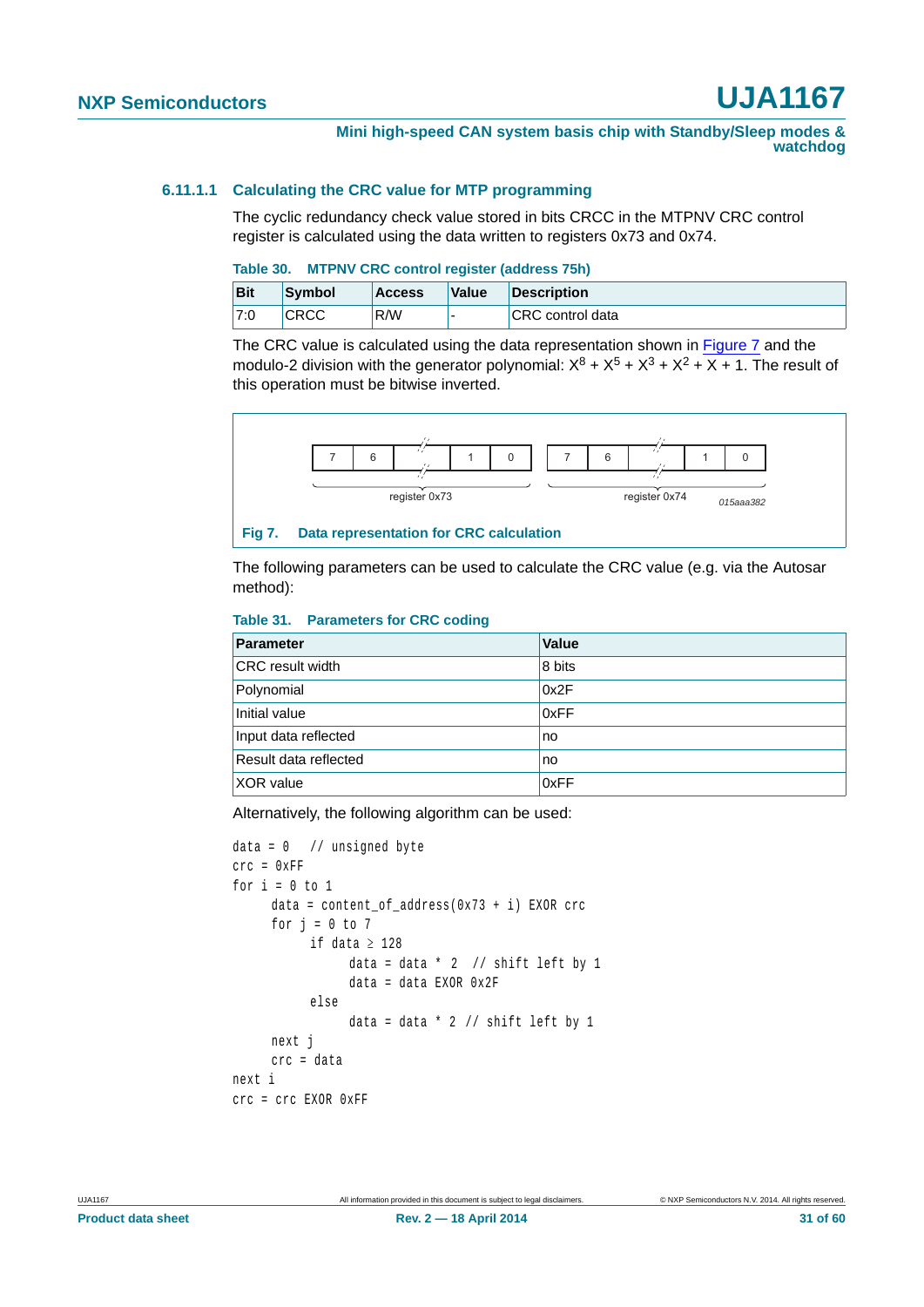#### <span id="page-31-0"></span>**6.11.2 Restoring factory preset values**

Factory preset values are restored if the following conditions apply for at least  $t_{d(MTPNV)}$ during power-up:

- **•** pin RSTN is held LOW
- CANH is pulled up to V<sub>BAT</sub>
- **•** CANL is pulled down to GND

After the factory preset values have been restored, the SBC performs a system reset and enters Forced normal Mode. Since the CAN bus is clamped dominant, pin RXDC is forced LOW. During the factory preset restore process, this pin is forced HIGH; a falling edge on this pin caused by bit PO being set after power-on then clearly indicates that the process has been completed.

Note that the write counter, WRCNTS, in the MTPNV status register is incremented every time the factory presets are restored.

#### <span id="page-31-1"></span>**6.12 Device ID**

A byte is reserved at address 0x7E for a UJA1167 identification code.

| Table 32. |  |  | Identification register (address 7Eh) |
|-----------|--|--|---------------------------------------|
|-----------|--|--|---------------------------------------|

| <b>Bit</b> | Symbol          | <b>Access</b> | <b>Value</b>     | <b>Description</b>                        |
|------------|-----------------|---------------|------------------|-------------------------------------------|
| 7:0        | <b>IDS[7:0]</b> | 'R            | D8h              | device identification code - UJA1167TK    |
|            |                 |               | C <sub>8</sub> h | device identification code - UJA1167TK/VX |

#### <span id="page-31-2"></span>**6.13 Lock control register**

Sections of the register address area can be write-protected to protect against unintended modifications. Note that this facility only protects locked bits from being modified via the SPI and will not prevent the UJA1167 updating status registers etc.

#### **Table 33. Lock control register (address 0Ah)**

| <b>Bit</b> | <b>Symbol</b> | <b>Access</b> | <b>Value</b> | <b>Description</b>                                           |
|------------|---------------|---------------|--------------|--------------------------------------------------------------|
| 7          | reserved      | R             |              | cleared for future use                                       |
| 6          | LK6C          | R/W           |              | lock control 6: address area 0x68 to 0x6F                    |
|            |               |               | 0            | SPI write-access enabled                                     |
|            |               |               | 1            | SPI write-access disabled                                    |
| 5          | LK5C          | R/W           |              | lock control 5: address area 0x50 to 0x5F                    |
|            |               |               | 0            | SPI write-access enabled                                     |
|            |               |               | 1            | SPI write-access disabled                                    |
| 4          | LK4C          | R/W           |              | lock control 4: address area 0x40 to 0x4F - WAKE pin control |
|            |               |               | $\Omega$     | SPI write-access enabled                                     |
|            |               |               | 1            | SPI write-access disabled                                    |
| 3          | LK3C          | R/W           |              | lock control 3: address area 0x30 to 0x3F                    |
|            |               |               | $\Omega$     | SPI write-access enabled                                     |
|            |               |               | 1            | SPI write-access disabled                                    |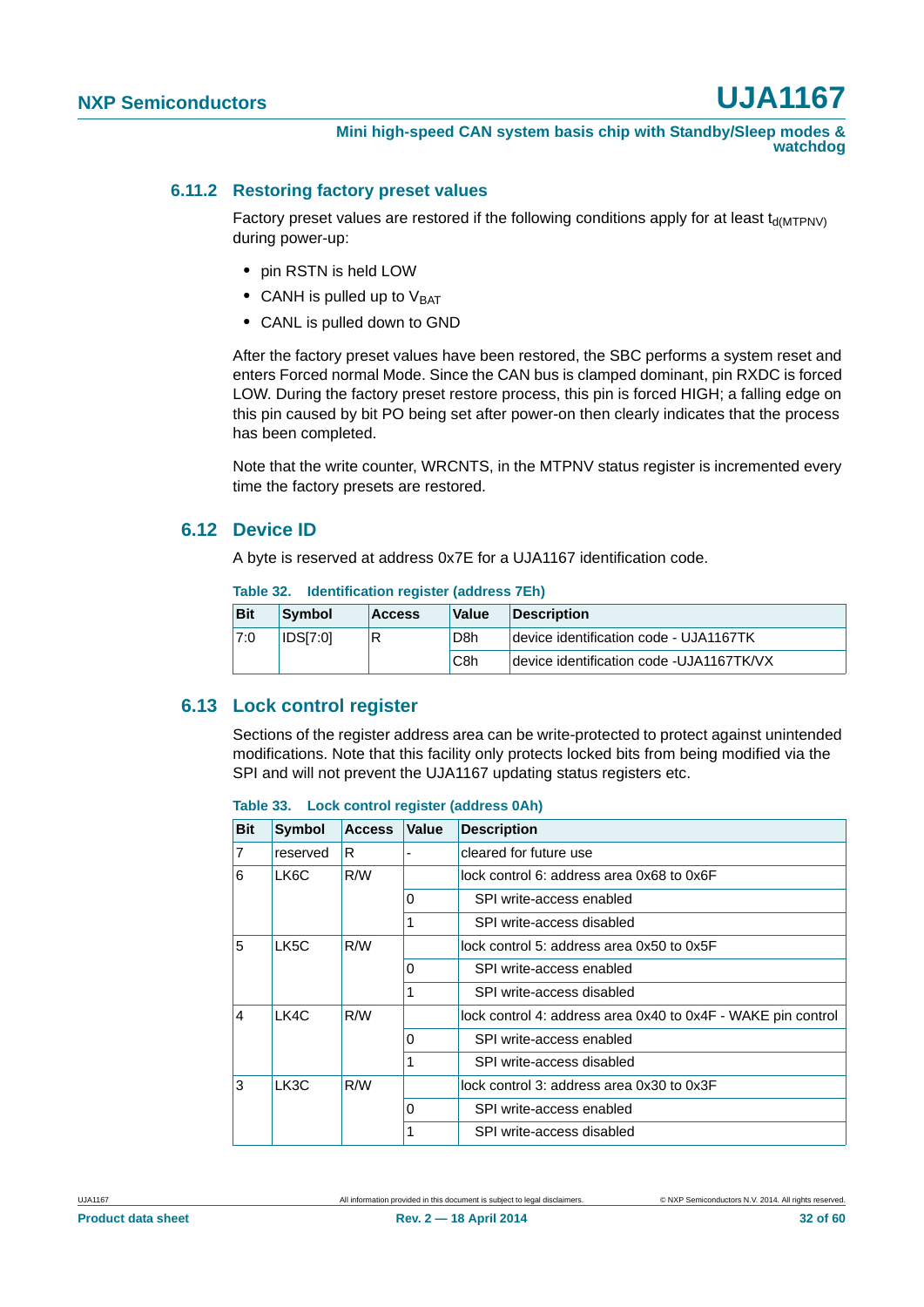| <b>Bit</b> | <b>Symbol</b>     | <b>Access</b> | <b>Value</b> | <b>Description</b>                                                    |
|------------|-------------------|---------------|--------------|-----------------------------------------------------------------------|
| 2          | LK <sub>2</sub> C | R/W           |              | lock control 2: address area 0x20 to 0x2F - transceiver control       |
|            |                   |               | 0            | SPI write-access enabled                                              |
|            |                   |               |              | SPI write-access disabled                                             |
|            | LK <sub>1</sub> C | R/W           |              | lock control 1: address area 0x10 to 0x1F - regulator control         |
|            |                   |               | 0            | SPI write-access enabled                                              |
|            |                   |               | 1            | SPI write-access disabled                                             |
| $\Omega$   | LK <sub>0</sub> C | R/W           |              | lock control 0: address area 0x06 to 0x09 - general purpose<br>memory |
|            |                   |               | 0            | SPI write-access enabled                                              |
|            |                   |               |              | SPI write-access disabled                                             |

| Table 33. |  |  |  | Lock control register (address 0Ah) |  |
|-----------|--|--|--|-------------------------------------|--|
|-----------|--|--|--|-------------------------------------|--|

#### <span id="page-32-2"></span>**6.14 General purpose memory**

UJA1167 allocates 4 bytes of RAM as general purpose registers for storing user information. The general purpose registers can be accessed via the SPI at address 0x06 to 0x09 (see [Table 34\)](#page-35-0).

#### **6.15 SPI**

#### <span id="page-32-1"></span><span id="page-32-0"></span>**6.15.1 Introduction**

The Serial Peripheral Interface (SPI) provides the communication link with the microcontroller, supporting multi-slave operations. The SPI is configured for full duplex data transfer, so status information is returned when new control data is shifted in. The interface also offers a read-only access option, allowing registers to be read back by the application without changing the register content.

The SPI uses four interface signals for synchronization and data transfer:

- **•** SCSN: SPI chip select; active LOW
- **•** SCK: SPI clock; default level is LOW due to low-power concept (pull-down)
- **•** SDI: SPI data input
- **•** SDO: SPI data output; floating when pin SCSN is HIGH

Bit sampling is performed on the falling edge of the clock and data is shifted in/out on the rising edge, as illustrated in [Figure 8.](#page-33-0)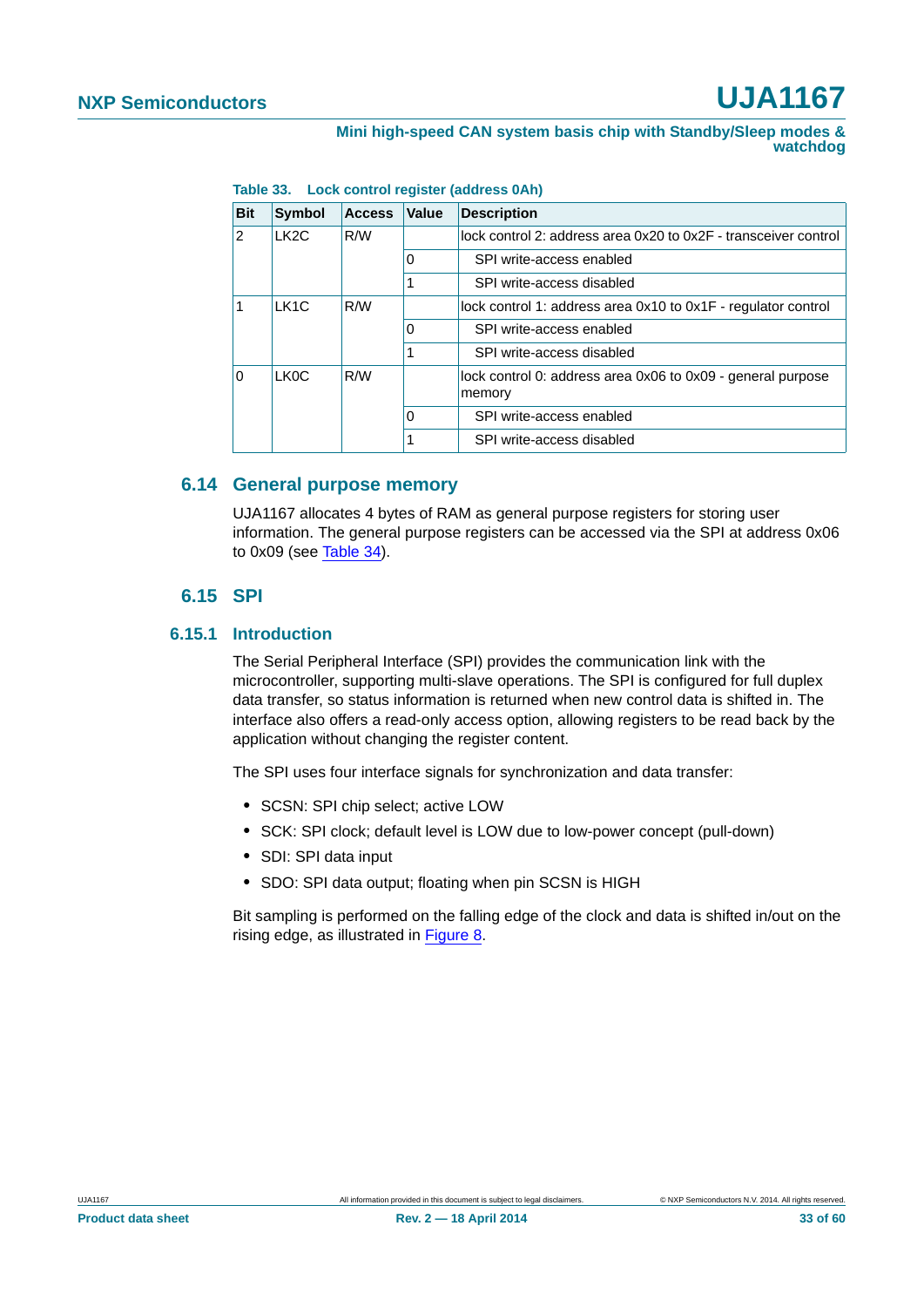**Mini high-speed CAN system basis chip with Standby/Sleep modes & watchdog**



<span id="page-33-0"></span>The SPI data in the UJA1167 is stored in a number of dedicated 8-bit registers. Each register is assigned a unique 7-bit address. Two bytes must be transmitted to the SBC for a single register write operation. The first byte contains the 7-bit address along with a 'read-only' bit (the LSB). The read-only bit must be 0 to indicate a write operation (if this bit is 1, a read operation is assumed and any data on the SDI pin is ignored). The second byte contains the data to be written to the register.

24- and 32-bit read and write operations are also supported. The register address is automatically incremented, once for a 24-bit operation and twice for a 32-bit operation, as illustrated in [Figure 9.](#page-33-1)



<span id="page-33-1"></span>UJA1167 All information provided in this document is subject to legal disclaimers. © NXP Semiconductors N.V. 2014. All rights reserved.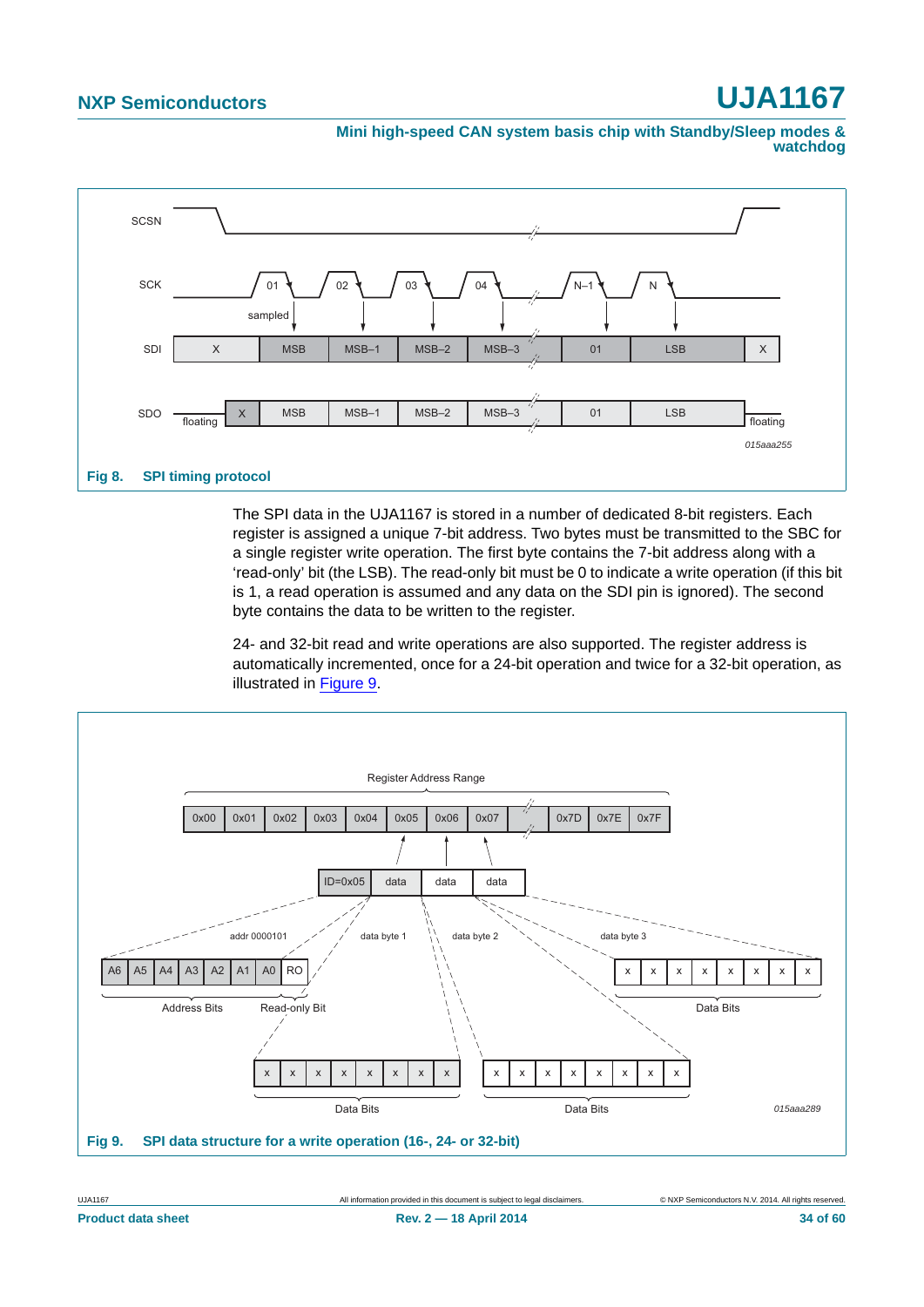**Mini high-speed CAN system basis chip with Standby/Sleep modes & watchdog**

During an SPI data read or write operation, the contents of the addressed register(s) is returned via pin SDO.

The UJA1167 tolerates attempts to write to registers that don't exist. If the available address space is exceeded during a write operation, the data above the valid address range is ignored (without generating an SPI failure event).

During a write operation, the UJA1167 monitors the number of SPI bits transmitted. If the number recorded is not 16, 24 or 32, then the write operation is aborted and an SPI failure event is captured (SPIF  $= 1$ ).

If more than 32 bits are clocked in on pin SDI during a read operation, the data stream on SDI is reflected on SDO from bit 33 onwards.

After the UJA1167 exits Reset mode (positive edge on RSTN), an SPI read/write access must not be attempted for at least  $t_{\text{to(SPI)}}$ . Any earlier access may be ignored (without generating an SPI failure event).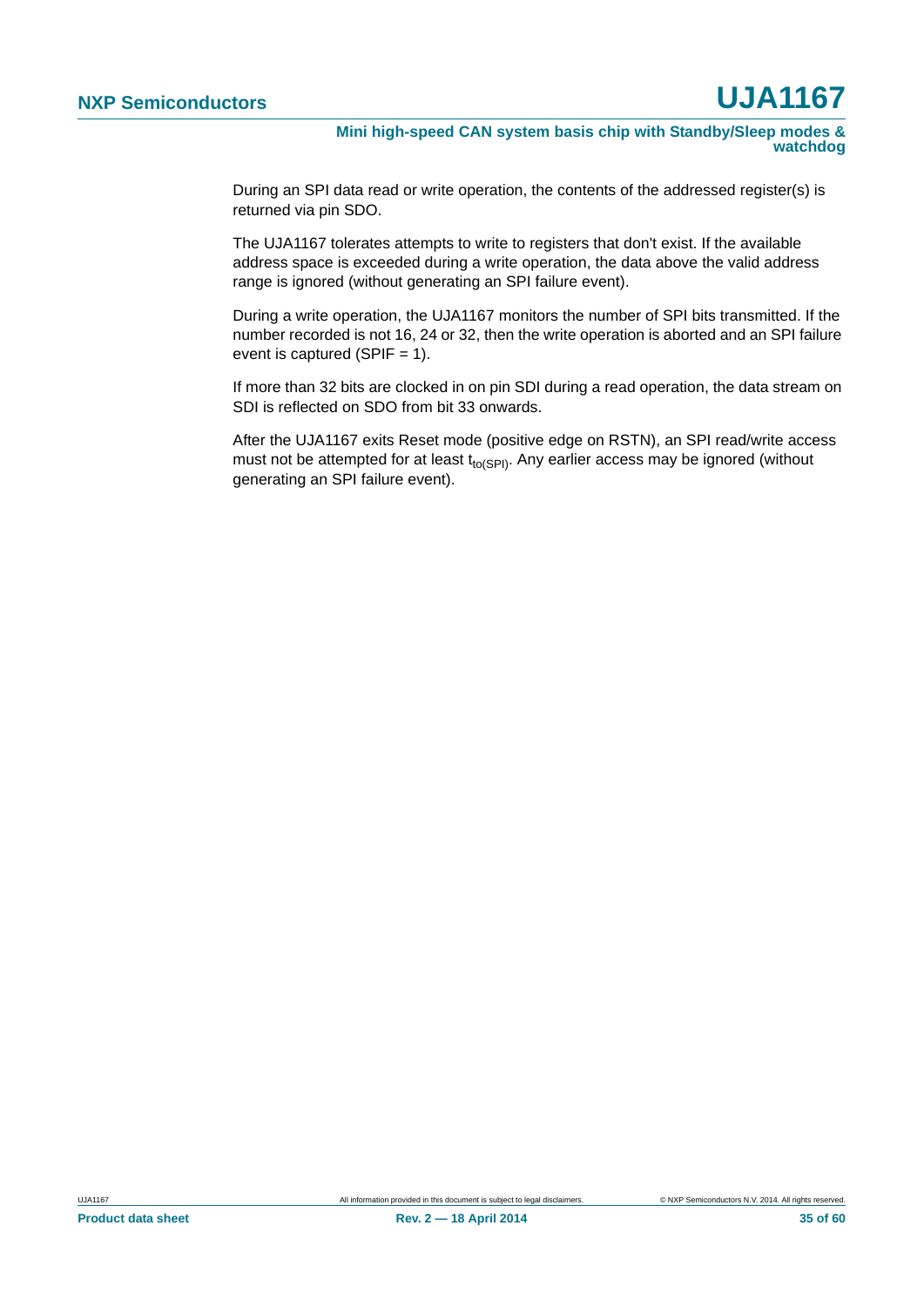#### <span id="page-35-1"></span>**6.15.2 Register map**

The addressable register space contains 128 registers with addresses from 0x00 to 0x7F. An overview of the register mapping is provided in [Table 34](#page-35-0) to [Table 42](#page-36-0). The functionality of individual bits is discussed in more detail in relevant sections of the data sheet.

<span id="page-35-0"></span>**Table 34. Overview of primary control registers**

| <b>Address</b> | <b>Register Name</b> | Bit:           |             |            |            |             |                   |                   |                   |  |
|----------------|----------------------|----------------|-------------|------------|------------|-------------|-------------------|-------------------|-------------------|--|
|                |                      | $\overline{7}$ | 6           | 5          | 4          | 3           | $\overline{2}$    | 1                 | $\mathbf{0}$      |  |
| 0x00           | Watchdog control     | <b>WMC</b>     |             |            | reserved   | <b>NWP</b>  |                   |                   |                   |  |
| 0x01           | Mode control         | reserved       |             |            |            |             | <b>MC</b>         |                   |                   |  |
| 0x03           | Main status          | reserved       | <b>OTWS</b> | <b>NMS</b> | <b>RSS</b> |             |                   |                   |                   |  |
| 0x04           | System event enable  | reserved       |             |            |            |             | <b>OTWE</b>       | <b>SPIFE</b>      | reserved          |  |
| 0x05           | Watchdog status      | reserved       |             |            |            | <b>FNMS</b> | <b>SDMS</b>       | <b>WDS</b>        |                   |  |
| 0x06           | Memory 0             | GPM[7:0]       |             |            |            |             |                   |                   |                   |  |
| 0x07           | Memory 1             | GPM[15:8]      |             |            |            |             |                   |                   |                   |  |
| 0x08           | Memory 2             | GPM[23:16]     |             |            |            |             |                   |                   |                   |  |
| 0x09           | Memory 3             | GPM[31:24]     |             |            |            |             |                   |                   |                   |  |
| 0x0A           | Lock control         | reserved       | LK6C        | LK5C       | LK4C       | LK3C        | LK <sub>2</sub> C | LK <sub>1</sub> C | LK <sub>0</sub> C |  |

**Table 35. Overview of V1 and INH/VEXT and transceiver control registers**

| <b>Address</b> | <b>Register Name</b>     | Bit:       |              |   |             |              |                |                    |                   |
|----------------|--------------------------|------------|--------------|---|-------------|--------------|----------------|--------------------|-------------------|
|                |                          |            | 6            | 5 | 4           | 3            | $\overline{2}$ |                    | 10                |
| 0x10           | V1 and INH/VEXT control  | reserved   |              |   |             | <b>VEXTC</b> |                | V <sub>1</sub> RTC |                   |
| 0x1B           | Supply status            | reserved   | <b>VEXTS</b> |   |             |              |                |                    |                   |
| 0x1C           | Supply event enable      | reserved   |              |   |             |              | <b>VEXTOE</b>  | <b>VEXTUE</b>      | V <sub>1</sub> UE |
| 0x20           | CAN control              | reserved   |              |   |             |              |                | <b>CMC</b>         |                   |
| 0x22           | Transceiver status       | <b>CTS</b> | reserved     |   |             | <b>CBSS</b>  | reserved       | <b>VCS</b>         | <b>CFS</b>        |
| 0x23           | Transceiver event enable | reserved   |              |   | <b>CBSE</b> | reserved     |                | <b>CFE</b>         | <b>CWE</b>        |

**Table 36. Overview of WAKE pin control and status registers**

| <b>Address</b> | <b>Register Name</b> | Bit:     |   |   |  |   |  |             |             |  |
|----------------|----------------------|----------|---|---|--|---|--|-------------|-------------|--|
|                |                      |          | O | э |  | P |  |             |             |  |
| 0x4B           | WAKE pin status      | reserved |   |   |  |   |  | <b>WPVS</b> | reserved    |  |
| 0x4C           | WAKE pin enable      | reserved |   |   |  |   |  | <b>WPRE</b> | <b>WPFE</b> |  |

#### **Table 37. Overview of event capture registers**

| <b>Address</b> | <b>Register Name</b>     | Bit:     |                              |   |            |            |                |              |             |  |
|----------------|--------------------------|----------|------------------------------|---|------------|------------|----------------|--------------|-------------|--|
|                |                          |          | 6                            | 5 |            | 3          | $\overline{2}$ |              | 10          |  |
| 0x60           | Global event status      | reserved |                              |   |            | <b>WPE</b> | <b>TRXE</b>    | <b>SUPE</b>  | <b>SYSE</b> |  |
| 0x61           | System event status      | reserved | PO<br><b>OTW</b><br>reserved |   |            |            |                | <b>SPIF</b>  | <b>WDF</b>  |  |
| 0x62           | Supply event status      | reserved |                              |   |            |            | <b>VEXTO</b>   | <b>VEXTU</b> | V1U         |  |
| 0x63           | Transceiver event status | reserved |                              |   | <b>CBS</b> | reserved   |                | CF           | <b>CW</b>   |  |
| 0x64           | WAKE pin event status    | reserved | <b>WPR</b>                   |   |            |            |                |              |             |  |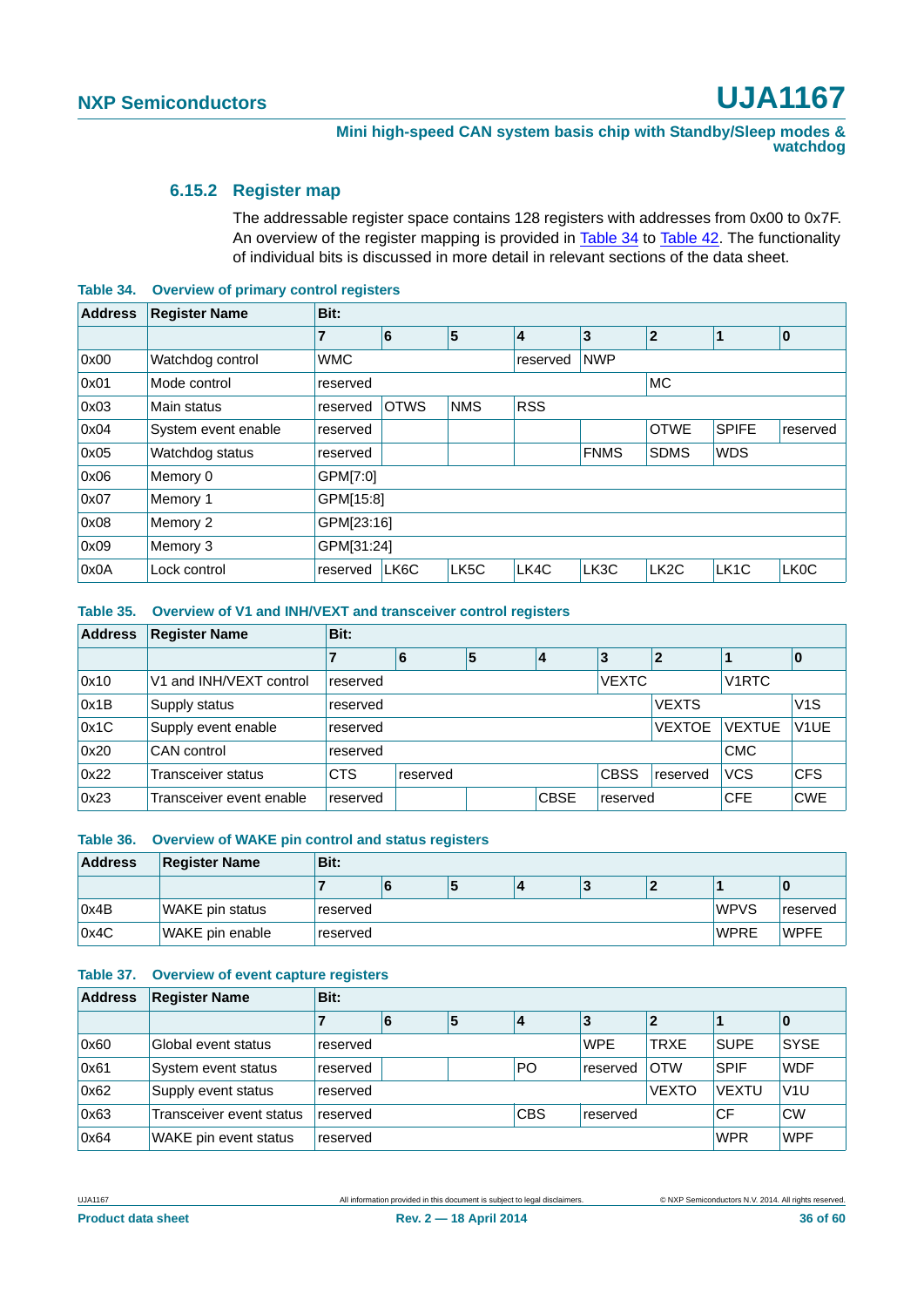#### **Mini high-speed CAN system basis chip with Standby/Sleep modes & watchdog**

#### **Table 38. Overview of MTPNV status register**

| <b>Address</b> | <b>Register Name</b> | Bit:          |   |  |      |              |
|----------------|----------------------|---------------|---|--|------|--------------|
|                |                      |               | ÷ |  |      |              |
| 0x70           | <b>MTPNV</b> status  | <b>WRCNTS</b> |   |  | ECCS | <b>NVMPS</b> |

#### **Table 39. Overview of Startup control register**

| <b>Address</b> | <b>Register Name</b>         | Bit:     |            |                |           |  |
|----------------|------------------------------|----------|------------|----------------|-----------|--|
|                |                              |          | э          |                |           |  |
| 0x73           | <sup>I</sup> Startup control | reserved | <b>RLC</b> | <b>VEXTSUC</b> | ˈreserved |  |

#### **Table 40. Overview of SBC configuration control register**

| <b>Address</b> | <b>Register Name</b>             | Bit:            |  |                |  |             |             |           |             |  |
|----------------|----------------------------------|-----------------|--|----------------|--|-------------|-------------|-----------|-------------|--|
|                |                                  |                 |  |                |  |             |             |           |             |  |
| 0x74           | <b>SBC</b> configuration control | <b>reserved</b> |  | <b>V1RTSUC</b> |  | <b>FNMC</b> | <b>SDMC</b> | ⊺reserved | <b>SLPC</b> |  |

#### **Table 41. Overview of CRC control register**

| <b>Address</b> | <b>Register Name</b>     | Bit:     |  |  |  |  |
|----------------|--------------------------|----------|--|--|--|--|
|                |                          |          |  |  |  |  |
| 0x75           | <b>MTPNV CRC control</b> | CRCCI7:0 |  |  |  |  |

#### <span id="page-36-0"></span>**Table 42. Overview of Identification register**

<span id="page-36-2"></span>

| <b>Address</b> | <b>Register Name</b> | Bit:     |   |  |  |  |
|----------------|----------------------|----------|---|--|--|--|
|                |                      |          | Ð |  |  |  |
| 0x7E           | Identification       | IDS[7:0] |   |  |  |  |

#### **6.15.3 Register configuration in UJA1167 operating modes**

A number of register bits may change state automatically when the UJA1167 switches from one operating mode to another. This is particularly evident when the UJA1167 switches to Off mode. These changes are summarized in [Table 43.](#page-36-1) If an SPI transmission is in progress when the UJA1167 changes state, the transmission is ignored (automatic state changes have priority).

#### <span id="page-36-1"></span>**Table 43. Register bit settings in UJA1167 operating modes**

| <b>Symbol</b> | Off (power-on<br>default) | <b>Standby</b> | <b>Normal</b> | <b>Sleep</b> | Overtemp     | <b>Reset</b> |
|---------------|---------------------------|----------------|---------------|--------------|--------------|--------------|
| <b>CBS</b>    | 0                         | no change      | no change     | no change    | no change    | no change    |
| <b>CBSE</b>   | 0                         | no change      | no change     | no change    | no change    | no change    |
| <b>CBSS</b>   |                           | actual state   | actual state  | no change    | actual state | actual state |
| <b>CF</b>     | 0                         | no change      | no change     | no change    | no change    | no change    |
| <b>CFE</b>    | $\Omega$                  | no change      | no change     | no change    | no change    | no change    |
| <b>CFS</b>    | 0                         | actual state   | actual state  | actual state | actual state | actual state |
| <b>CMC</b>    | $00\,$                    | no change      | no change     | no change    | no change    | no change    |
| <b>CRCC</b>   | 00000000                  | no change      | no change     | no change    | no change    | no change    |
| <b>CTS</b>    | 0                         | 0              | actual state  | 0            | 0            | 0            |
| <b>CW</b>     | 0                         | no change      | no change     | no change    | no change    | no change    |

UJA1167 All information provided in this document is subject to legal disclaimers. © NXP Semiconductors N.V. 2014. All rights reserved.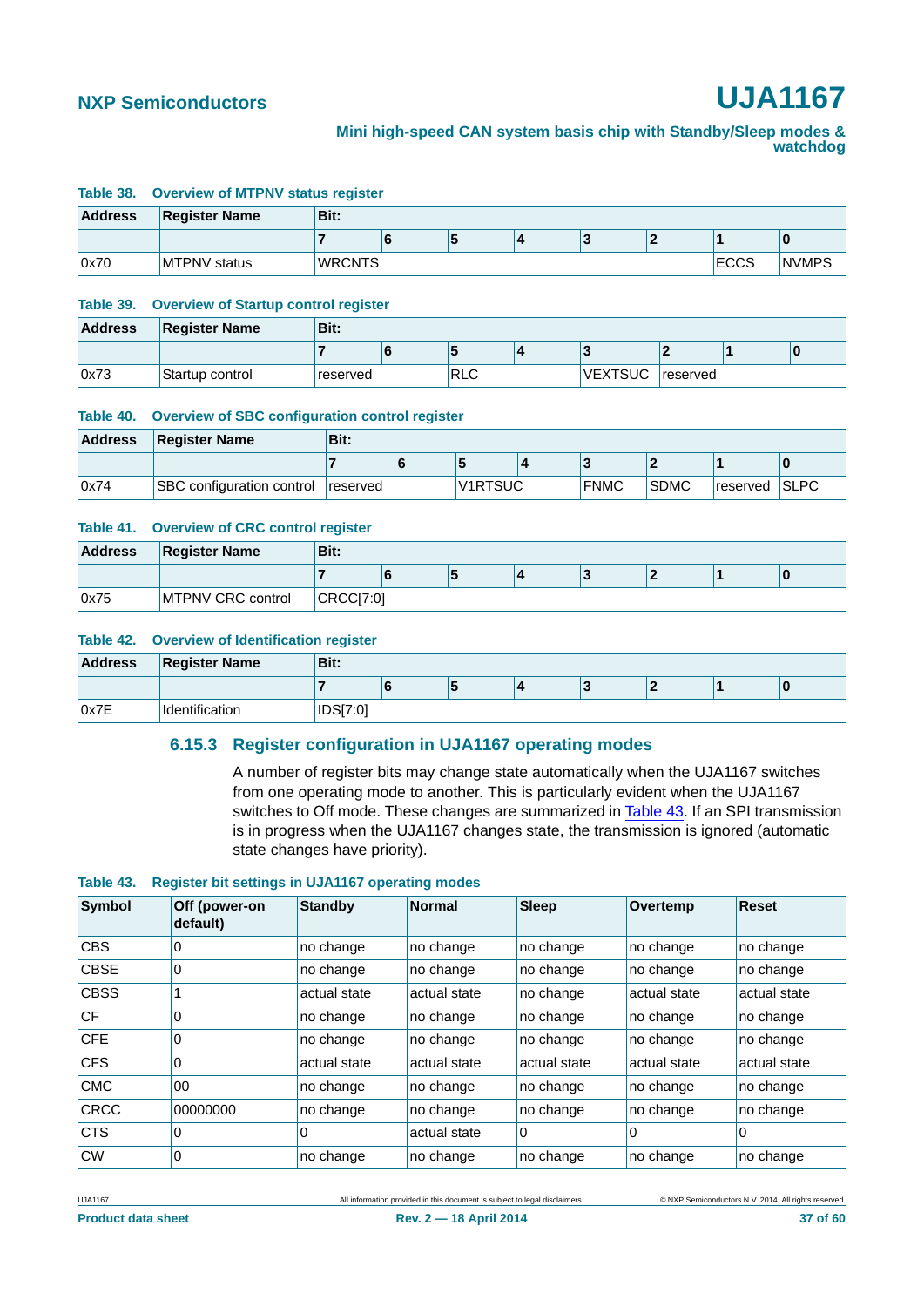#### **Mini high-speed CAN system basis chip with Standby/Sleep modes & watchdog**

| <b>Symbol</b>           | Off (power-on<br>default)          | <b>Standby</b> | <b>Normal</b> | <b>Sleep</b> | Overtemp     | <b>Reset</b> |
|-------------------------|------------------------------------|----------------|---------------|--------------|--------------|--------------|
| <b>CWE</b>              | 0                                  | no change      | no change     | no change    | no change    | no change    |
| <b>ECCS</b>             | actual state                       | actual state   | actual state  | actual state | actual state | actual state |
| <b>FNMC</b>             | <b>MTPNV</b>                       | <b>MTPNV</b>   | <b>MTPNV</b>  | <b>MTPNV</b> | <b>MTPNV</b> | <b>MTPNV</b> |
| <b>FNMS</b>             | 0                                  | actual state   | actual state  | actual state | actual state | actual state |
| GPMn                    | 00000000                           | no change      | no change     | no change    | no change    | no change    |
| <b>IDS</b>              | 1101 1000 (TK)<br>1100 1000 (TKVX) | no change      | no change     | no change    | no change    | no change    |
| LKnC                    | 0                                  | no change      | no change     | no change    | no change    | no change    |
| МC                      | 100                                | 100            | 111           | 001          | don't care   | 100          |
| <b>NMS</b>              | 1                                  | no change      | 0             | no change    | no change    | no change    |
| <b>NVMPS</b>            | actual state                       | actual state   | actual state  | actual state | actual state | actual state |
| <b>NWP</b>              | 0100                               | no change      | no change     | no change    | 0100         | 0100         |
| <b>OTW</b>              | 0                                  | no change      | no change     | no change    | no change    | no change    |
| <b>OTWE</b>             | 0                                  | no change      | no change     | no change    | no change    | no change    |
| OTWS                    | 0                                  | actual state   | actual state  | actual state | actual state | actual state |
| PO                      | 1                                  | no change      | no change     | no change    | no change    | no change    |
| <b>RLC</b>              | <b>MTPNV</b>                       | <b>MTPNV</b>   | <b>MTPNV</b>  | <b>MTPNV</b> | <b>MTPNV</b> | <b>MTPNV</b> |
| <b>RSS</b>              | 00000                              | no change      | no change     | no change    | 10010        | reset source |
| <b>SDMC</b>             | <b>MTPNV</b>                       | <b>MTPNV</b>   | <b>MTPNV</b>  | <b>MTPNV</b> | <b>MTPNV</b> | <b>MTPNV</b> |
| <b>SDMS</b>             | 0                                  | actual state   | actual state  | actual state | actual state | actual state |
| <b>SLPC</b>             | <b>MTPNV</b>                       | <b>MTPNV</b>   | <b>MTPNV</b>  | <b>MTPNV</b> | <b>MTPNV</b> | <b>MTPNV</b> |
| <b>SPIF</b>             | 0                                  | no change      | no change     | no change    | no change    | no change    |
| <b>SPIFE</b>            | 0                                  | no change      | no change     | no change    | no change    | no change    |
| <b>SUPE</b>             | 0                                  | no change      | no change     | no change    | no change    | no change    |
| <b>SYSE</b>             | 1                                  | no change      | no change     | no change    | no change    | no change    |
| <b>TRXE</b>             | 0                                  | no change      | no change     | no change    | no change    | no change    |
| <b>V1RTC</b>            | defined by<br><b>V1RTSUC</b>       | no change      | no change     | no change    | no change    | no change    |
| <b>V1RTSUC</b>          | <b>MTPNV</b>                       | <b>MTPNV</b>   | <b>MTPNV</b>  | <b>MTPNV</b> | <b>MTPNV</b> | <b>MTPNV</b> |
| V1S                     | 0                                  | actual state   | actual state  | actual state | actual state | actual state |
| V1UE                    | 0                                  | no change      | no change     | no change    | no change    | no change    |
| V1U                     | 0                                  | no change      | no change     | no change    | no change    | no change    |
| <b>VCS</b>              | 0                                  | actual state   | actual state  | actual state | actual state | actual state |
| <b>VEXTC</b>            | defined by<br><b>VEXTSUC</b>       | no change      | no change     | no change    | no change    | no change    |
| VEXTO <sup>[1]</sup>    | 0                                  | no change      | no change     | no change    | no change    | no change    |
| VEXTOE <mark>[1]</mark> | 0                                  | no change      | no change     | no change    | no change    | no change    |
| VEXTS <mark>[1]</mark>  | 00                                 | actual state   | actual state  | actual state | actual state | actual state |
| <b>VEXTSUC</b>          | <b>MTPNV</b>                       | <b>MTPNV</b>   | <b>MTPNV</b>  | <b>MTPNV</b> | <b>MTPNV</b> | <b>MTPNV</b> |
| VEXTU <u>[1]</u>        | 0                                  | no change      | no change     | no change    | no change    | no change    |
| VEXTUE <mark>[1]</mark> | 0                                  | no change      | no change     | no change    | no change    | no change    |

#### **Table 43. Register bit settings in UJA1167 operating modes** *…continued*

UJA1167 All information provided in this document is subject to legal disclaimers. © NXP Semiconductors N.V. 2014. All rights reserved.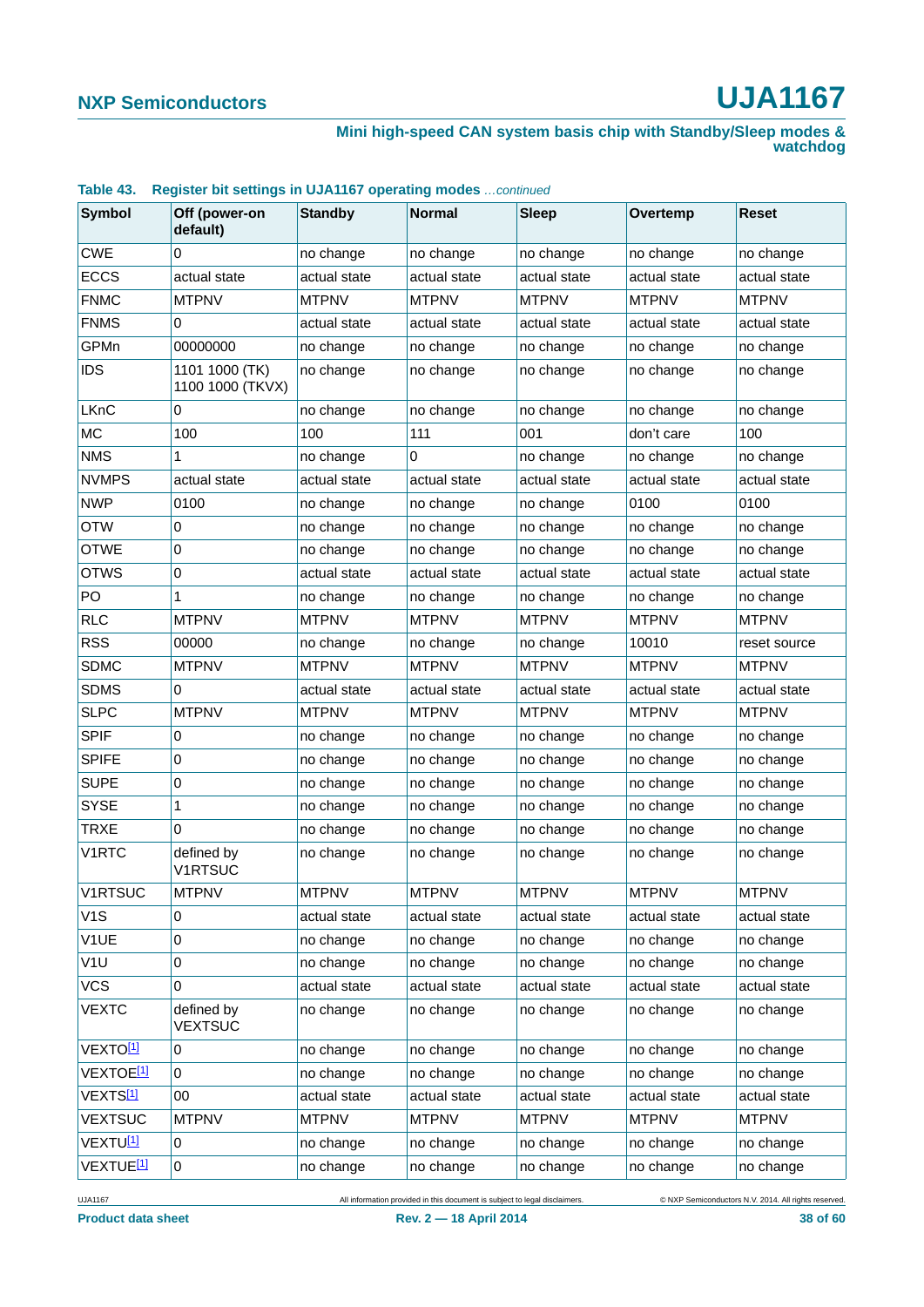#### **Mini high-speed CAN system basis chip with Standby/Sleep modes & watchdog**

| Symbol        | Off (power-on<br>default) | <b>Standby</b> | <b>Normal</b> | <b>Sleep</b> | Overtemp     | <b>Reset</b> |
|---------------|---------------------------|----------------|---------------|--------------|--------------|--------------|
| <b>WDF</b>    | 0                         | no change      | no change     | no change    | no change    | no change    |
| <b>WDS</b>    | 0                         | actual state   | actual state  | actual state | actual state | actual state |
| <b>WMC</b>    | $[2]$                     | no change      | no change     | no change    | no change    | $[2]$        |
| <b>WPE</b>    | 0                         | no change      | no change     | no change    | no change    | no change    |
| <b>WPF</b>    | 0                         | no change      | no change     | no change    | no change    | no change    |
| <b>WPR</b>    | 0                         | no change      | no change     | no change    | no change    | no change    |
| <b>WPFE</b>   | 0                         | no change      | no change     | no change    | no change    | no change    |
| <b>WPRE</b>   | 0                         | no change      | no change     | no change    | no change    | no change    |
| <b>WPVS</b>   | 0                         | no change      | no change     | no change    | no change    | no change    |
| <b>WRCNTS</b> | actual state              | actual state   | actual state  | actual state | actual state | actual state |

#### **Table 43. Register bit settings in UJA1167 operating modes** *…continued*

<span id="page-38-0"></span>[1] UJA1167TK/VX only.

<span id="page-38-1"></span>[2]  $001$  if SDMC = 1; otherwise 010.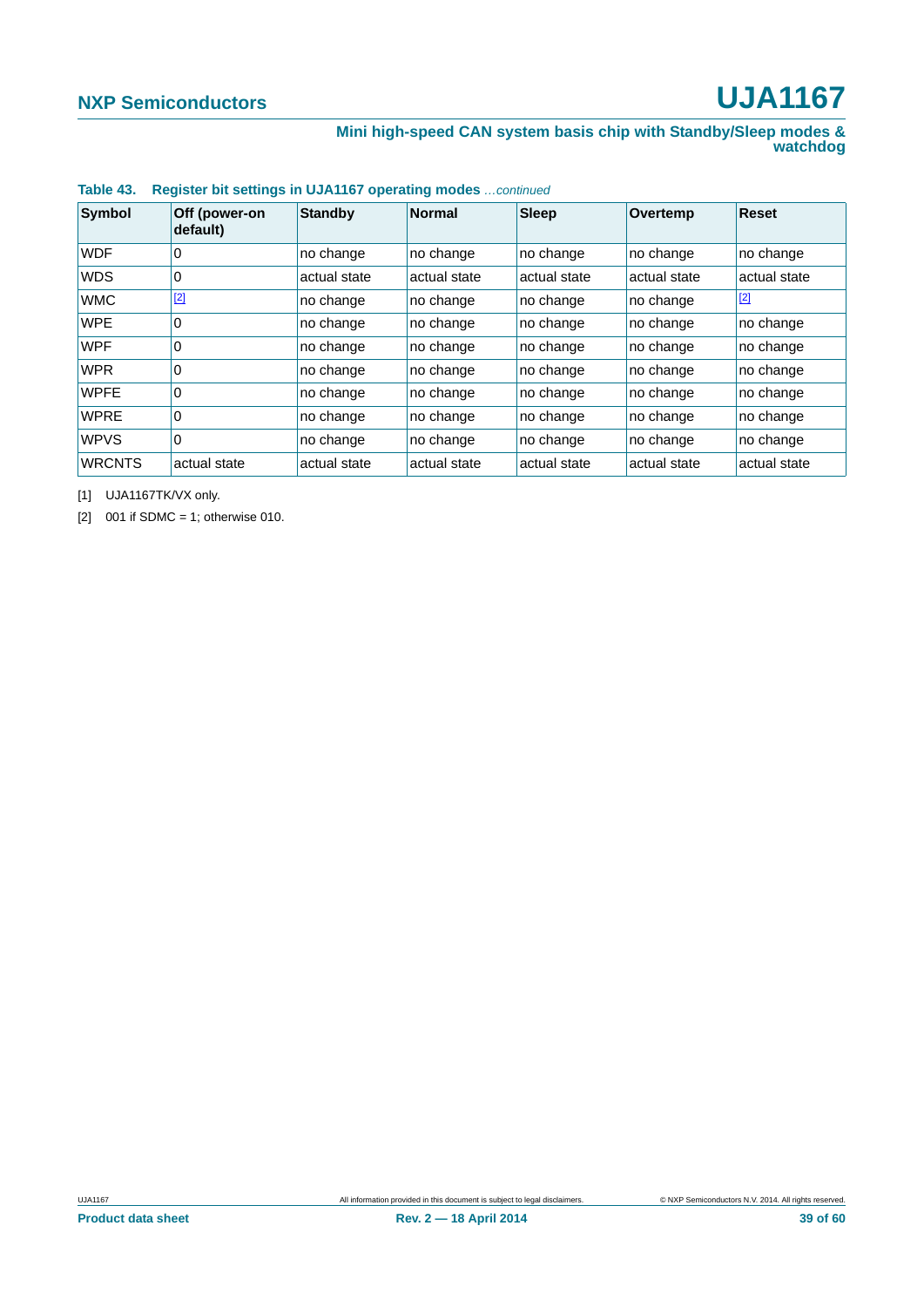### <span id="page-39-8"></span>**7. Limiting values**

#### **Table 44. Limiting values**

*In accordance with the Absolute Maximum Rating System (IEC 60134).*

| Symbol                   | <b>Parameter</b>                         | <b>Conditions</b>                                                                                                                            |             | Min    | <b>Max</b>     | Unit        |
|--------------------------|------------------------------------------|----------------------------------------------------------------------------------------------------------------------------------------------|-------------|--------|----------------|-------------|
| $V_{x}$                  | voltage on pin x                         | DC value                                                                                                                                     |             |        |                |             |
|                          |                                          | pin V1                                                                                                                                       | $\boxed{1}$ | $-0.2$ | $+6$           | $\vee$      |
|                          |                                          | pins TXD, RXD, SDI, SDO, SCK, SCSN, RSTN                                                                                                     |             | $-0.2$ | $V_{V1}$ + 0.2 | $\vee$      |
|                          |                                          | pins INH/VEXT/WAKE                                                                                                                           |             | $-18$  | $+40$          | V           |
|                          |                                          | pin BAT                                                                                                                                      |             | $-0.2$ | $+40$          | V           |
|                          |                                          | pins CANH and CANL with respect to any other pin                                                                                             |             | $-58$  | $+58$          | V           |
| V <sub>(CANH-CANL)</sub> | voltage between pin<br>CANH and pin CANL |                                                                                                                                              |             | $-40$  | $+40$          | V           |
| $V_{\text{trt}}$         | transient voltage                        | on pins                                                                                                                                      | $[2]$       | $-150$ | $+100$         | V           |
|                          |                                          | CANL, CANH, WAKE, VEXT;<br>pin BAT via reverse polarity diode and capacitor to<br>ground                                                     |             |        |                |             |
| V <sub>ESD</sub>         | electrostatic                            | IEC 61000-4-2                                                                                                                                | $[3]$       |        |                |             |
|                          | discharge voltage                        | on pins CANH and CANL; pin BAT with capacitor;<br>pin WAKE with 10 nF capacitor and 10 $k\Omega$ resistor;<br>pin VEXT with 2.2 µF capacitor |             | $-6$   | $+6$           | kV          |
|                          |                                          | <b>HBM</b>                                                                                                                                   | $[4]$       |        |                |             |
|                          |                                          | on pins CANH, CANL                                                                                                                           | [5]         | $-8$   | $+8$           | kV          |
|                          |                                          | on pins BAT, WAKE, VEXT                                                                                                                      |             | $-4$   | $+4$           | kV          |
|                          |                                          | on any other pin                                                                                                                             |             | $-2$   | $+2$           | kV          |
|                          |                                          | <b>MM</b>                                                                                                                                    | [6]         |        |                |             |
|                          |                                          | on any pin                                                                                                                                   |             | $-100$ | $+100$         | $\vee$      |
|                          |                                          | <b>CDM</b>                                                                                                                                   | $[7]$       |        |                |             |
|                          |                                          | on corner pins                                                                                                                               |             | $-750$ | $+750$         | V           |
|                          |                                          | on any other pin                                                                                                                             |             | $-500$ | $+500$         | V           |
| $T_{\nu i}$              | virtual junction<br>temperature          |                                                                                                                                              | [8]         | $-40$  | $+150$         | $^{\circ}C$ |
| $T_{\text{stg}}$         | storage temperature                      |                                                                                                                                              |             | $-55$  | $+150$         | $^{\circ}C$ |

<span id="page-39-0"></span>[1] When the device is not powered up,  $I_{V1}$  (max) = 25 mA.

<span id="page-39-1"></span>[2] Verified by an external test house to ensure pins can withstand ISO 7637 part 2 automotive transient test pulses 1, 2a, 3a and 3b.

<span id="page-39-2"></span>[3] ESD performance according to IEC 61000-4-2 (150 pF, 330  $\Omega$ ) has been verified by an external test house; the result was equal to or better than  $\pm 6$  kV.

- <span id="page-39-3"></span>[4] Human Body Model (HBM): according to AEC-Q100-002 (100 pF, 1.5 k $\Omega$ ).
- <span id="page-39-4"></span>[5] V1 and BAT connected to GND, emulating the application circuit.
- <span id="page-39-5"></span>[6] Machine Model (MM): according to AEC-Q100-003 (200 pF, 0.75  $\mu$ H, 10  $\Omega$ ).
- <span id="page-39-6"></span>[7] Charged Device Model (CDM): according to AEC-Q100-011 (field Induced charge; 4 pF).
- <span id="page-39-7"></span>[8] In accordance with IEC 60747-1. An alternative definition of virtual junction temperature is:  $T_{vi} = T_{amb} + P \times R_{th(i-a)}$ , where  $R_{th(i-a)}$  is a fixed value used in the calculation of T<sub>vj</sub>. The rating for T<sub>vj</sub> limits the allowable combinations of power dissipation (P) and ambient temperature (Tamb).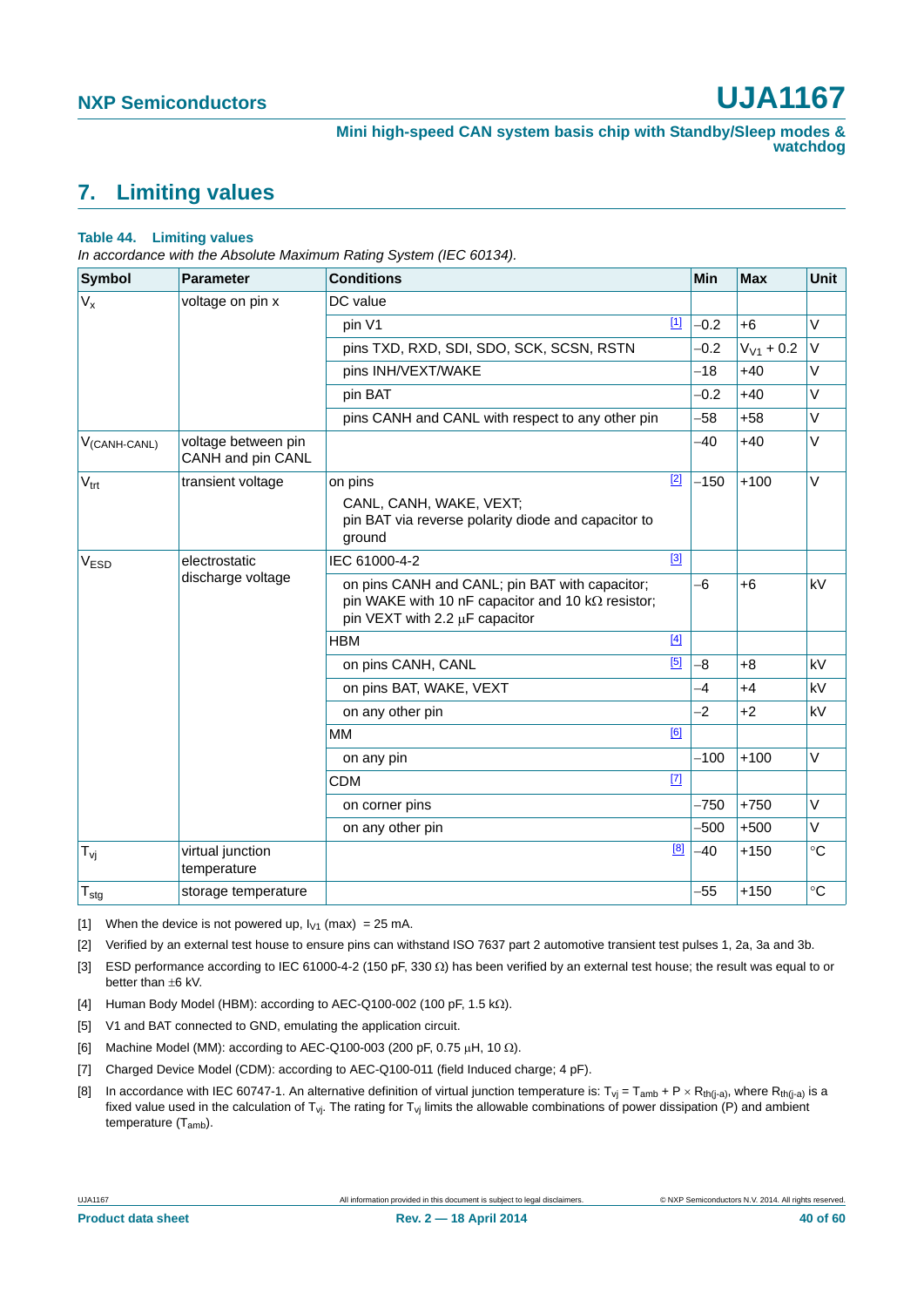### <span id="page-40-2"></span>**8. Thermal characteristics**

#### **Table 45. Thermal characteristics**

| Symbol         | Parameter                                           | <b>Conditions</b>   | Tvn | Unit |
|----------------|-----------------------------------------------------|---------------------|-----|------|
| $R_{th(vj-a)}$ | thermal resistance from virtual junction to ambient | HVSON <sub>14</sub> | 60  | K/W  |

<span id="page-40-1"></span>[1] According to JEDEC JESD51-2, JESD51-5 and JESD51-7 at natural convection on 2s2p board. Board with two inner copper layers (thickness: 35  $\mu$ m) and thermal via array under the exposed pad connected to the first inner copper layer (thickness: 70  $\mu$ m).

### <span id="page-40-3"></span>**9. Static characteristics**

#### <span id="page-40-0"></span>**Table 46. Static characteristics**

 $T_{Vj}$  = -40 °C to +150 °C;  $V_{BAT}$  = 3 V to 28 V;  $R_{(CAMH-CANL)}$  = 60  $\Omega$ ; all voltages are defined with respect to ground; positive *currents flow into the IC; typical values are given at*  $V_{BAT} = 13$  *V; unless otherwise specified.* 

| <b>Symbol</b>          | Parameter                                | <b>Conditions</b>                                                                                                                  | Min | <b>Typ</b>               | <b>Max</b> | Unit   |
|------------------------|------------------------------------------|------------------------------------------------------------------------------------------------------------------------------------|-----|--------------------------|------------|--------|
| <b>Supply; pin BAT</b> |                                          |                                                                                                                                    |     |                          |            |        |
| $V_{th(det)pon}$       | power-on detection threshold<br>voltage  | $VBAT$ rising                                                                                                                      | 4.2 |                          | 4.55       | V      |
| $V_{th(det)pdf}$       | power-off detection threshold<br>voltage | V <sub>BAT</sub> falling                                                                                                           | 2.8 | $\overline{\phantom{a}}$ | 3          | V      |
| V <sub>uvr(CAN)</sub>  | CAN undervoltage recovery<br>voltage     | $V_{BAT}$ rising                                                                                                                   | 4.5 |                          | 5          | $\vee$ |
| $V_{uvd(CAN)}$         | CAN undervoltage detection<br>voltage    | $VBAT$ falling                                                                                                                     | 4.2 |                          | 4.55       | V      |
| $I_{BAT}$              | battery supply current                   | Sleep mode; $MC = 001$ ;<br>–40 °C < T <sub>vi</sub> < 85 °C; CAN<br>Offline mode; $CWE = 1$ ;<br>$V_{BAT} = 7 V$ to 18 V          |     | 41                       | 59<br>85   | μA     |
|                        |                                          | Standby mode; $MC = 100$ ;<br>CWE = 1; CAN Offline mode;<br>$I_{V1} = 0$ µA; $V_{BAT} = 7$ V to 18 V;<br>$-40 °C < T_{vi}$ < 85 °C |     | 60                       |            | μA     |
|                        |                                          | additional current in CAN<br>Offline Bias mode;<br>–40 °C < T <sub>vi</sub> < 85 °C                                                |     | 46                       | 63         | μA     |
|                        |                                          | additional current from WAKE<br>input; WPRE = WPFE = 1;<br>–40 °C < T <sub>vi</sub> < 85 °C                                        |     | $\overline{2}$           | 3          | μA     |
|                        |                                          | Normal mode; MC = 111;<br>CAN Active mode; CAN<br>recessive; $V_{TXD} = V_{V1}$                                                    |     | 4                        | 7.5        | mA     |
|                        |                                          | Normal mode; MC = 111;<br>CAN Active mode; CAN<br>dominant; $V_{TXD} = 0 V$                                                        |     | 46                       | 67         | mA     |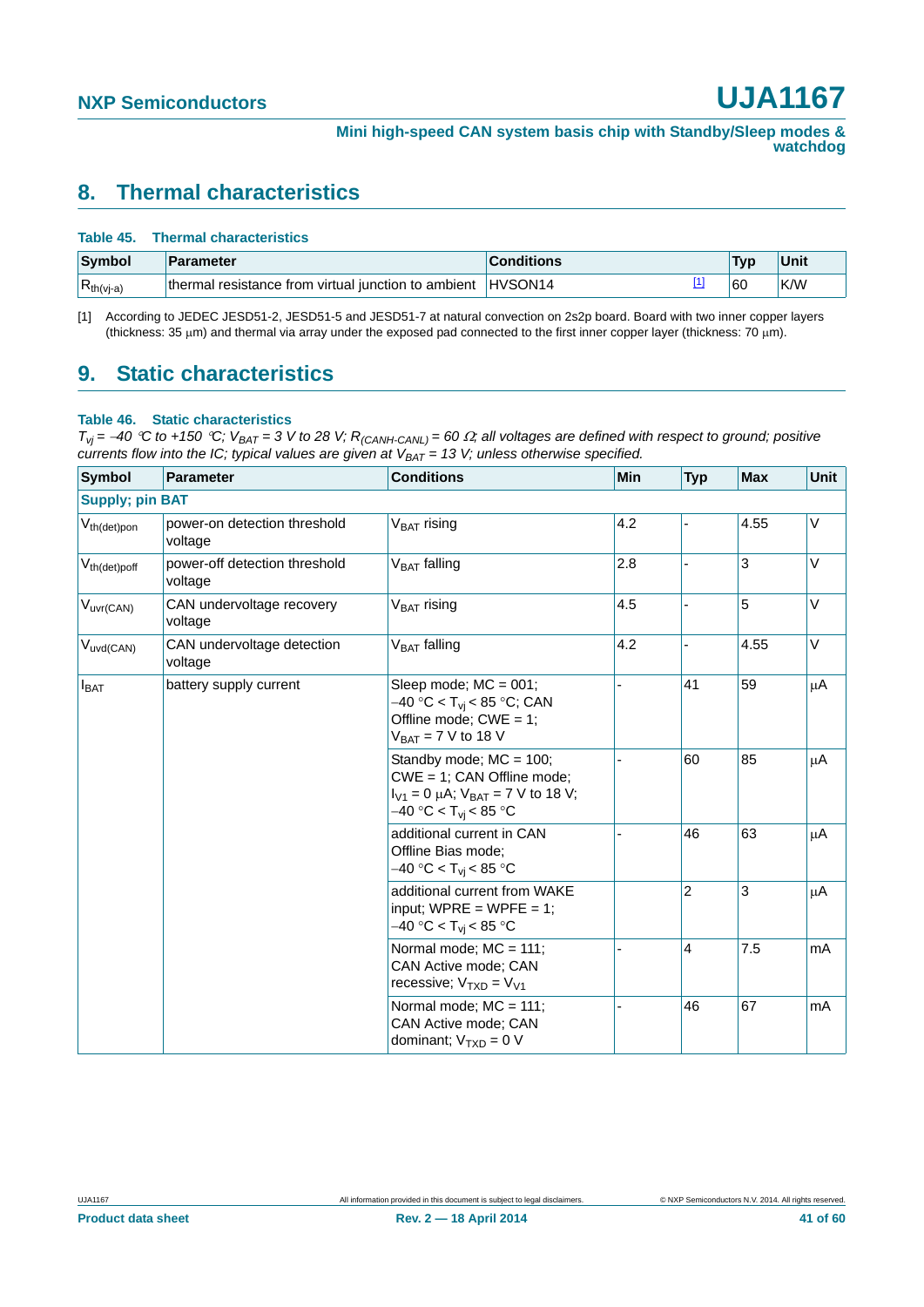#### **Table 46. Static characteristics** *…continued*

 $T_{vj}$  = -40 °C to +150 °C;  $V_{BAT}$  = 3 V to 28 V;  $R_{(CAMH-CANL)}$  = 60  $\Omega$ ; all voltages are defined with respect to ground; positive *currents flow into the IC; typical values are given at*  $V_{BAT} = 13$  *V; unless otherwise specified.* 

| <b>Symbol</b>                 | <b>Parameter</b>                                           | <b>Conditions</b>                                                                       | Min                            | <b>Typ</b>     | <b>Max</b>                  | Unit      |
|-------------------------------|------------------------------------------------------------|-----------------------------------------------------------------------------------------|--------------------------------|----------------|-----------------------------|-----------|
| <b>Voltage source: pin V1</b> |                                                            |                                                                                         |                                |                |                             |           |
| $V_{\rm O}$                   | output voltage                                             | $V_{BAT} = 5.5 V$ to 18 V;<br>$I_{V1} = -120$ mA to 0 mA;<br>$VTXD = VV1$               | 4.9                            | 5              | 5.1                         | V         |
|                               |                                                            | $V_{BAT} = 5.65 V$ to 18 V;<br>$I_{V1} = -150$ mA to 0 mA;<br>$VTXD = VV1$              | 4.9                            | 5              | 5.1                         | V         |
|                               |                                                            | $V_{BAT} = 5.65 V$ to 18 V;<br>$I_{V1} = -100$ mA to 0 mA;<br>$VTXD = 0 V; VCANH = 0 V$ | 4.9                            | 5              | 5.1                         | $\vee$    |
| $\Delta V_{ret(RAM)}$         | RAM retention voltage difference                           | between $V_{BAT}$ and $V_{V1}$                                                          |                                |                |                             |           |
|                               |                                                            | $V_{BAT} = 2 V$ to 3 V;<br>$I_{V1} = -2$ mA                                             |                                |                | 100                         | mV        |
|                               |                                                            | $[1]$<br>$V_{BAT} = 2 V$ to 3 V;<br>$I_{V1} = -200 \mu A$                               |                                |                | 10                          | mV        |
| $R_{(BAT-V1)}$                | resistance between pin BAT and<br>pin V1                   | $V_{BAT} = 4 V$ to 6 V;<br>$I_{V1} = -120$ mA                                           |                                |                | 5                           | $\Omega$  |
|                               |                                                            | $V_{BAT} = 3 V$ to 4 V; $I_{V1} = -40$ mA                                               |                                | 2.625          |                             | Ω         |
| $V_{uvd}$                     | undervoltage detection voltage                             | $V_{uvd(nom)} = 90\%$                                                                   | 4.5                            |                | 4.75                        | V         |
|                               |                                                            | $V_{uvd(nom)} = 80%$                                                                    | 4                              |                | 4.25                        | V         |
|                               |                                                            | $V_{uvd(nom)} = 70 \%$                                                                  | 3.5                            |                | 3.75                        | V         |
|                               |                                                            | $V_{uvd(nom)} = 60 \%$                                                                  | 3                              |                | 3.25                        | V         |
| V <sub>uvr</sub>              | undervoltage recovery voltage                              |                                                                                         | 4.5                            |                | 4.75                        | V         |
| I <sub>O</sub> (sc)           | short-circuit output current                               |                                                                                         | $-300$                         |                | $-150$                      | mA        |
|                               | Voltage source: VEXT (UJA1167TK/VX only)                   |                                                                                         |                                |                |                             |           |
| V <sub>o</sub>                | output voltage                                             | $V_{BAT} = 6.5 V$ to 18 V;<br>$I_{\text{VEXT}} = -30$ mA to 0 mA                        | 4.9                            | 5              | 5.1                         | $\vee$    |
| Vuvd                          | undervoltage detection voltage                             |                                                                                         | 4.5                            |                | 4.75                        | V         |
| Vovd                          | overvoltage detection voltage                              |                                                                                         | 6.5                            |                | 7                           | V         |
| I <sub>O</sub> (sc)           | short-circuit output current                               |                                                                                         | $-125$                         | ÷.             | -30                         | mA        |
|                               | Voltage source: INH (UJA1167TK)                            |                                                                                         |                                |                |                             |           |
| $ V_{\rm O} $                 | output voltage                                             | $I_{INH} = -180 \mu A$                                                                  | $\overline{V}_{BAT}$<br>$-0.8$ |                | $\bar{\mid V}_{\text{BAT}}$ | V         |
| $R_{pd}$                      | pull-down resistance                                       | Sleep mode                                                                              | 3                              | 4              | 5                           | $M\Omega$ |
|                               | Serial peripheral interface inputs; pins SDI, SCK and SCSN |                                                                                         |                                |                |                             |           |
| $V_{th(sw)}$                  | switching threshold voltage                                |                                                                                         | 0.25V <sub>V1</sub>            |                | 0.75V <sub>V1</sub>         | V         |
| $R_{pd(SCK)}$                 | pull-down resistance on pin SCK                            |                                                                                         | 40                             | 60             | 80                          | kΩ        |
| $R_{pu(SCSN)}$                | pull-up resistance on pin SCSN                             |                                                                                         | 40                             | 60             | 80                          | kΩ        |
| I <sub>LI(SDI)</sub>          | input leakage current on pin SDI                           |                                                                                         | -5                             |                | $+5$                        | μA        |
|                               | Serial peripheral interface data output; pin SDO           |                                                                                         |                                |                |                             |           |
| $V_{OH}$                      | HIGH-level output voltage                                  | $I_{OH} = -4$ mA                                                                        | $V_{V1} - 0.4$                 |                |                             | V         |
| $V_{OL}$                      | LOW-level output voltage                                   | $I_{OL} = 4 mA$                                                                         |                                | $\blacksquare$ | 0.4                         | V         |

UJA1167 All information provided in this document is subject to legal disclaimers. © NXP Semiconductors N.V. 2014. All rights reserved.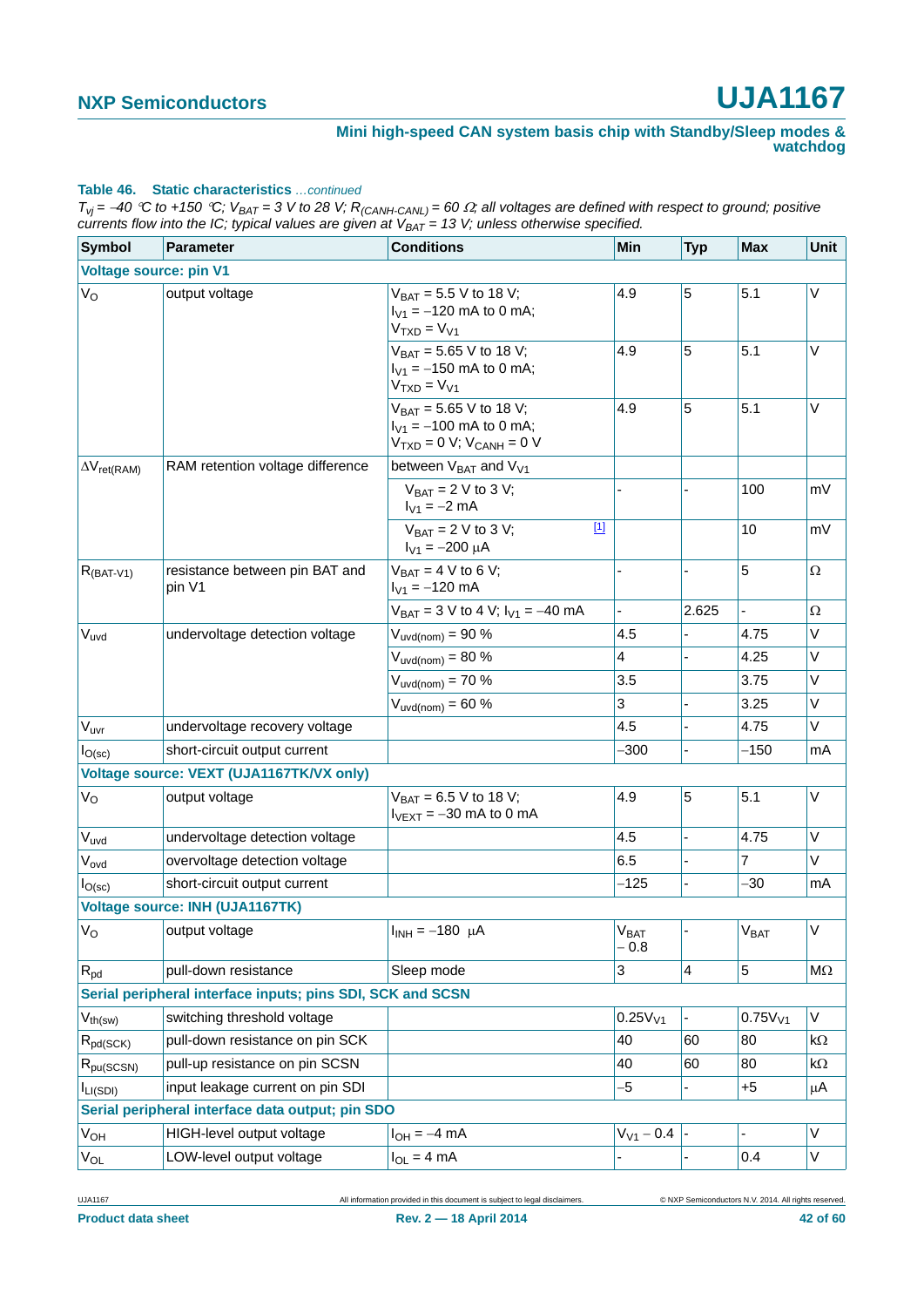#### **Table 46. Static characteristics** *…continued*

 $T_{vj}$  = -40 °C to +150 °C;  $V_{BAT}$  = 3 V to 28 V;  $R_{(CAMH-CANL)}$  = 60  $\Omega$ ; all voltages are defined with respect to ground; positive *currents flow into the IC; typical values are given at*  $V_{BAT} = 13$  *V; unless otherwise specified.* 

| Symbol                                  | <b>Parameter</b>                             | <b>Conditions</b>                                                                                                              | Min                 | <b>Typ</b>         | <b>Max</b>          | Unit      |
|-----------------------------------------|----------------------------------------------|--------------------------------------------------------------------------------------------------------------------------------|---------------------|--------------------|---------------------|-----------|
| $I_{LO(off)}$                           | off-state output leakage current             | $V_{SCSN} = V_{V1}$ ; $V_{O} = 0$ V to $V_{V1}$                                                                                | $-5$                |                    | $+5$                | μA        |
|                                         | <b>CAN transmit data input; pin TXD</b>      |                                                                                                                                |                     |                    |                     |           |
| $\mathsf{V}_{\mathsf{th}(\mathsf{sw})}$ | switching threshold voltage                  |                                                                                                                                | 0.25V <sub>V1</sub> |                    | 0.75V <sub>V1</sub> | V         |
| $R_{pu}$                                | pull-up resistance                           |                                                                                                                                | 40                  | 60                 | 80                  | $k\Omega$ |
|                                         | <b>CAN receive data output; pin RXD</b>      |                                                                                                                                |                     |                    |                     |           |
| V <sub>OH</sub>                         | HIGH-level output voltage                    | $I_{OH} = -4$ mA                                                                                                               | $V_{V1}$ – 0.4      |                    |                     | $\vee$    |
| V <sub>OL</sub>                         | LOW-level output voltage                     | $I_{OL} = 4 mA$                                                                                                                |                     |                    | 0.4                 | V         |
| $R_{\text{pu}}$                         | pull-up resistance                           | CAN Offline mode                                                                                                               | 40                  | 60                 | 80                  | kΩ        |
|                                         | <b>Local wake input; pin WAKE</b>            |                                                                                                                                |                     |                    |                     |           |
| $V_{th(sw)r}$                           | rising switching threshold voltage           |                                                                                                                                | 2.8                 |                    | 4.1                 | V         |
| $V_{th(sw)f}$                           | falling switching threshold voltage          |                                                                                                                                | 2.4                 |                    | 3.75                | V         |
| V <sub>hys(i)</sub>                     | input hysteresis voltage                     |                                                                                                                                | 250                 |                    | 800                 | mV        |
| Ιĵ.                                     | input current                                | $T_{vi} = -40$ °C to +85 °C                                                                                                    |                     |                    | 1.5                 | μA        |
|                                         | High-speed CAN bus lines; pins CANH and CANL |                                                                                                                                |                     |                    |                     |           |
| $V_{O(dom)}$                            | dominant output voltage                      | CAN Active mode; $V_{TXD} = 0 V$                                                                                               |                     |                    |                     |           |
|                                         |                                              | pin CANH                                                                                                                       | 2.75                | 3.5                | 4.5                 | V         |
|                                         |                                              | pin CANL                                                                                                                       | 0.5                 | 1.5                | 2.25                | V         |
| V <sub>dom</sub> (TX)sym                | transmitter dominant voltage<br>symmetry     | $V_{\text{dom}(TX)sym} =$<br>$V_{V1} - V_{CANH} - V_{CANL}$ ; $V_{V1} = 5 V$                                                   | $-400$              |                    | $+400$              | mV        |
| V <sub>TXsym</sub>                      | transmitter voltage symmetry                 | $\boxed{1}$<br>$V_{TXsym} = V_{CANH} + V_{CANL}$<br>$[2]$<br>$f_{TXD} = 250$ kHz;<br>$C_{SPLIT} = 4.7$ nF                      | 0.9V <sub>V1</sub>  |                    | 1.1V <sub>V1</sub>  | V         |
| $V_{O(dif)bus}$                         | bus differential output voltage              | CAN Active mode (dominant);<br>$VTXD = 0 V;$<br>$V_{V1}$ = 4.75 V to 5.5 V;<br>$R_{(CANH-CANL)} = 45 \Omega$ to 65 $\Omega$    | 1.5                 |                    | 3.0                 | V         |
|                                         |                                              | CAN Active mode (recessive);<br>CAN Listen-only mode;<br>CAN Offline mode; $V_{TXD} = V_{V1}$ ;<br>$R_{(CANH-CANL)}$ = no load | $-50$               |                    | $+50$               | mV        |
| $V_{O(rec)}$                            | recessive output voltage                     | CAN Active mode; $V_{TXD} = V_{V1}$<br>$R_{(CANH-CANL)}$ = no load                                                             | 2                   | 0.5V <sub>V1</sub> | 3                   | V         |
|                                         |                                              | CAN Offline mode;<br>$R_{(CANH-CANL)}$ = no load                                                                               | $-0.1$              | ÷,                 | $+0.1$              | V         |
|                                         |                                              | CAN Offline Bias/Listen-only<br>modes; $R_{(CANH-CANL)}$ = no load;<br>$V_{V1} = 0 V$                                          | $\overline{2}$      | 2.5                | 3                   | V         |
| $I_{O(dom)}$                            | dominant output current                      | CAN Active mode;<br>$VTXD = 0 V; VV1 = 5 V$                                                                                    |                     |                    |                     |           |
|                                         |                                              | pin CANH; $V_{CANH} = 0 V$                                                                                                     | $-50$               |                    |                     | mA        |
|                                         |                                              | pin CANL; $V_{CANL} = 5 V$                                                                                                     |                     |                    | 52                  | mA        |
| $I_{O(rec)}$                            | recessive output current                     | $V_{CANL}$ = $V_{CANH}$ = -27 V to<br>+32 V; $V_{TXD} = V_{V1}$                                                                | -3                  |                    | $+3$                | mA        |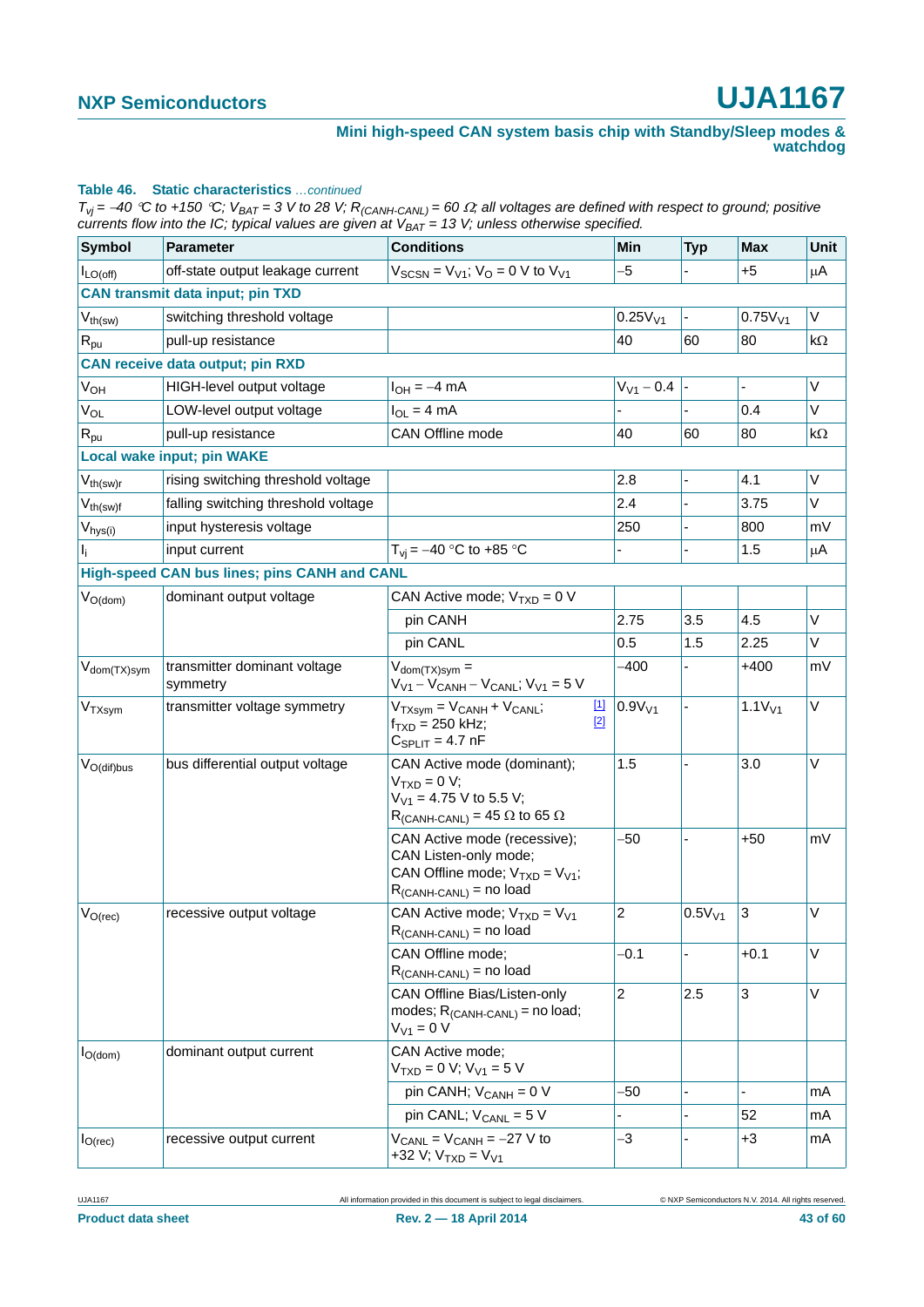#### **Table 46. Static characteristics** *…continued*

 $T_{vj}$  = -40 °C to +150 °C;  $V_{BAT}$  = 3 V to 28 V;  $R_{(CAMH-CANL)}$  = 60  $\Omega$ ; all voltages are defined with respect to ground; positive *currents flow into the IC; typical values are given at*  $V_{BAT} = 13$  *V; unless otherwise specified.* 

| <b>Symbol</b>                  | <b>Parameter</b>                                               | <b>Conditions</b>                                                                                                                               | Min                 | <b>Typ</b> | <b>Max</b>   | Unit          |
|--------------------------------|----------------------------------------------------------------|-------------------------------------------------------------------------------------------------------------------------------------------------|---------------------|------------|--------------|---------------|
| $V_{th(RX)dif}$                | differential receiver threshold<br>voltage                     | CAN Active/Listen-only modes;<br>$V_{CANL}$ = $V_{CANH}$ = -12 V to<br>+12 V                                                                    | 0.5                 | 0.7        | 0.9          | $\vee$        |
|                                |                                                                | CAN Offline mode;<br>$V_{CANL}$ = $V_{CANH}$ = -12 V to<br>$+12V$                                                                               | 0.4                 | 0.7        | 1.15         | $\vee$        |
| $V_{\text{hys}(RX)$ dif        | differential receiver hysteresis<br>voltage                    | CAN Active/Listen-only modes;<br>$V_{CANL} = V_{CANH} = -12 V$ to<br>$+12V$                                                                     | 50                  | 200        | 400          | mV            |
| $R_{i(cm)}$                    | common-mode input resistance                                   |                                                                                                                                                 | 9                   | 15         | 28           | $k\Omega$     |
| $\Delta R_i$                   | input resistance deviation                                     |                                                                                                                                                 | $-1$                |            | $+1$         | $\frac{1}{2}$ |
| $ R_{i(\text{dif})}$           | differential input resistance                                  | $V_{CANL}$ = $V_{CANH}$ = -12 V to<br>+12 V                                                                                                     | 19                  | 30         | 52           | $k\Omega$     |
| $C_{i(cm)}$                    | common-mode input capacitance                                  | $\boxed{11}$                                                                                                                                    |                     |            | 20           | pF            |
| $C_{i\left(\text{dif}\right)}$ | differential input capacitance                                 | $\boxed{11}$                                                                                                                                    |                     |            | 10           | pF            |
| Īц                             | input leakage current                                          | $V_{BAT} = V_{V1} = 0 V$ or<br>$V_{\text{BAT}} = V_{V1}$ = shorted to ground<br>via 47 k $\Omega$ ; V <sub>CANH</sub> = V <sub>CANL</sub> = 5 V | $-5$                |            | $+5$         | μA            |
| <b>Temperature protection</b>  |                                                                |                                                                                                                                                 |                     |            |              |               |
| $T_{th (act)otp}$              | overtemperature protection<br>activation threshold temperature |                                                                                                                                                 | 167                 | 177        | 187          | $^{\circ}C$   |
| $T_{th (rel)otp}$              | overtemperature protection<br>release threshold temperature    |                                                                                                                                                 | 127                 | 137        | 147          | $\circ$ C     |
| $T_{th(warn)otp}$              | overtemperature protection<br>warning threshold temperature    |                                                                                                                                                 | 127                 | 137        | 147          | $^{\circ}C$   |
| <b>Reset output; pin RSTN</b>  |                                                                |                                                                                                                                                 |                     |            |              |               |
| $V_{OL}$                       | LOW-level output voltage                                       | $V_{V1}$ = 1.0 V to 5.5 V; pull-up<br>resistor to $V_{V1} \ge 900 \Omega$                                                                       | $\mathbf 0$         |            | $0.2V_{V1}$  | $\vee$        |
| $R_{pu}$                       | pull-up resistance                                             |                                                                                                                                                 | 40                  | 60         | 80           | $k\Omega$     |
| $V_{th(sw)}$                   | switching threshold voltage                                    |                                                                                                                                                 | 0.25V <sub>V1</sub> |            | $0.75V_{V1}$ | V             |
|                                | <b>MTP non-volatile memory</b>                                 |                                                                                                                                                 |                     |            |              |               |
| $N_{cy(W)MTP}$                 | number of MTP write cycles                                     |                                                                                                                                                 |                     |            | 200          |               |

<span id="page-43-0"></span>[1] Not tested in production; guaranteed by design.

<span id="page-43-1"></span>[2] The test circuit used to measure the bus output voltage symmetry (which includes  $C_{SPLIT}$ ) is shown in [Figure 16](#page-50-0).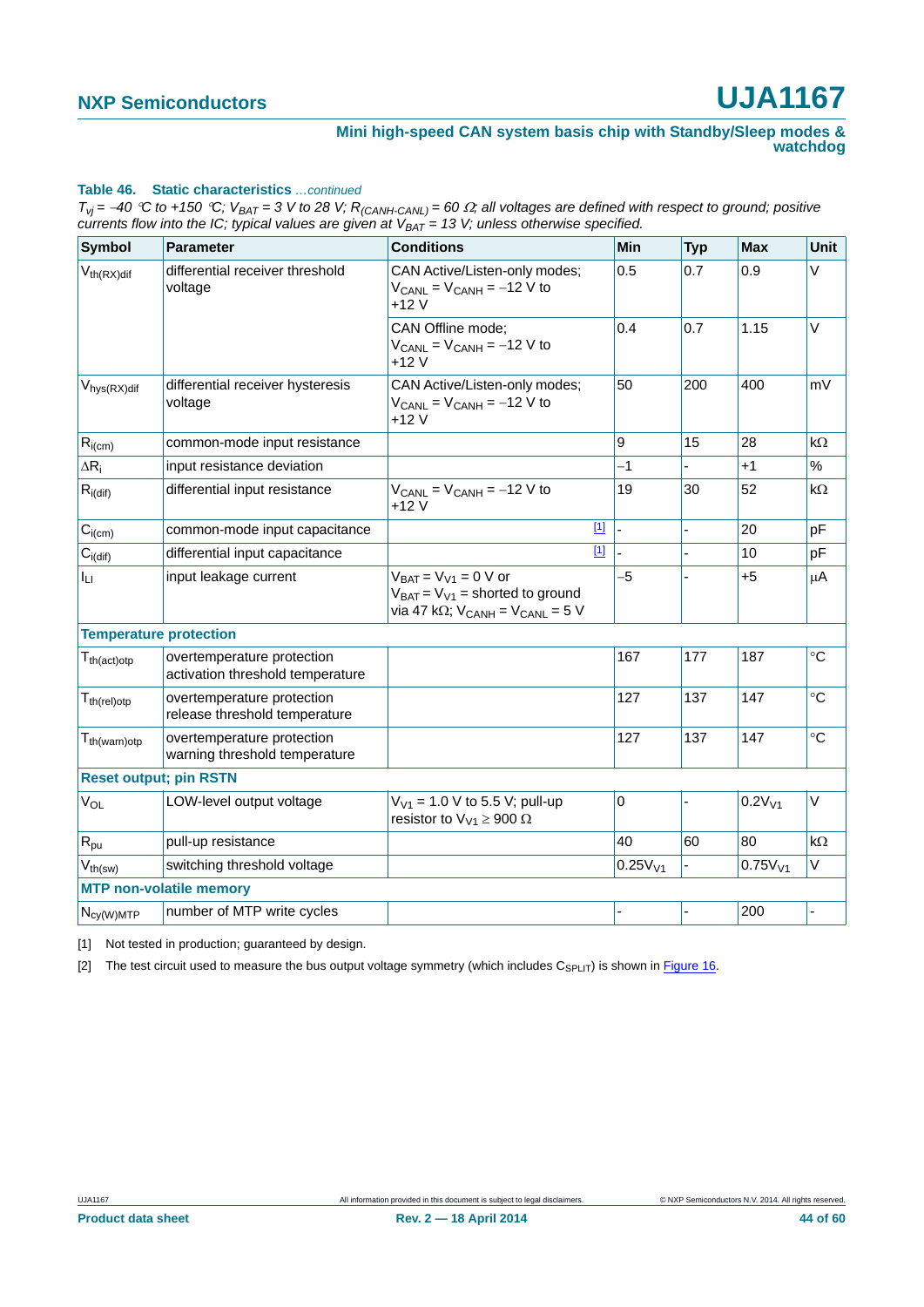## <span id="page-44-1"></span>**10. Dynamic characteristics**

#### <span id="page-44-0"></span>**Table 47. Dynamic characteristics**

 $T_{Vj}$  = -40 °C to +150 °C;  $V_{BAT}$  = 3 V to 28 V; R<sub>(CANH-CANL)</sub> = 60  $\Omega$ ; all voltages are defined with respect to ground; positive *currents flow into the IC; typical values are given at VBAT = 13 V; unless otherwise specified.*

| <b>Symbol</b>                   | <b>Parameter</b>                                                | <b>Conditions</b>                                                                                                                                         | Min   | <b>Typ</b>     | <b>Max</b>    | <b>Unit</b> |
|---------------------------------|-----------------------------------------------------------------|-----------------------------------------------------------------------------------------------------------------------------------------------------------|-------|----------------|---------------|-------------|
| <b>Voltage source; pin V1</b>   |                                                                 |                                                                                                                                                           |       |                |               |             |
| t <sub>startup</sub>            | start-up time                                                   | from V <sub>BAT</sub> exceeding the<br>power-on detection threshold<br>until $V_{V1}$ exceeds the 90 %<br>undervoltage threshold;<br>$C_{V1} = 4.7 \mu F$ |       | 2.8            | 4.7           | ms          |
| $t_{d(uvd)}$                    | undervoltage detection delay time                               |                                                                                                                                                           | 6     |                | 54            | μS          |
| $t_{d(uvd-RSTNL)}$              | delay time from undervoltage<br>detection to RSTN LOW           | undervoltage on V1                                                                                                                                        |       |                | 63            | μS          |
| $t_{d(buswake-VOH)}$            | delay time from bus wake-up to<br>HIGH-level output voltage     | $HIGH = 0.8VO(V1);$<br>$I_{V1} \le 100$ mA                                                                                                                |       |                | 5             | ms          |
| <b>Voltage source; pin VEXT</b> |                                                                 |                                                                                                                                                           |       |                |               |             |
| $t_{d(uvd)}$                    | undervoltage detection delay time                               |                                                                                                                                                           | $\,6$ | ä,             | 39            | $\mu$ s     |
| $t_{d(ovd)}$                    | overvoltage detection delay time                                |                                                                                                                                                           | 6     |                | 39            | μS          |
|                                 | Serial peripheral interface timing; pins SCSN, SCK, SDI and SDO |                                                                                                                                                           |       |                |               |             |
| $t_{cy(clk)}$                   | clock cycle time                                                |                                                                                                                                                           | 250   |                |               | ns          |
| <i><b>ISPILEAD</b></i>          | SPI enable lead time                                            |                                                                                                                                                           | 50    |                |               | ns          |
| t <sub>SPILAG</sub>             | SPI enable lag time                                             |                                                                                                                                                           | 50    |                |               | ns          |
| $t_{\text{clk}(H)}$             | clock HIGH time                                                 |                                                                                                                                                           | 125   | $\overline{a}$ |               | ns          |
| $t_{\text{clk}(L)}$             | clock LOW time                                                  |                                                                                                                                                           | 125   |                |               | ns          |
| $t_{\text{su}(D)}$              | data input set-up time                                          |                                                                                                                                                           | 50    | $\overline{a}$ |               | ns          |
| $t_{h(D)}$                      | data input hold time                                            |                                                                                                                                                           | 50    |                |               | ns          |
| $t_{\nu(Q)}$                    | data output valid time                                          | pin SDO; $C_L$ = 20 pF                                                                                                                                    |       |                | 50            | ns          |
| $t_{WH(S)}$                     | chip select pulse width HIGH                                    | pin SCSN                                                                                                                                                  | 250   |                |               | ns          |
| $t_{\text{to(SPI)}}$            | SPI time-out time                                               | after leaving Reset mode                                                                                                                                  |       |                | 40            | μS          |
|                                 | CAN transceiver timing; pins CANH, CANL, TXD and RXD            |                                                                                                                                                           |       |                |               |             |
| $t_{d(TXD-RXD)}$                | delay time from TXD to RXD                                      | $R_L = 60 \Omega$ ; C <sub>L</sub> = 100 pF;                                                                                                              |       |                | 255           | ns          |
|                                 |                                                                 | 50 % V <sub>TXD</sub> to 50 % V <sub>RXD</sub> ;<br>$C_{RXD}$ = 15 pF;<br>$f_{TXD} = 250$ kHz                                                             |       |                |               |             |
|                                 |                                                                 | $[1]$<br>$R_L$ = 120 $\Omega$ ; C <sub>L</sub> = 200 pF;<br>50 % $V_{TXD}$ to 50 % $V_{RXD}$ ;<br>$C_{RXD} = 15$ pF;<br>$f_{TXD} = 250$ kHz               |       |                | 350           | ns          |
| $t_{d(TXD-busdom)}$             | delay time from TXD to bus<br>dominant                          |                                                                                                                                                           |       | 80             |               | ns          |
| $t_{d(TXD-busrec)}$             | delay time from TXD to bus<br>recessive                         |                                                                                                                                                           |       | 80             | ä,            | ns          |
| $t_{d(busdom-RXD)}$             | delay time from bus dominant to<br><b>RXD</b>                   | $C_{\text{RXD}} = 15$ pF                                                                                                                                  |       | 105            | $\frac{1}{2}$ | ns          |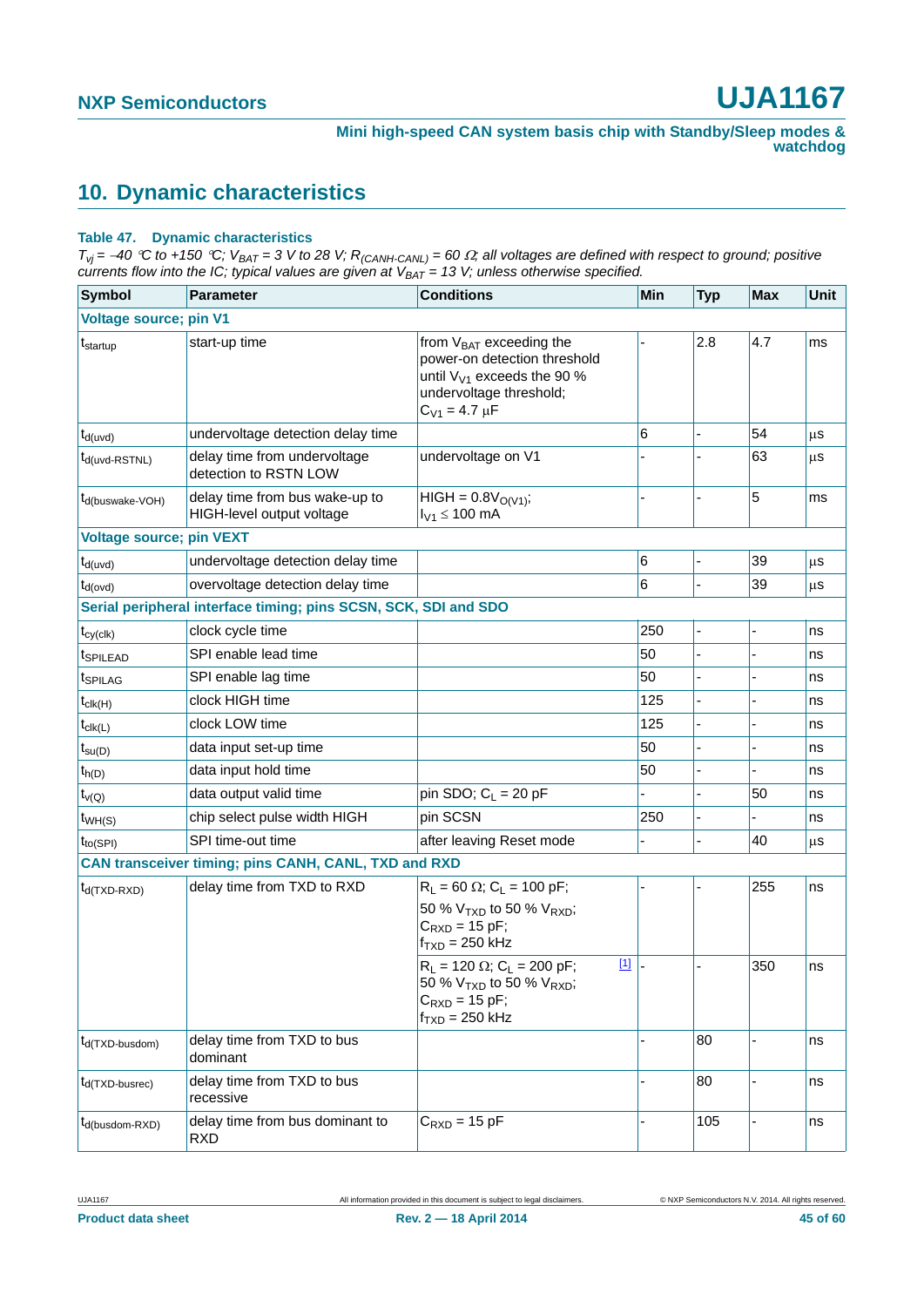#### **Table 47. Dynamic characteristics** *…continued*

 $T_{Vj}$  = -40 °C to +150 °C;  $V_{BAT}$  = 3 V to 28 V;  $R_{(CAMH-CANL)}$  = 60  $\Omega$ ; all voltages are defined with respect to ground; positive *currents flow into the IC; typical values are given at*  $V_{BAT} = 13$  *V; unless otherwise specified.* 

| <b>Symbol</b>                                | Parameter                                                      | <b>Conditions</b>                                                                                |       | Min                                 | <b>Typ</b>     | <b>Max</b>                          | Unit    |
|----------------------------------------------|----------------------------------------------------------------|--------------------------------------------------------------------------------------------------|-------|-------------------------------------|----------------|-------------------------------------|---------|
| $t_{d(busrec-RXD)}$                          | delay time from bus recessive to<br><b>RXD</b>                 | $C_{RXD} = 15 pF$                                                                                |       |                                     | 120            |                                     | ns      |
| $t_{\text{bit(RXD)}}$                        | bit time on pin RXD                                            | $t_{\text{bit(TXD)}} = 500$ ns                                                                   | $[2]$ | 400                                 |                | 550                                 | ns      |
| t <sub>wake</sub> (busdom)                   | bus dominant wake-up time                                      | first pulse (after first<br>recessive) for wake-up on<br>pins CANH and CANL;<br>CAN Offline mode |       | 0.5                                 |                | 3.0                                 | μS      |
|                                              |                                                                | second pulse for wake-up on<br>pins CANH and CANL                                                |       | 0.5                                 |                | 3.0                                 | μS      |
| t <sub>wake(busrec)</sub>                    | bus recessive wake-up time                                     | first pulse for wake-up on pins<br>CANH and CANL;<br>CAN Offline mode                            |       | 0.5                                 |                | 3.0                                 | μS      |
|                                              |                                                                | second pulse (after first<br>dominant) for wake-up on<br>pins CANH and CANL                      |       | 0.5                                 |                | 3.0                                 | μS      |
| $t_{to(wake)}$                               | wake-up time-out time                                          | between first and second<br>dominant pulses; CAN Offline<br>mode                                 |       | 570                                 |                | 1200                                | μS      |
| $t_{\text{to}(\text{dom})\text{T}X\text{D}}$ | TXD dominant time-out time                                     | CAN Active mode;<br>$VTXD = 0 V$                                                                 |       | 2.7                                 |                | 3.3                                 | ms      |
| $t_{to(silence)}$                            | bus silence time-out time                                      | recessive time measurement<br>started in all CAN modes;<br>$R_L = 120 \Omega$                    |       | 0.95                                |                | 1.17                                | s       |
| $t_{d(busact-bias)}$                         | delay time from bus active to bias                             |                                                                                                  |       |                                     |                | 200                                 | μS      |
| $t_{\text{startup}(CAN)}$                    | CAN start-up time                                              | when switching to Active<br>mode $(CTS = 1)$                                                     |       |                                     |                | 220                                 | μS      |
|                                              | Pin RXD: event capture timing (valid in CAN Offline mode only) |                                                                                                  |       |                                     |                |                                     |         |
| $t_{d(event)}$                               | event capture delay time                                       | CAN Offline mode                                                                                 |       | 0.9                                 |                | 1.1                                 | ms      |
| t <sub>blank</sub>                           | blanking time                                                  | when switching from Offline to<br>Active/Listen-only mode                                        |       |                                     |                | 25                                  | μS      |
| <b>Watchdog</b>                              |                                                                |                                                                                                  |       |                                     |                |                                     |         |
| $t_{\text{trig(wd)}1}$                       | watchdog trigger time 1                                        | Normal mode; watchdog<br>Window mode only                                                        | $[3]$ | $0.45 \times$<br>NWP <sub>[4]</sub> |                | $0.55 \times$<br>NWP <sub>[4]</sub> | ms      |
| $t_{\text{trig(wd)}2}$                       | watchdog trigger time 2                                        | Normal/Standby mode                                                                              | [5]   | $0.9 \times$<br>NWP <sup>[4]</sup>  |                | $1.11 \times$<br>NWP[4]             | ms      |
| Pin RSTN: reset pulse width                  |                                                                |                                                                                                  |       |                                     |                |                                     |         |
| $t_{w(rst)}$                                 | reset pulse width                                              | output pulse width                                                                               |       |                                     |                |                                     |         |
|                                              |                                                                | $RLC = 00$                                                                                       |       | 20                                  |                | 25                                  | ms      |
|                                              |                                                                | $RLC = 01$                                                                                       |       | 10                                  |                | 12.5                                | ms      |
|                                              |                                                                | $RLC = 10$                                                                                       |       | 3.6                                 | $\overline{a}$ | 5                                   | ms      |
|                                              |                                                                | $RLC = 11$                                                                                       |       | 1                                   |                | 1.5                                 | ms      |
|                                              |                                                                | input pulse width                                                                                |       | 18                                  |                |                                     | $\mu s$ |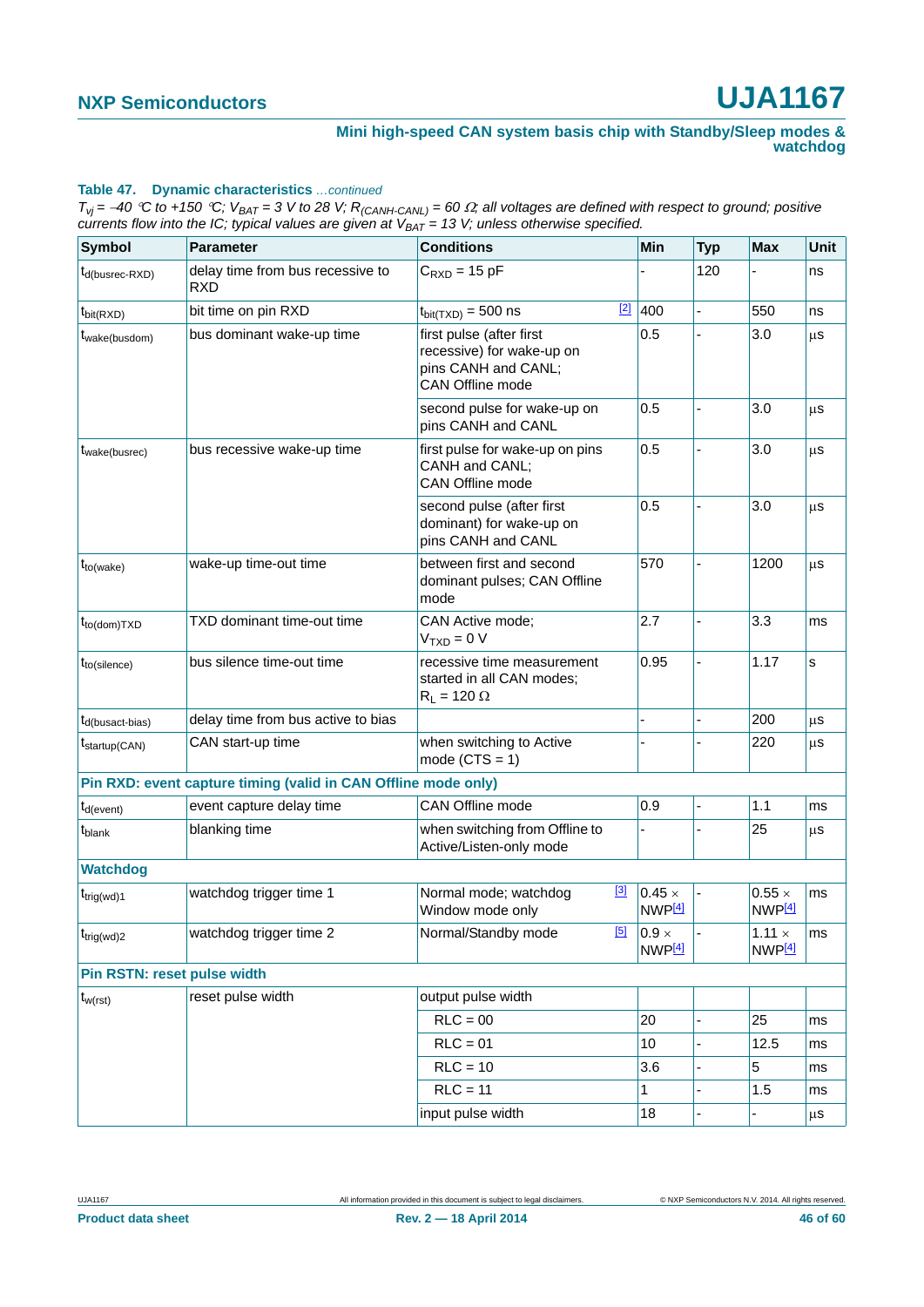#### **Table 47. Dynamic characteristics** *…continued*

 $T_{Vj}$  = -40 °C to +150 °C;  $V_{BAT}$  = 3 V to 28 V;  $R_{(CANH-CANL)}$  = 60  $\Omega$ ; all voltages are defined with respect to ground; positive *currents flow into the IC; typical values are given at*  $V_{BAT} = 13$  *V; unless otherwise specified.* 

| Symbol                           | <b>Parameter</b> | <b>Conditions</b>                      | <b>Min</b> | <b>Typ</b> | <b>Max</b> | Unit |
|----------------------------------|------------------|----------------------------------------|------------|------------|------------|------|
| <b>Pin WAKE</b>                  |                  |                                        |            |            |            |      |
| <sup>l</sup> t <sub>wake</sub>   | wake-up time     |                                        | 50         |            |            | µS   |
| <b>MTP non-volatile memory</b>   |                  |                                        |            |            |            |      |
| $t_{\mathsf{d}(\mathsf{MTPNV})}$ | MTPNV delay time | before factory presets are<br>restored | 0.9        | -          | 1.1        | lms  |

<span id="page-46-0"></span>[1] Guaranteed by design.

<span id="page-46-4"></span>[2] See [Figure 11.](#page-47-0)

<span id="page-46-1"></span>[3] A system reset will be performed if the watchdog is in Window mode and is triggered less than t<sub>trig(wd)1</sub> after the start of the watchdog period (or in the first half of the watchdog period).

<span id="page-46-2"></span>[4] The nominal watchdog period is programmed via the NWP control bits.

<span id="page-46-3"></span>[5] The watchdog will be reset if it is in window mode and is triggered at least t<sub>trig(wd)1</sub>, but not more than t<sub>trig(wd)2</sub>, after the start of the watchdog period (or in the second half of the watchdog period). A system reset will be performed if the watchdog is triggered more than t<sub>trig(wd)2</sub> after the start of the watchdog period (watchdog overflows).

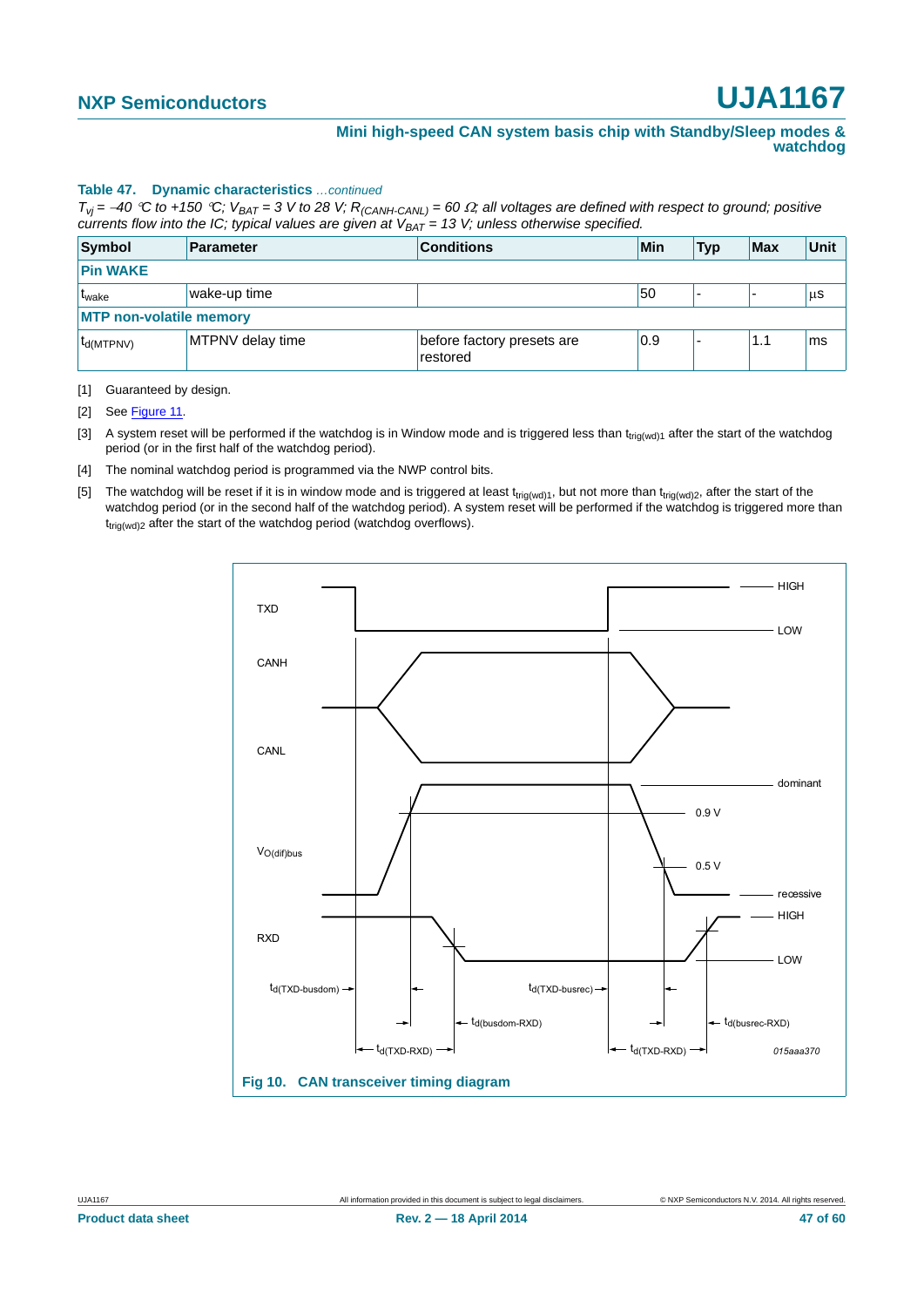#### **Mini high-speed CAN system basis chip with Standby/Sleep modes & watchdog**



<span id="page-47-0"></span>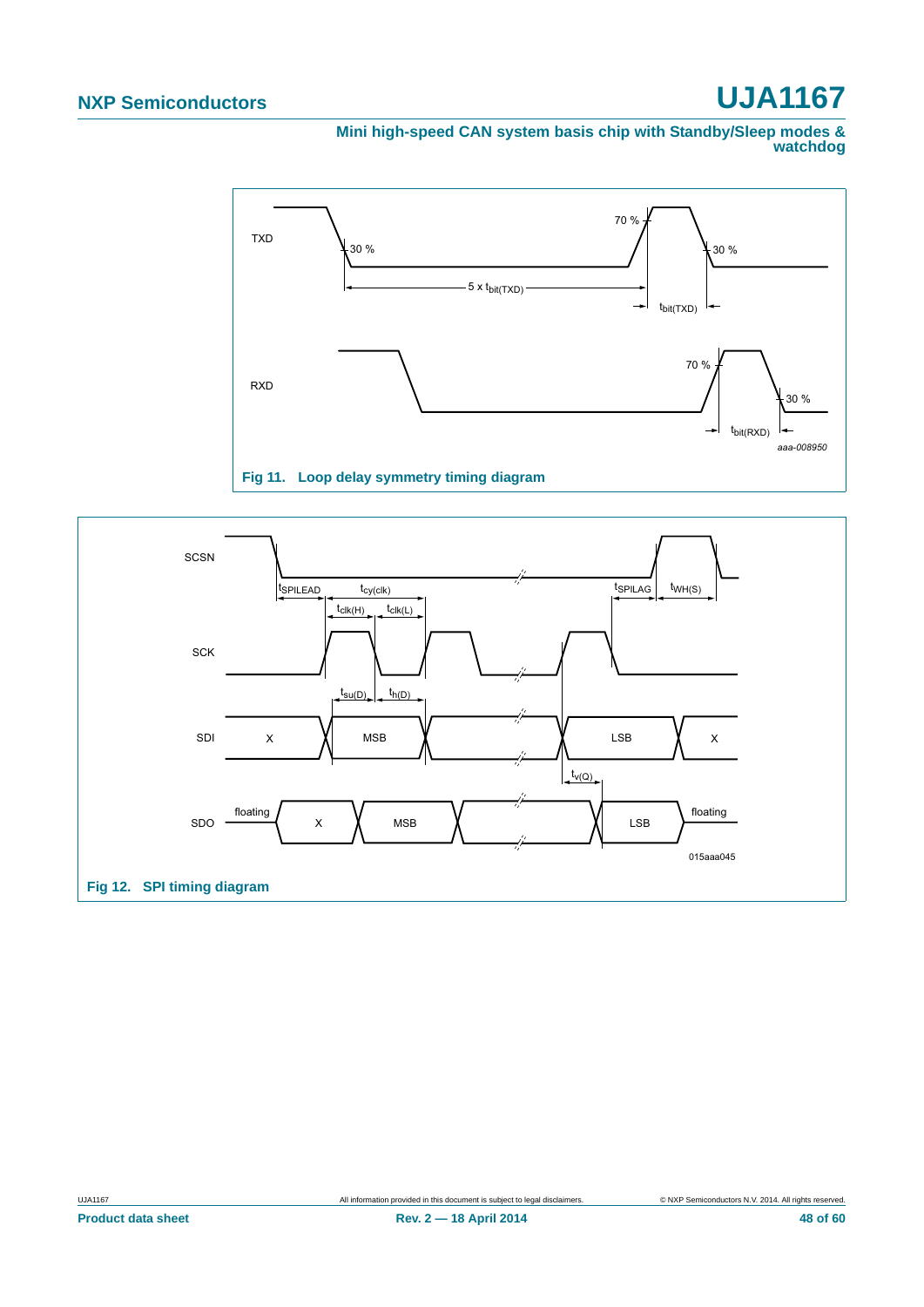**Mini high-speed CAN system basis chip with Standby/Sleep modes & watchdog**

### <span id="page-48-0"></span>**11. Application information**

<span id="page-48-1"></span>

### **11.1 Application diagram**

**Fig 13. Typical application using the UJA1167TK/VX**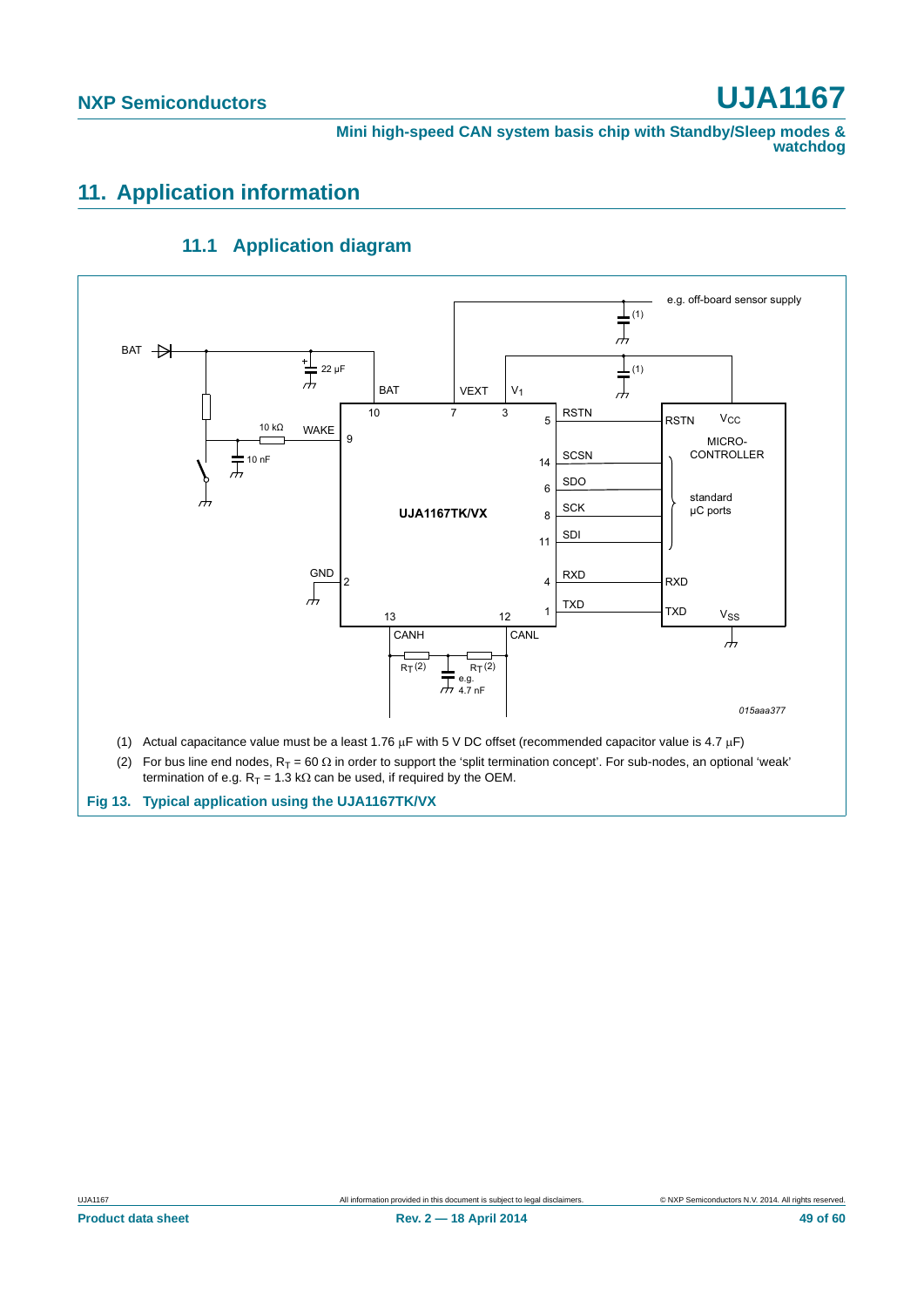**Mini high-speed CAN system basis chip with Standby/Sleep modes & watchdog**



- (2) For bus line end nodes,  $R_T = 60 \Omega$  in order to support the 'split termination concept'. For sub-nodes, an optional 'weak'
- termination of e.g.  $R_T = 1.3$  k $\Omega$  can be used, if required by the OEM.

<span id="page-49-0"></span>**Fig 14. Typical application using the UJA1167TK**

### **11.2 Application hints**

Further information on the application of the UJA1167 can be found in the NXP application hints document *AH1306 Application Hints - Mini high speed CAN system basis chips UJA1163 / UJA1164 / UJA1167 / UJA1168.*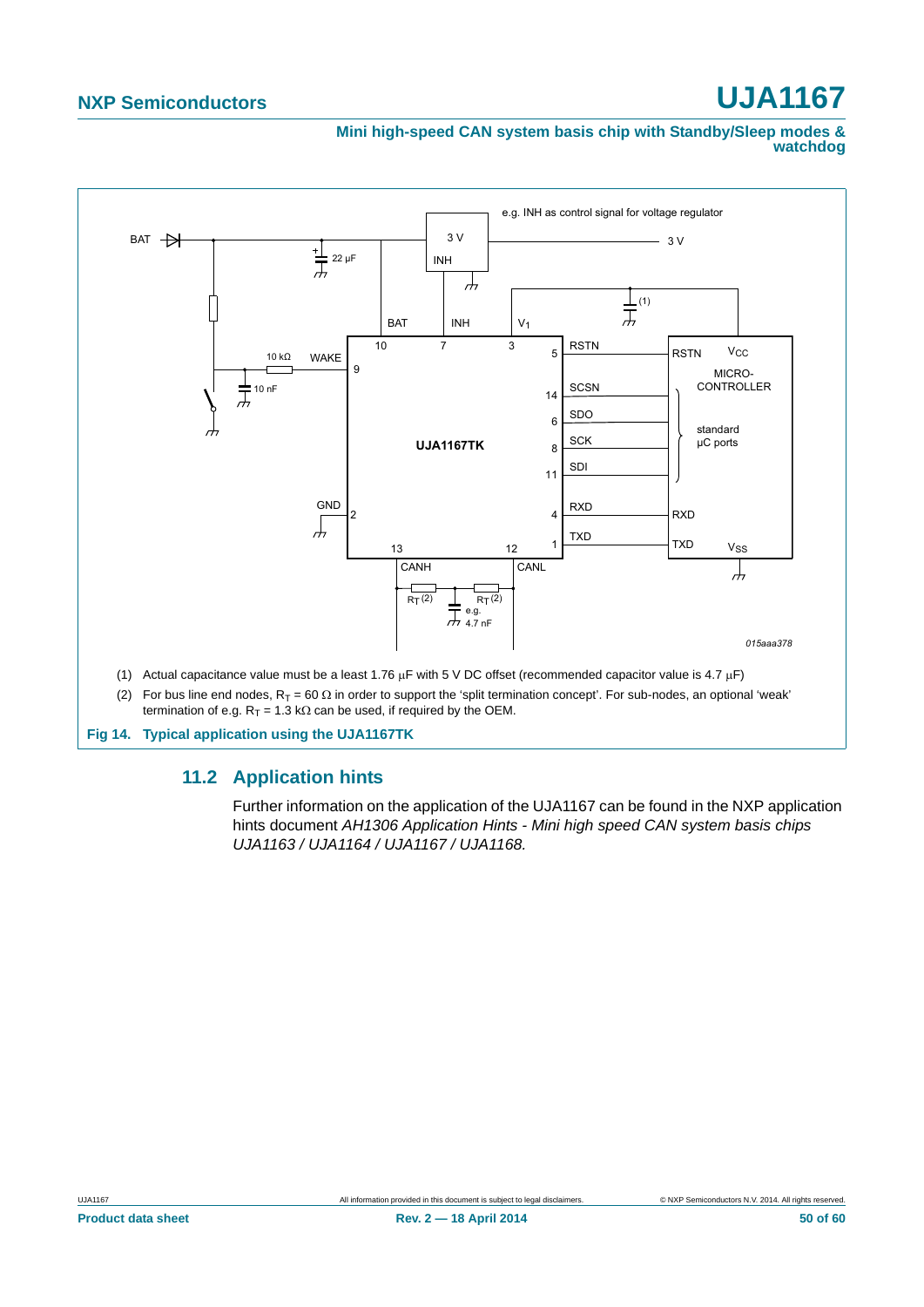**Mini high-speed CAN system basis chip with Standby/Sleep modes & watchdog**

### <span id="page-50-2"></span>**12. Test information**



### <span id="page-50-1"></span><span id="page-50-0"></span>**12.1 Quality information**

This product has been qualified in accordance with the Automotive Electronics Council (AEC) standard *Q100 Rev-G - Failure mechanism based stress test qualification for integrated circuits*, and is suitable for use in automotive applications.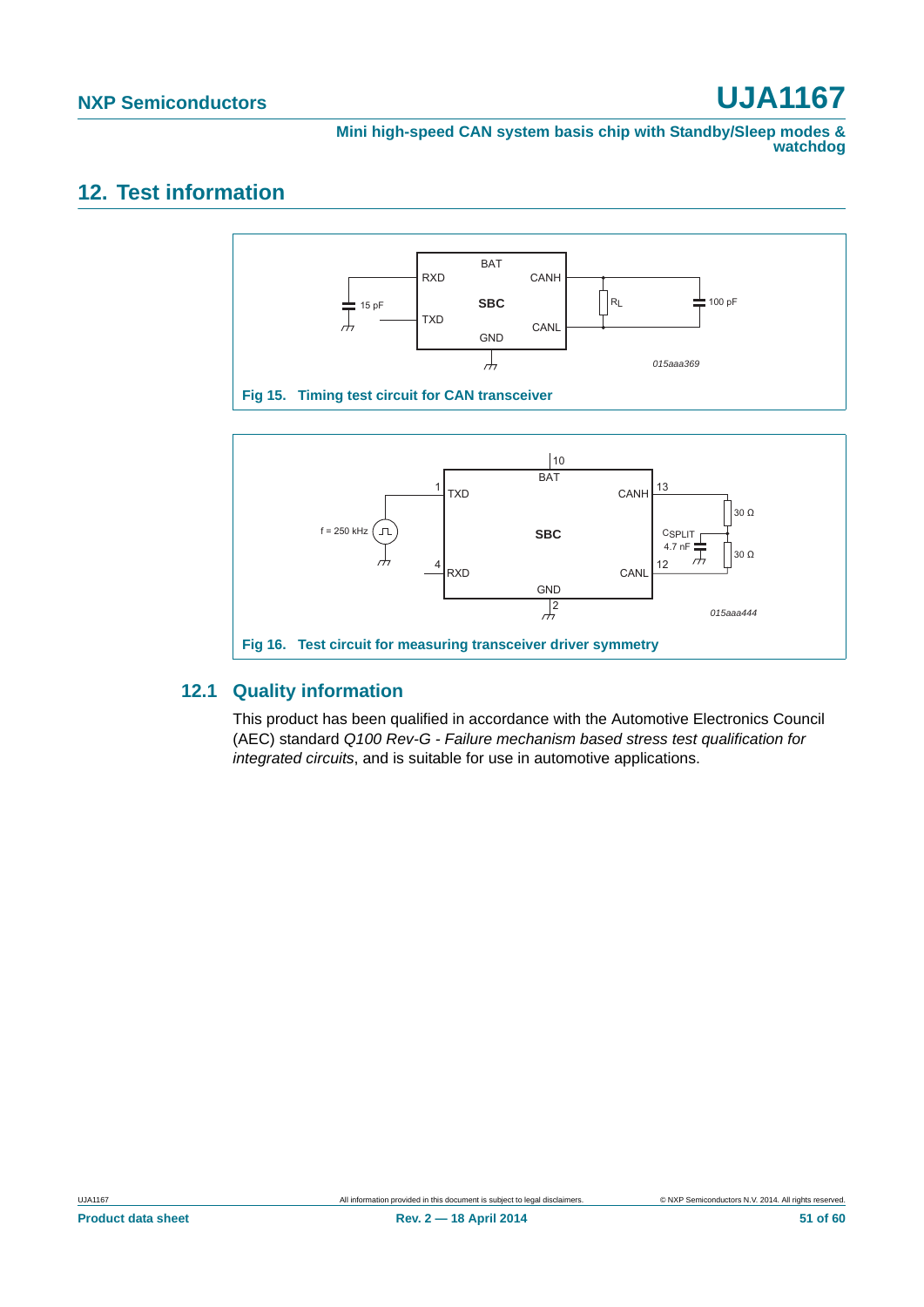**Mini high-speed CAN system basis chip with Standby/Sleep modes & watchdog**

### <span id="page-51-0"></span>**13. Package outline**



**Fig 17. Package outline SOT1086-2 (HVSON14)**

UJA1167 All information provided in this document is subject to legal disclaimers. © NXP Semiconductors N.V. 2014. All rights reserved.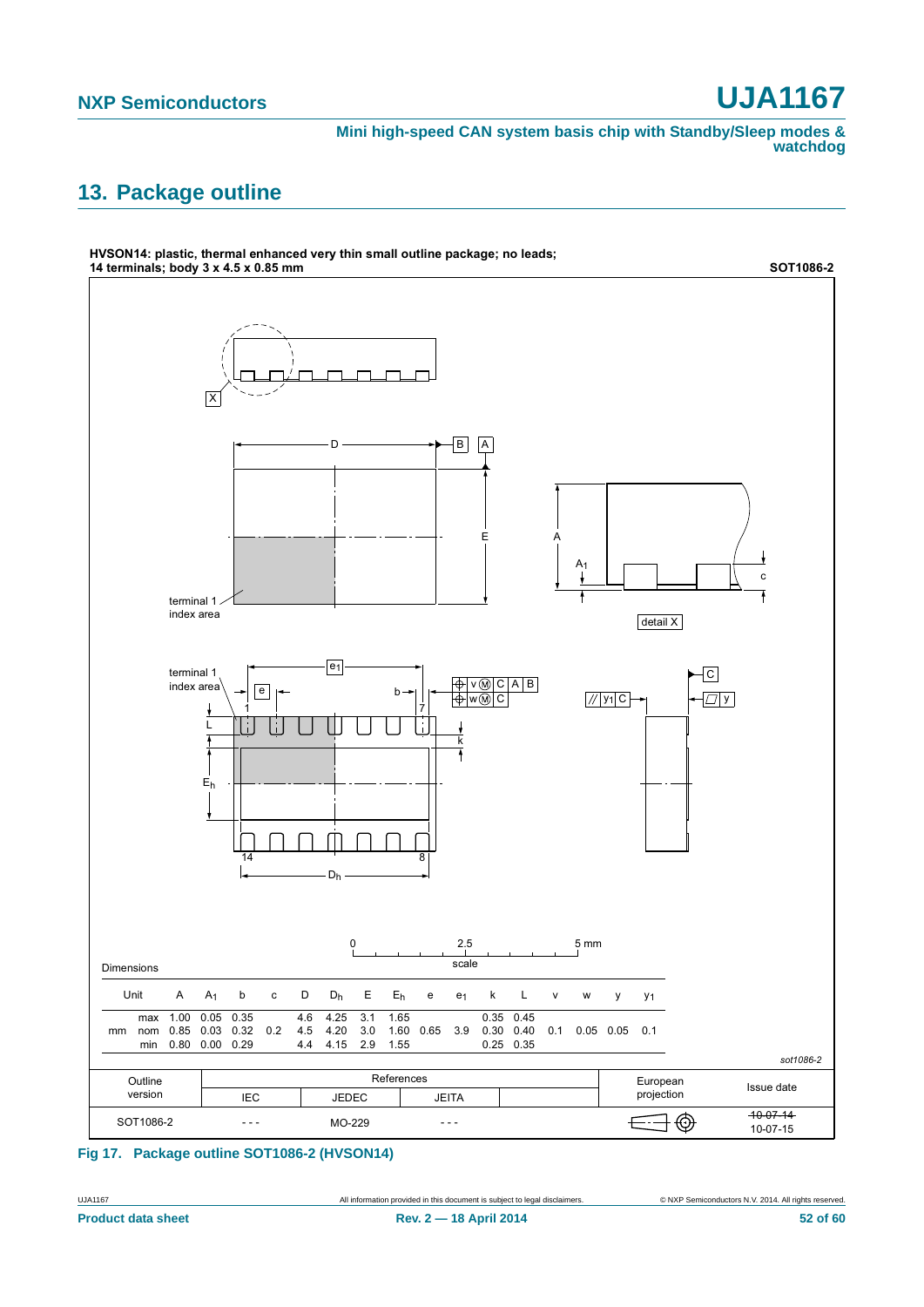### <span id="page-52-1"></span>**14. Handling information**

All input and output pins are protected against ElectroStatic Discharge (ESD) under normal handling. When handling ensure that the appropriate precautions are taken as described in *JESD625-A* or equivalent standards.

### <span id="page-52-0"></span>**15. Soldering of SMD packages**

This text provides a very brief insight into a complex technology. A more in-depth account of soldering ICs can be found in Application Note *AN10365 "Surface mount reflow soldering description"*.

### <span id="page-52-2"></span>**15.1 Introduction to soldering**

Soldering is one of the most common methods through which packages are attached to Printed Circuit Boards (PCBs), to form electrical circuits. The soldered joint provides both the mechanical and the electrical connection. There is no single soldering method that is ideal for all IC packages. Wave soldering is often preferred when through-hole and Surface Mount Devices (SMDs) are mixed on one printed wiring board; however, it is not suitable for fine pitch SMDs. Reflow soldering is ideal for the small pitches and high densities that come with increased miniaturization.

### <span id="page-52-3"></span>**15.2 Wave and reflow soldering**

Wave soldering is a joining technology in which the joints are made by solder coming from a standing wave of liquid solder. The wave soldering process is suitable for the following:

- **•** Through-hole components
- **•** Leaded or leadless SMDs, which are glued to the surface of the printed circuit board

Not all SMDs can be wave soldered. Packages with solder balls, and some leadless packages which have solder lands underneath the body, cannot be wave soldered. Also, leaded SMDs with leads having a pitch smaller than ~0.6 mm cannot be wave soldered, due to an increased probability of bridging.

The reflow soldering process involves applying solder paste to a board, followed by component placement and exposure to a temperature profile. Leaded packages, packages with solder balls, and leadless packages are all reflow solderable.

Key characteristics in both wave and reflow soldering are:

- **•** Board specifications, including the board finish, solder masks and vias
- **•** Package footprints, including solder thieves and orientation
- **•** The moisture sensitivity level of the packages
- **•** Package placement
- **•** Inspection and repair
- **•** Lead-free soldering versus SnPb soldering

#### <span id="page-52-4"></span>**15.3 Wave soldering**

Key characteristics in wave soldering are: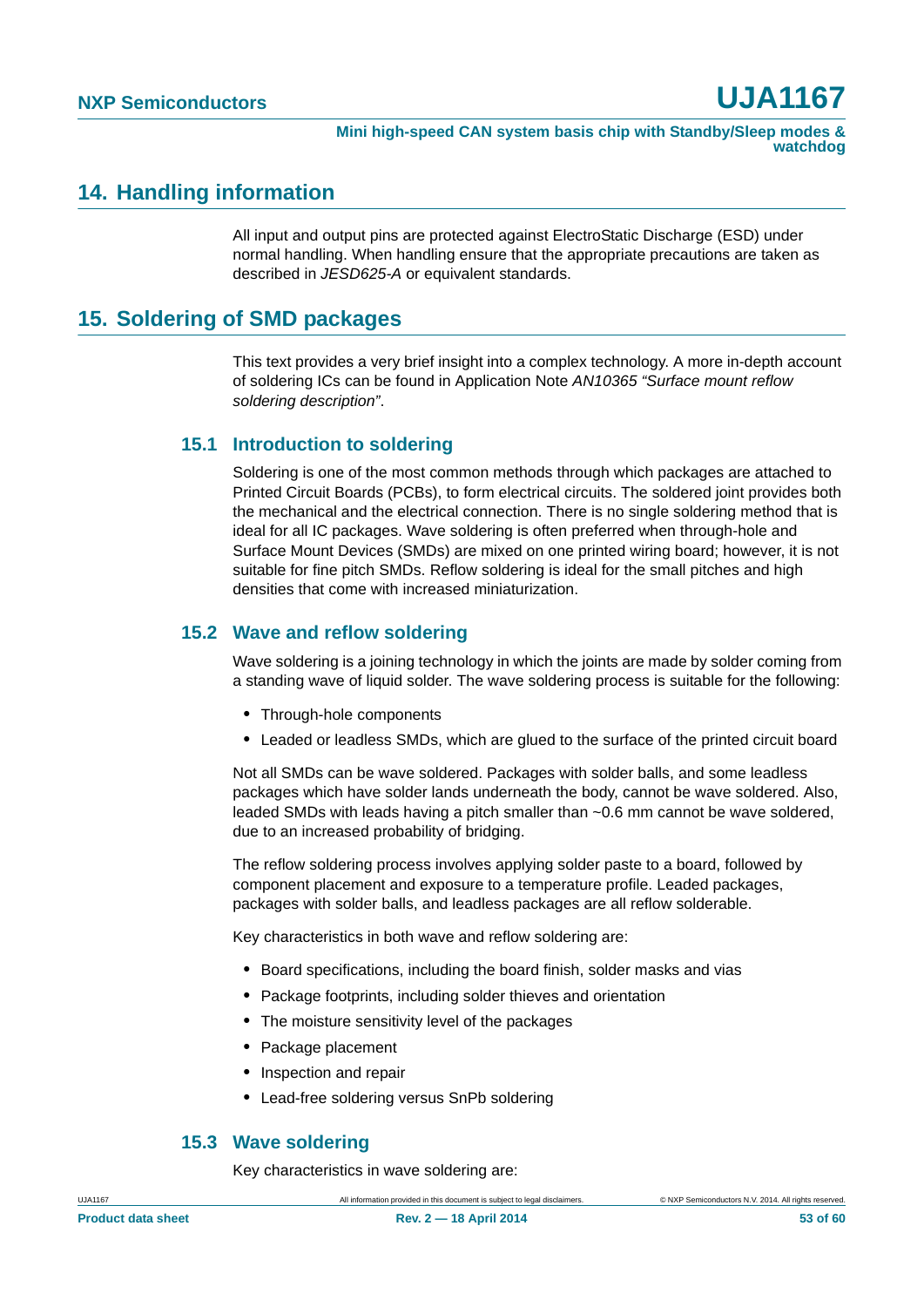**Mini high-speed CAN system basis chip with Standby/Sleep modes & watchdog**

- **•** Process issues, such as application of adhesive and flux, clinching of leads, board transport, the solder wave parameters, and the time during which components are exposed to the wave
- **•** Solder bath specifications, including temperature and impurities

### <span id="page-53-2"></span>**15.4 Reflow soldering**

Key characteristics in reflow soldering are:

- **•** Lead-free versus SnPb soldering; note that a lead-free reflow process usually leads to higher minimum peak temperatures (see [Figure 18\)](#page-54-0) than a SnPb process, thus reducing the process window
- **•** Solder paste printing issues including smearing, release, and adjusting the process window for a mix of large and small components on one board
- **•** Reflow temperature profile; this profile includes preheat, reflow (in which the board is heated to the peak temperature) and cooling down. It is imperative that the peak temperature is high enough for the solder to make reliable solder joints (a solder paste characteristic). In addition, the peak temperature must be low enough that the packages and/or boards are not damaged. The peak temperature of the package depends on package thickness and volume and is classified in accordance with [Table 48](#page-53-0) and [49](#page-53-1)

#### <span id="page-53-0"></span>**Table 48. SnPb eutectic process (from J-STD-020D)**

| Package thickness (mm) | Package reflow temperature (°C)<br>Volume (mm <sup>3</sup> ) |            |  |
|------------------------|--------------------------------------------------------------|------------|--|
|                        |                                                              |            |  |
|                        | < 350                                                        | $\geq 350$ |  |
| < 2.5                  | 235                                                          | 220        |  |
| $\geq 2.5$             | 220                                                          | 220        |  |

#### <span id="page-53-1"></span>**Table 49. Lead-free process (from J-STD-020D)**

| Package thickness (mm) | Package reflow temperature (°C) |             |        |  |  |
|------------------------|---------------------------------|-------------|--------|--|--|
|                        | Volume (mm <sup>3</sup> )       |             |        |  |  |
|                        | < 350                           | 350 to 2000 | > 2000 |  |  |
| $ $ < 1.6              | 260                             | 260         | 260    |  |  |
| 1.6 to 2.5             | 260                             | 250         | 245    |  |  |
| > 2.5                  | 250                             | 245         | 245    |  |  |

Moisture sensitivity precautions, as indicated on the packing, must be respected at all times.

Studies have shown that small packages reach higher temperatures during reflow soldering, see [Figure 18](#page-54-0).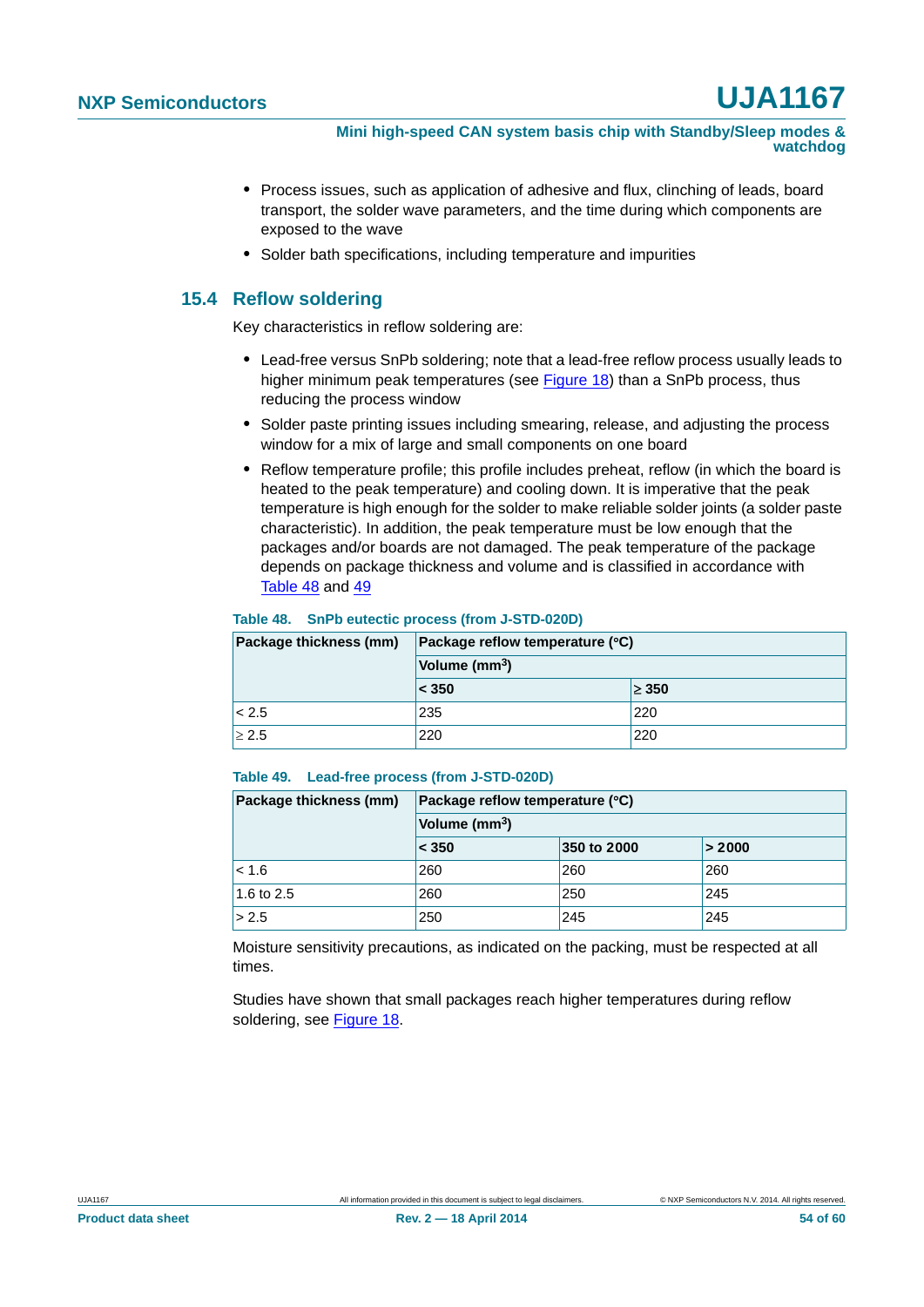**Mini high-speed CAN system basis chip with Standby/Sleep modes & watchdog**



<span id="page-54-0"></span>For further information on temperature profiles, refer to Application Note *AN10365 "Surface mount reflow soldering description"*.

### <span id="page-54-1"></span>**16. Soldering of HVSON packages**

[Section 15](#page-52-0) contains a brief introduction to the techniques most commonly used to solder Surface Mounted Devices (SMD). A more detailed discussion on soldering HVSON leadless package ICs can be found in the following application notes:

- **•** *AN10365 'Surface mount reflow soldering description"*
- **•** *AN10366 "HVQFN application information"*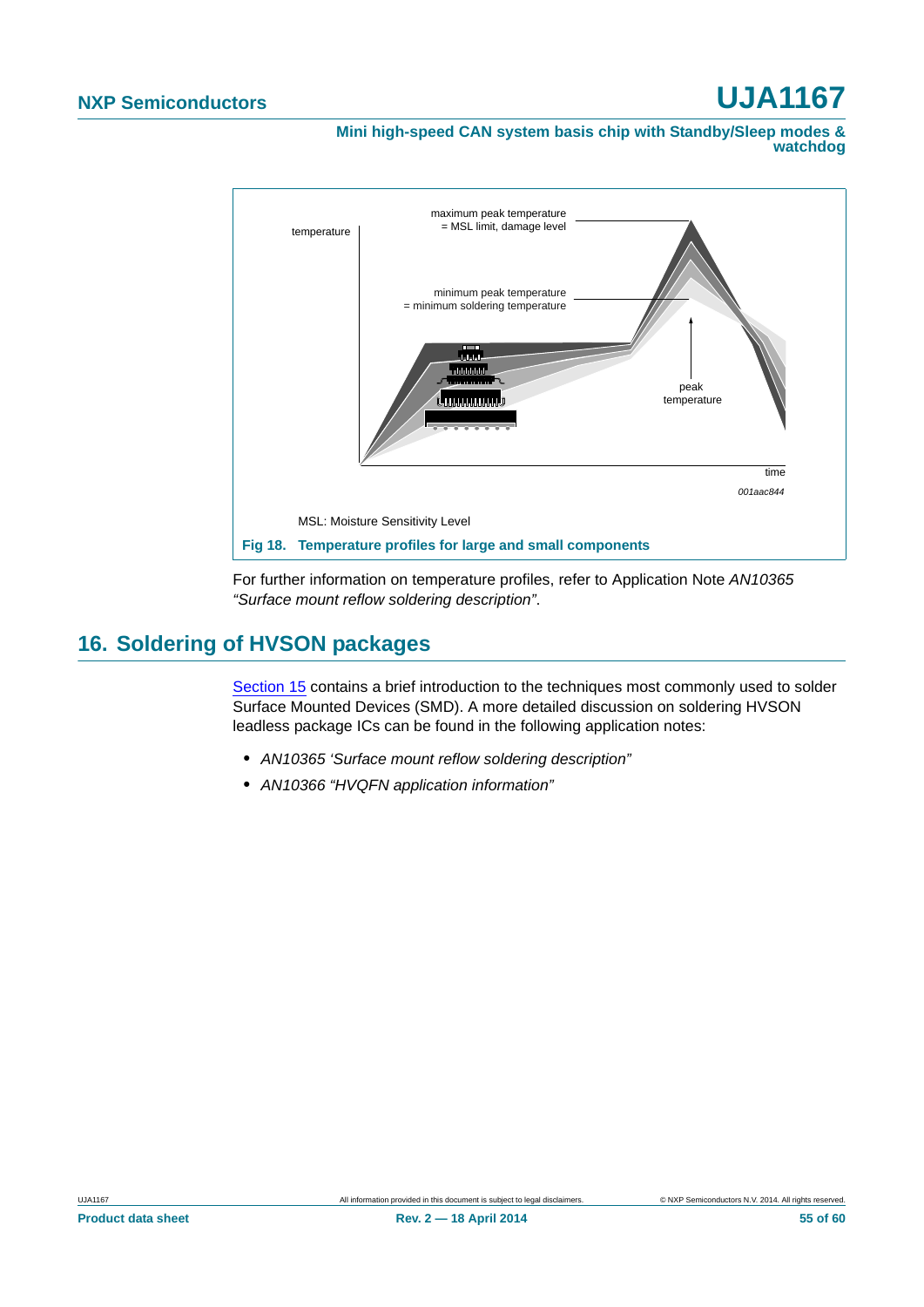### <span id="page-55-0"></span>**17. Revision history**

| <b>Document ID</b> | Release date                                                                                                                                                                                                                                                                                                  | Data sheet status  | <b>Change notice</b> | <b>Supersedes</b> |  |  |
|--------------------|---------------------------------------------------------------------------------------------------------------------------------------------------------------------------------------------------------------------------------------------------------------------------------------------------------------|--------------------|----------------------|-------------------|--|--|
| UJA1167 v.2        | 20140418                                                                                                                                                                                                                                                                                                      | Product data sheet |                      | UJA1167 v.1       |  |  |
| Modifications:     | Section 1: text revised (2nd paragraph added)                                                                                                                                                                                                                                                                 |                    |                      |                   |  |  |
|                    | Section 2.1: feature added (loop delay symmetry)                                                                                                                                                                                                                                                              |                    |                      |                   |  |  |
|                    | Table 2: table note amended                                                                                                                                                                                                                                                                                   |                    |                      |                   |  |  |
|                    | Section 6.1.1.4: last paragraph added                                                                                                                                                                                                                                                                         |                    |                      |                   |  |  |
|                    | Section 6.1.1.6: text revised (3rd paragraph)                                                                                                                                                                                                                                                                 |                    |                      |                   |  |  |
|                    | Section 6.1.1.7: text revised (4th paragraph)                                                                                                                                                                                                                                                                 |                    |                      |                   |  |  |
|                    | Table 3: row CAN revised                                                                                                                                                                                                                                                                                      |                    |                      |                   |  |  |
|                    | Section 6.2.2: text revised                                                                                                                                                                                                                                                                                   |                    |                      |                   |  |  |
|                    |                                                                                                                                                                                                                                                                                                               |                    |                      |                   |  |  |
|                    |                                                                                                                                                                                                                                                                                                               |                    |                      |                   |  |  |
|                    | Section 6.7: text and state diagram revised<br>Table 14: description for bits CMC revised                                                                                                                                                                                                                     |                    |                      |                   |  |  |
|                    |                                                                                                                                                                                                                                                                                                               |                    |                      |                   |  |  |
|                    | Table 15: description for bit CTS revised                                                                                                                                                                                                                                                                     |                    |                      |                   |  |  |
|                    | Section 6.10.3: note added at beginning of section                                                                                                                                                                                                                                                            |                    |                      |                   |  |  |
|                    | Section 6.15.1: text revised (4rd last paragraph); last paragraph added                                                                                                                                                                                                                                       |                    |                      |                   |  |  |
|                    | Table 47: symbols and parameters revised for pins V1 and VEXT; parameters $t_{to(SPI)}$ and $t_{bit(RXD)}$<br>added; additional measurement for parameter $t_{d(TXD-RXD)}$ ; parameter $t_{fitt(rst)}$ renamed to $t_{w(rst)}$ and<br>value changed; parameter values changed: t <sub>wake</sub> for pin WAKE |                    |                      |                   |  |  |
|                    | Figure 11: added                                                                                                                                                                                                                                                                                              |                    |                      |                   |  |  |
|                    | Section 11.2: added<br>Section 12.1: text updated                                                                                                                                                                                                                                                             |                    |                      |                   |  |  |
|                    |                                                                                                                                                                                                                                                                                                               |                    |                      |                   |  |  |
| UJA1167 v.1        | 20130805                                                                                                                                                                                                                                                                                                      | Product data sheet |                      |                   |  |  |

#### **Table 50. Revision history**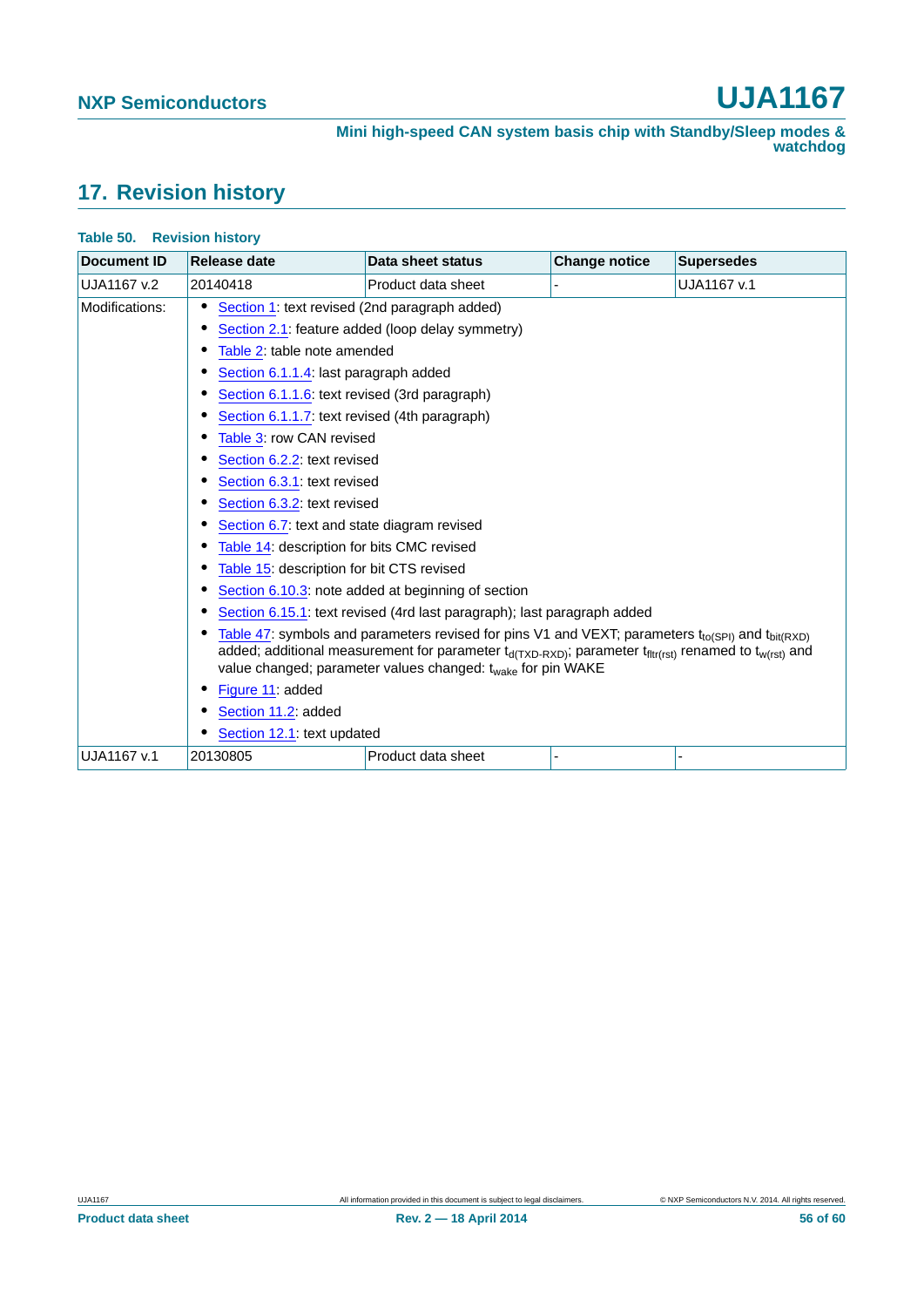### <span id="page-56-3"></span>**18. Legal information**

### <span id="page-56-4"></span>**18.1 Data sheet status**

| Document status[1][2]          | <b>Product status</b> <sup>[3]</sup> | <b>Definition</b>                                                                     |
|--------------------------------|--------------------------------------|---------------------------------------------------------------------------------------|
| Objective [short] data sheet   | Development                          | This document contains data from the objective specification for product development. |
| Preliminary [short] data sheet | Qualification                        | This document contains data from the preliminary specification.                       |
| Product [short] data sheet     | Production                           | This document contains the product specification.                                     |

<span id="page-56-0"></span>[1] Please consult the most recently issued document before initiating or completing a design.

<span id="page-56-1"></span>[2] The term 'short data sheet' is explained in section "Definitions".

<span id="page-56-2"></span>[3] The product status of device(s) described in this document may have changed since this document was published and may differ in case of multiple devices. The latest product status<br>information is available on the Intern

### <span id="page-56-5"></span>**18.2 Definitions**

**Draft —** The document is a draft version only. The content is still under internal review and subject to formal approval, which may result in modifications or additions. NXP Semiconductors does not give any representations or warranties as to the accuracy or completeness of information included herein and shall have no liability for the consequences of use of such information.

**Short data sheet —** A short data sheet is an extract from a full data sheet with the same product type number(s) and title. A short data sheet is intended for quick reference only and should not be relied upon to contain detailed and full information. For detailed and full information see the relevant full data sheet, which is available on request via the local NXP Semiconductors sales office. In case of any inconsistency or conflict with the short data sheet, the full data sheet shall prevail.

**Product specification —** The information and data provided in a Product data sheet shall define the specification of the product as agreed between NXP Semiconductors and its customer, unless NXP Semiconductors and customer have explicitly agreed otherwise in writing. In no event however, shall an agreement be valid in which the NXP Semiconductors product is deemed to offer functions and qualities beyond those described in the Product data sheet.

### <span id="page-56-6"></span>**18.3 Disclaimers**

**Limited warranty and liability —** Information in this document is believed to be accurate and reliable. However, NXP Semiconductors does not give any representations or warranties, expressed or implied, as to the accuracy or completeness of such information and shall have no liability for the consequences of use of such information. NXP Semiconductors takes no responsibility for the content in this document if provided by an information source outside of NXP Semiconductors.

In no event shall NXP Semiconductors be liable for any indirect, incidental, punitive, special or consequential damages (including - without limitation - lost profits, lost savings, business interruption, costs related to the removal or replacement of any products or rework charges) whether or not such damages are based on tort (including negligence), warranty, breach of contract or any other legal theory.

Notwithstanding any damages that customer might incur for any reason whatsoever, NXP Semiconductors' aggregate and cumulative liability towards customer for the products described herein shall be limited in accordance with the *Terms and conditions of commercial sale* of NXP Semiconductors.

**Right to make changes —** NXP Semiconductors reserves the right to make changes to information published in this document, including without limitation specifications and product descriptions, at any time and without notice. This document supersedes and replaces all information supplied prior to the publication hereof.

#### **Suitability for use in automotive applications —** This NXP

Semiconductors product has been qualified for use in automotive applications. Unless otherwise agreed in writing, the product is not designed, authorized or warranted to be suitable for use in life support, life-critical or safety-critical systems or equipment, nor in applications where failure or malfunction of an NXP Semiconductors product can reasonably be expected to result in personal injury, death or severe property or environmental damage. NXP Semiconductors and its suppliers accept no liability for inclusion and/or use of NXP Semiconductors products in such equipment or applications and therefore such inclusion and/or use is at the customer's own risk.

**Applications —** Applications that are described herein for any of these products are for illustrative purposes only. NXP Semiconductors makes no representation or warranty that such applications will be suitable for the specified use without further testing or modification.

Customers are responsible for the design and operation of their applications and products using NXP Semiconductors products, and NXP Semiconductors accepts no liability for any assistance with applications or customer product design. It is customer's sole responsibility to determine whether the NXP Semiconductors product is suitable and fit for the customer's applications and products planned, as well as for the planned application and use of customer's third party customer(s). Customers should provide appropriate design and operating safeguards to minimize the risks associated with their applications and products.

NXP Semiconductors does not accept any liability related to any default, damage, costs or problem which is based on any weakness or default in the customer's applications or products, or the application or use by customer's third party customer(s). Customer is responsible for doing all necessary testing for the customer's applications and products using NXP Semiconductors products in order to avoid a default of the applications and the products or of the application or use by customer's third party customer(s). NXP does not accept any liability in this respect.

**Limiting values —** Stress above one or more limiting values (as defined in the Absolute Maximum Ratings System of IEC 60134) will cause permanent damage to the device. Limiting values are stress ratings only and (proper) operation of the device at these or any other conditions above those given in the Recommended operating conditions section (if present) or the Characteristics sections of this document is not warranted. Constant or repeated exposure to limiting values will permanently and irreversibly affect the quality and reliability of the device.

**Terms and conditions of commercial sale —** NXP Semiconductors products are sold subject to the general terms and conditions of commercial sale, as published at<http://www.nxp.com/profile/terms>, unless otherwise agreed in a valid written individual agreement. In case an individual agreement is concluded only the terms and conditions of the respective agreement shall apply. NXP Semiconductors hereby expressly objects to applying the customer's general terms and conditions with regard to the purchase of NXP Semiconductors products by customer.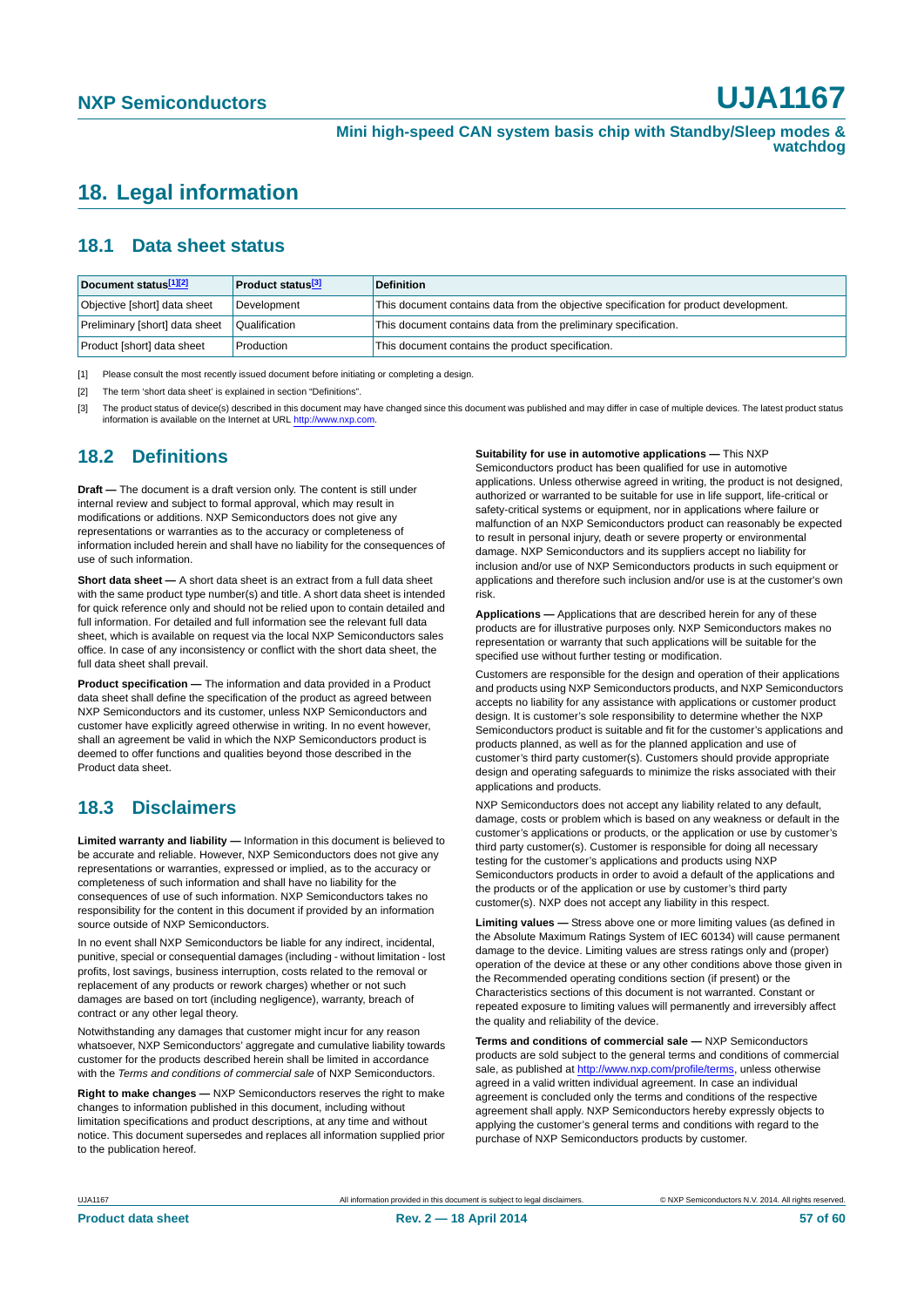#### **Mini high-speed CAN system basis chip with Standby/Sleep modes & watchdog**

**No offer to sell or license —** Nothing in this document may be interpreted or construed as an offer to sell products that is open for acceptance or the grant, conveyance or implication of any license under any copyrights, patents or other industrial or intellectual property rights.

**Export control —** This document as well as the item(s) described herein may be subject to export control regulations. Export might require a prior authorization from competent authorities.

**Translations —** A non-English (translated) version of a document is for reference only. The English version shall prevail in case of any discrepancy between the translated and English versions.

### <span id="page-57-0"></span>**18.4 Trademarks**

Notice: All referenced brands, product names, service names and trademarks are the property of their respective owners.

### <span id="page-57-1"></span>**19. Contact information**

For more information, please visit: **http://www.nxp.com**

For sales office addresses, please send an email to: **salesaddresses@nxp.com**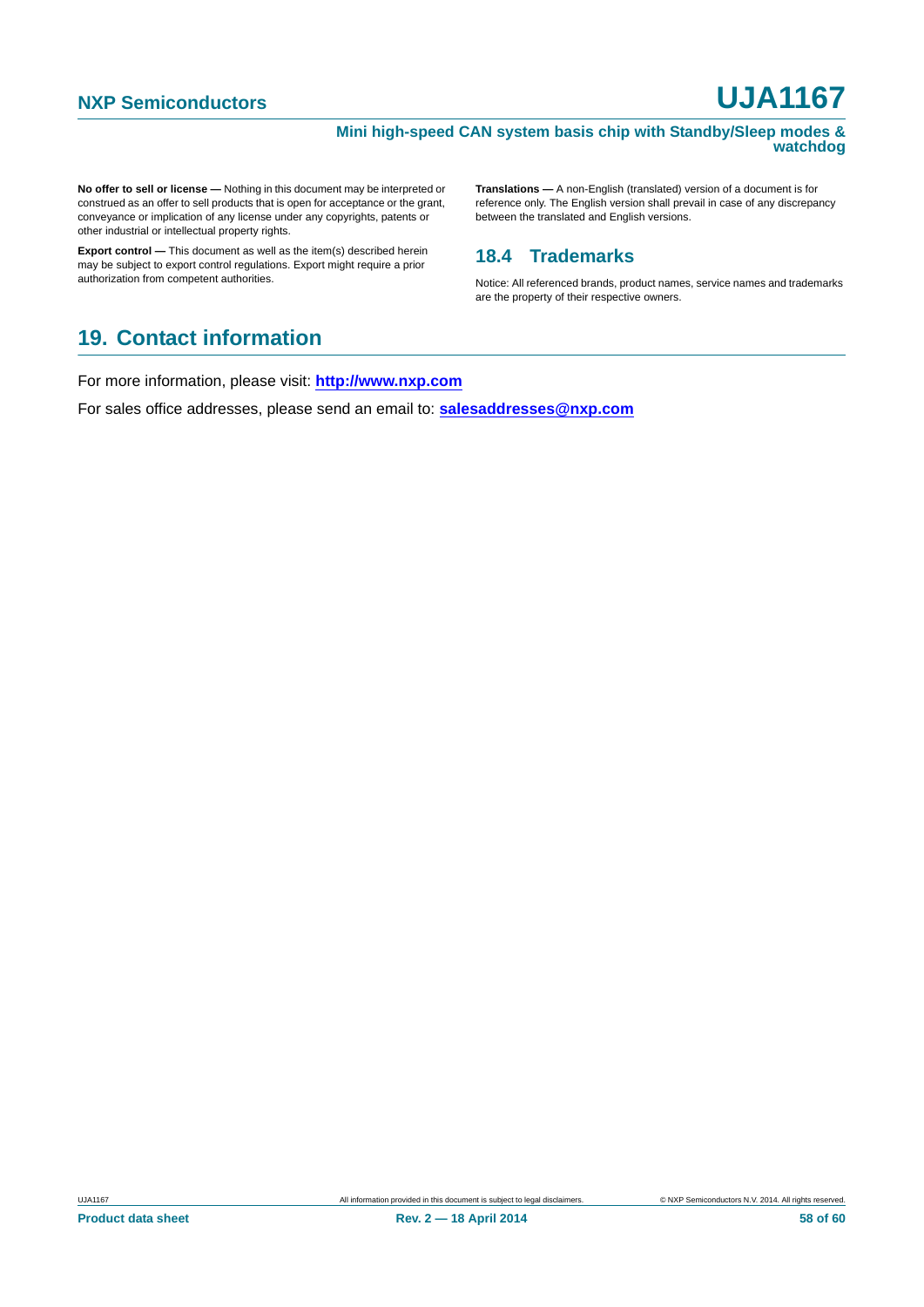**Mini high-speed CAN system basis chip with Standby/Sleep modes & watchdog**

### <span id="page-58-0"></span>**20. Contents**

| 1       | General description<br>1                                                  |
|---------|---------------------------------------------------------------------------|
| 2       | Features and benefits<br>1                                                |
| 2.1     | 1<br>General                                                              |
| 2.2     | Designed for automotive applications.<br>1                                |
| 2.3     | Low-drop voltage regulator for 5 V                                        |
|         | microcontroller supply (V1)<br>2                                          |
| 2.4     |                                                                           |
| 2.5     | System control and diagnostic features<br>2                               |
| 2.6     | Sensor supply voltage (pin VEXT of                                        |
|         | 3                                                                         |
| 3       | Ordering information<br>3                                                 |
| 4       | 4                                                                         |
| 5       | Pinning information<br>5                                                  |
| 5.1     | 5                                                                         |
| 5.2     | 5                                                                         |
| 6       | Functional description<br>6                                               |
| 6.1     | 6                                                                         |
| 6.1.1   | 6                                                                         |
| 6.1.1.1 | Normal mode<br>6                                                          |
| 6.1.1.2 | Standby mode<br>6                                                         |
| 6.1.1.3 | Sleep mode $\ldots \ldots \ldots \ldots \ldots \ldots \ldots \ldots$<br>7 |
| 6.1.1.4 | Reset mode<br>8                                                           |
| 6.1.1.5 | 8                                                                         |
| 6.1.1.6 | Overtemp mode<br>9                                                        |
| 6.1.1.7 | Forced Normal mode<br>9                                                   |
| 6.1.1.8 | Hardware characterization for the UJA1167                                 |
|         | operating modes<br>10                                                     |
| 6.1.2   | System control registers<br>10                                            |
| 6.2     | 11                                                                        |
| 6.2.1   | Software Development mode<br>14                                           |
| 6.2.2   | Watchdog behavior in Window mode<br>14                                    |
| 6.2.3   | Watchdog behavior in Timeout mode<br>14                                   |
| 6.2.4   | Watchdog behavior in Autonomous mode<br>15                                |
| 6.3     | 15                                                                        |
| 6.3.1   | Characteristics of pin RSTN<br>15                                         |
| 6.3.2   | Selecting the output reset pulse width<br>16                              |
| 6.3.3   | 16                                                                        |
| 6.4     | Global temperature protection<br>17                                       |
| 6.5     | 17                                                                        |
| 6.5.1   | Battery supply voltage $(V_{BAT})$<br>17                                  |
| 6.5.2   | Low-drop voltage supply for 5 V                                           |
|         | microcontroller $(V1)$<br>17                                              |
| 6.6     | High voltage output (UJA1167TK) and                                       |
|         | external sensor supply (UJA1167TK/VX)<br>18                               |
| 6.7     | High-speed CAN transceiver<br>19                                          |
| 6.7.1   | CAN operating modes<br>19                                                 |
| 6.7.1.1 | 19                                                                        |
|         |                                                                           |

| 6.7.1.2      | CAN Listen-only mode                                                | 20       |
|--------------|---------------------------------------------------------------------|----------|
| 6.7.1.3      | CAN Offline and Offline Bias modes                                  | 20       |
| 6.7.1.4      |                                                                     | 21       |
| 6.7.2        | CAN standard wake-up                                                | 22       |
| 6.7.3        | CAN control and Transceiver status registers                        | 23       |
| 6.8          | CAN fail-safe features                                              | 24       |
| 6.8.1        | TXD dominant timeout                                                | 24       |
| 6.8.2        |                                                                     | 24       |
| 6.8.3        | V1 undervoltage event                                               | 24<br>24 |
| 6.8.4<br>6.9 | Loss of power at pin BAT                                            | 24       |
| 6.10         | Local wake-up via WAKE pin<br>Wake-up and interrupt event diagnosis |          |
|              |                                                                     | 25       |
| 6.10.1       | Interrupt/wake-up delay                                             | 26       |
| 6.10.2       | Sleep mode protection                                               | 26       |
| 6.10.3       | Event status and event capture registers.                           | 27       |
| 6.11         | Non-volatile SBC configuration                                      | 29       |
| 6.11.1       | Programming MTPNV cells                                             | 30       |
| 6.11.1.1     | Calculating the CRC value for MTP                                   |          |
|              |                                                                     | 31       |
| 6.11.2       | Restoring factory preset values                                     | 32       |
| 6.12         |                                                                     | 32       |
| 6.13         |                                                                     | 32       |
| 6.14         | General purpose memory                                              | 33       |
| 6.15         | SPI                                                                 | 33       |
| 6.15.1       | Introduction                                                        | 33       |
| 6.15.2       |                                                                     | 36       |
| 6.15.3       | Register configuration in UJA1167                                   |          |
|              |                                                                     | 37       |
| 7            | Limiting values                                                     | 40       |
| 8            | Thermal characteristics                                             | 41       |
| 9            | Static characteristics                                              | 41       |
| 10           | Dynamic characteristics                                             | 45       |
| 11           | Application information                                             | 49       |
| 11.1         |                                                                     | 49       |
| 11.2         | Application hints                                                   | 50       |
| 12           | Test information                                                    | 51       |
| 12.1         | Quality information                                                 | 51       |
| 13           | Package outline.<br>. <b>.</b> .                                    | 52       |
| 14           | Handling information                                                | 53       |
| 15           | Soldering of SMD packages                                           | 53       |
| 15.1         |                                                                     |          |
| 15.2         | Introduction to soldering.<br>Wave and reflow soldering.            | 53       |
| 15.3         | Wave soldering                                                      | 53<br>53 |
| 15.4         | Reflow soldering                                                    | 54       |
| 16           | Soldering of HVSON packages                                         | 55       |
|              |                                                                     |          |

#### **continued >>**